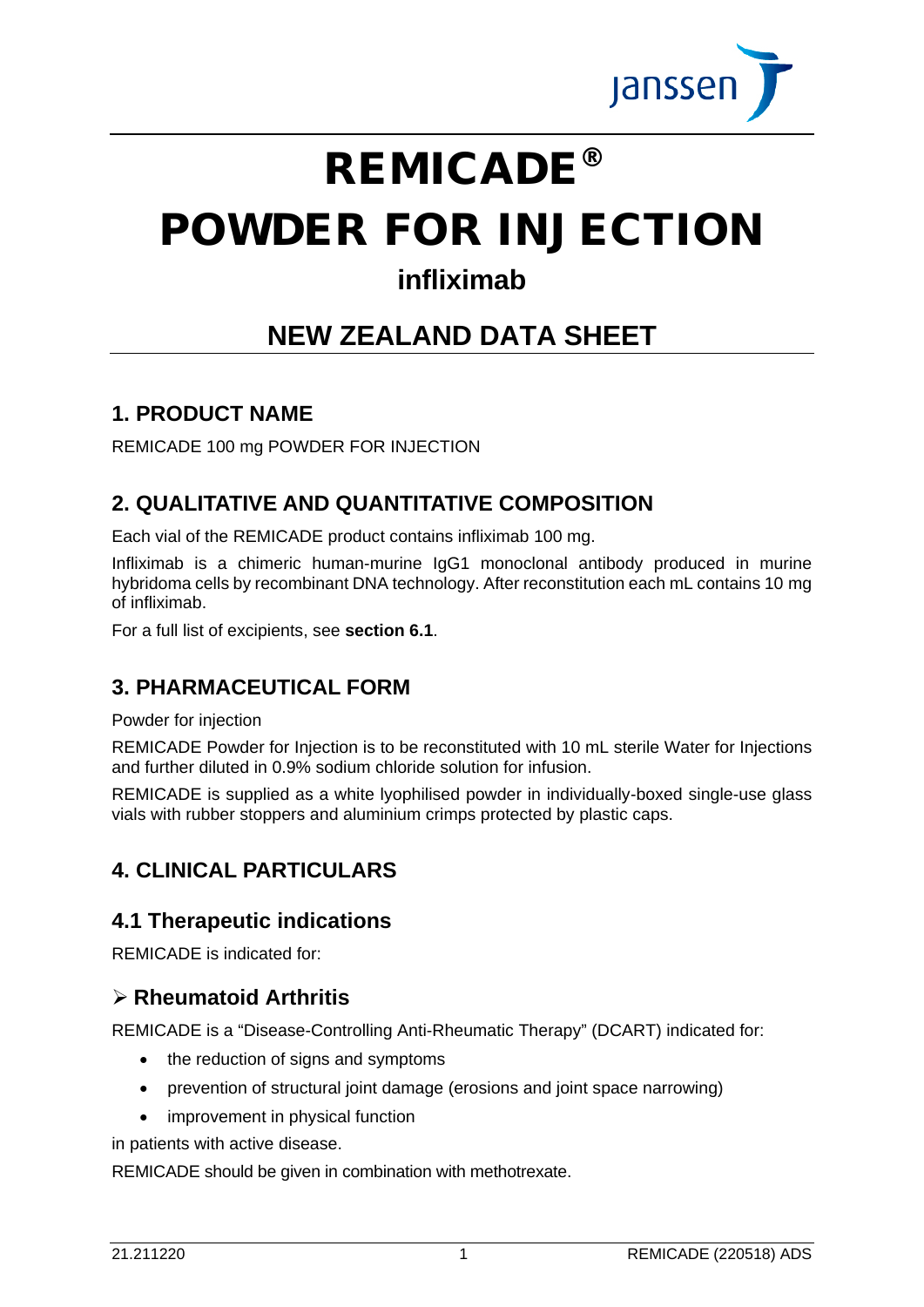# **Ankylosing Spondylitis**

REMICADE is indicated for the reduction of signs and symptoms and improvement in physical function in patients with active disease.

## **Psoriatic Arthritis**

REMICADE is indicated for:

- the reduction of signs and symptoms of arthritis
- improvement in physical function
- reduction in psoriasis as measured by PASI (an index which combines symptom evaluation and body surface area)
- prevention of worsening of disability
- inhibition of the progression of structural damage of active arthritis, as measured by xray

in patients with active and progressive psoriatic arthritis.

REMICADE should be administered

- In combination with methotrexate, or
- Alone in patients who show intolerance to methotrexate or for whom methotrexate is contraindicated.

## **Crohn's Disease**

#### *Adults (≥18 years)*

REMICADE is indicated for:

- Treatment of moderate to severe Crohn's disease for the reduction of signs and symptoms, induction and maintenance of clinical remission, induction of mucosal healing, and improvement in quality of life in adult patients who have an inadequate response to conventional therapies. REMICADE enables patients to reduce or eliminate corticosteroid use
- Treatment of draining enterocutaneous fistulae in adult patients with fistulising Crohn's disease.

#### *Children and adolescents (6 to 17 years)*

REMICADE is indicated for treatment of moderate to severe, active Crohn's disease in children, aged 6 to 17 years, who have not responded to a full and adequate course of conventional therapy, or who are intolerant to or have medical contraindications to such therapy. Efficacy and safety beyond 54 weeks are unknown.

## **Psoriasis**

REMICADE is indicated for reducing signs and symptoms of psoriasis and improving quality of life in patients with moderate to severe plaque psoriasis for whom phototherapy or conventional systemic treatments have been inadequate or are inappropriate.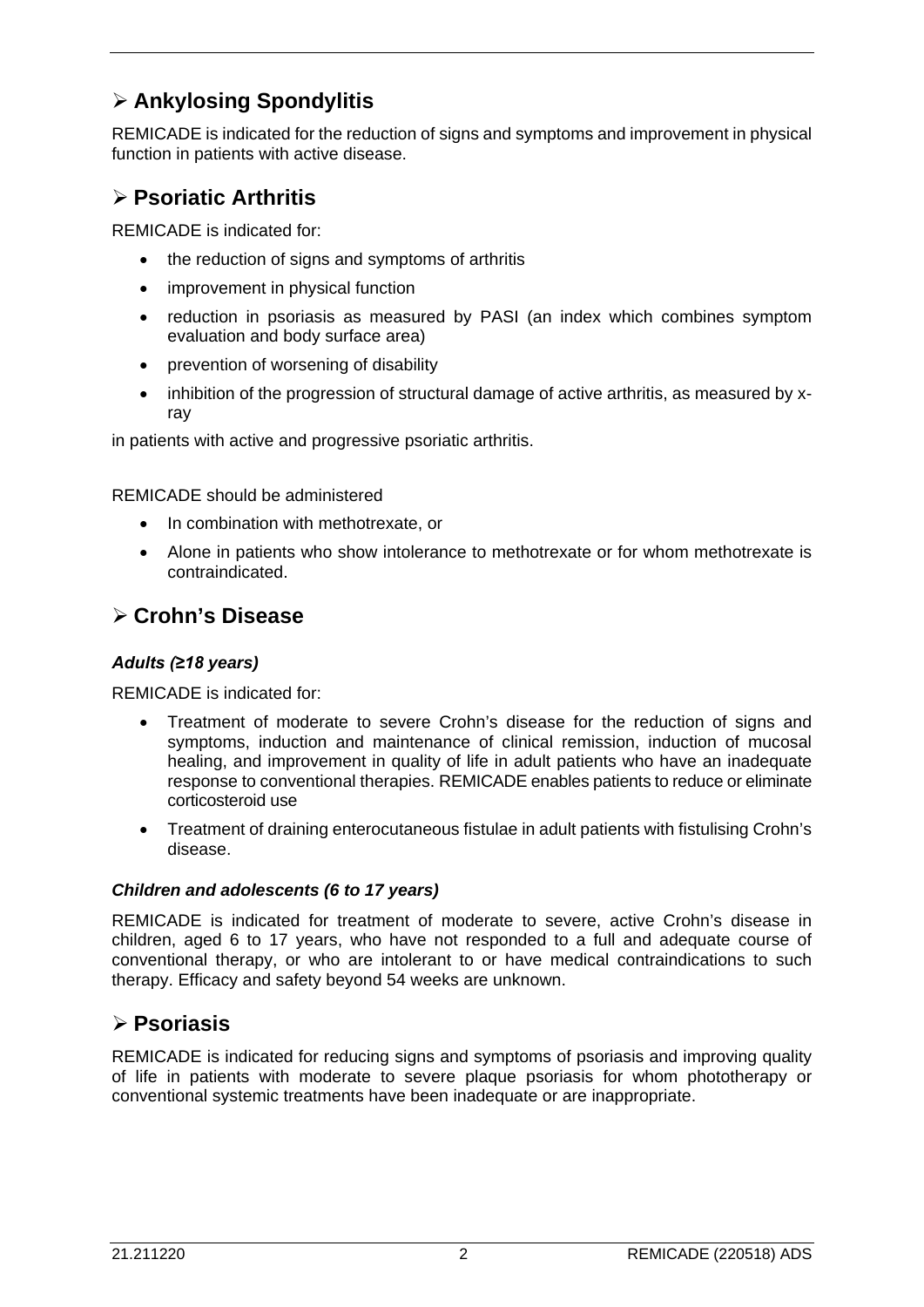## **Ulcerative Colitis in Adults and in Children and Adolescents (6 to 17 years)**

REMICADE is indicated for the treatment of moderately severe to severe active ulcerative colitis in patients who have had an inadequate response to conventional therapy.

#### *Paediatric indications*

Safety and efficacy of REMICADE in paediatric patients with juvenile rheumatoid arthritis, ankylosing spondylitis, psoriatic arthritis, ulcerative colitis, plaque psoriasis, and in children < 6 years old with Crohn's disease have not been established.

# **4.2 Dose and method of administration**

REMICADE is administered by intravenous infusion.

REMICADE is for intravenous infusion in adults (≥18 years) across all approved indications. REMICADE is approved for intravenous infusion in children and adolescents (6 to 17 years) for the indication of Crohn's disease and ulcerative colitis.

REMICADE treatment is to be administered under the supervision of specialised physicians experienced in the diagnosis and treatment of rheumatoid arthritis, ankylosing spondylitis, psoriatic arthritis or psoriasis, or inflammatory bowel diseases.

For adult and paediatric patients, administer the infusion solution over a period of not less than 2 hours.

In carefully selected adult patients who have tolerated at least 3 initial 2-hour infusions of REMICADE (induction phase) and are receiving maintenance therapy, consideration may be given to administering subsequent infusions over a period of not less than 1 hour. Shortened infusions at doses of > 6mg/kg have not been studied.

All patients administered REMICADE are to be observed for at least 1 hour post infusion for side effects. Medications, an artificial airway and other appropriate materials must be available for the treatment of these effects (see **section 4.4**).

# **Rheumatoid Arthritis**

Patients not previously treated with REMICADE: Initially 3 mg/kg intravenous infusion is to be followed with additional 3 mg/kg infusion doses at 2 and 6 weeks after the first infusion, then every 8weeks thereafter. To optimise clinical response, consideration may be given to either incrementally adjusting the dose up to 10 mg/kg or administering the 3 mg/kg dose as often as every 4 weeks.

Available data suggest that the clinical response is usually achieved within 12 weeks of treatment. If a patient has an inadequate response or loses response after this period, the dose may be adjusted as described above. If adequate response is achieved, patients should be continued on the selected dose or dose frequency.

Continued therapy should be carefully reconsidered in patients who show no evidence of therapeutic benefit within the first 12 weeks of treatment or after dose adjustment.

In carefully selected patients with rheumatoid arthritis who have tolerated 3 initial 2-hour infusions of REMICADE, consideration may be given to administering subsequent infusions over a period of not less than 1 hour.

REMICADE should be given in combination with methotrexate.

# **Ankylosing Spondylitis**

5 mg/kg given as an intravenous infusion followed by additional 5 mg/kg infusion doses at 2 and 6 weeks after the first infusion, then every 6-8 weeks thereafter.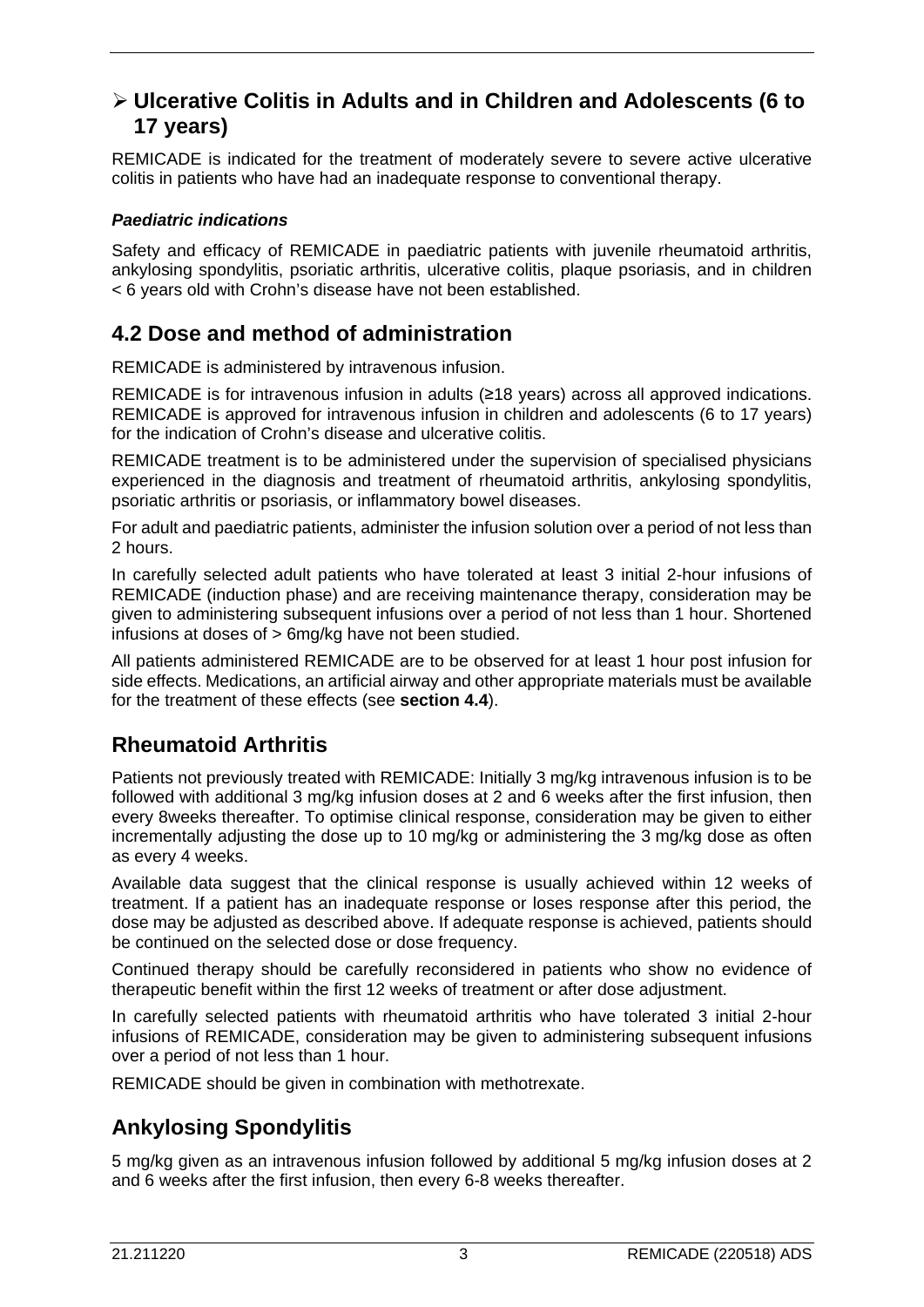# **Psoriatic Arthritis**

5 mg/kg given as an intravenous infusion followed by additional 5 mg/kg infusion doses at 2 and 6 weeks after the first infusion, then every 8 weeks thereafter. Efficacy has been demonstrated alone or in combination with methotrexate.

## **Moderate to Severe Crohn's Disease in adults and children 6 to 17 years old**

For optimal long-term symptom control, 5 mg/kg given as a single intravenous infusion as an induction regimen at 0, 2 and 6 weeks followed by a maintenance regimen of 5 mg/kg every 8 weeks thereafter. For patients who have an incomplete response during maintenance treatment, consideration may be given to adjusting the dose up to 10 mg/kg.

Alternatively, an initial 5 mg/kg intravenous infusion administered may be followed by repeat infusions of 5 mg/kg when signs and symptoms of the disease recur; however, there is limited data on dosing intervals beyond 16 weeks.

Paediatric Crohn's disease patients who have had their dose adjusted to greater than 5 mg/kg every 8 weeks, may be at greater risk for adverse reactions. Continued therapy with the adjusted dose should be carefully considered in patients who show no evidence of additional therapeutic benefit after dose adjustment.

Available data do not support further infliximab treatment in paediatric patients not responding within 10 weeks of the initial infusion.

# **Fistulising Crohn's Disease**

For the treatment of draining fistula(e) in Crohn's disease, infuse 5 mg/kg intravenously, followed with additional 5 mg/kg doses administered at 2 and 6 weeks after the first infusion. If a patient does not respond after these 3 doses, no additional treatment with infliximab should be given.

# **Psoriasis**

5 mg/kg given as an intravenous infusion followed by additional 5 mg/kg infusions doses at 2 and 6 weeks after the first infusion, then every 8 weeks thereafter.

#### **Ulcerative colitis in adults and children and adolescents (6 to 17 years)**

5 mg/kg given as an intravenous infusion followed by additional 5 mg/kg infusion dose at 2 and 6 weeks after the first infusion, then every 8 weeks thereafter. In some patients, consideration may be given to adjusting the dose up to 10 mg/kg to sustain clinical response and remission.

Available data do not support further infliximab treatment in children and adolescent patients (6-17 years) not responding within 8 weeks of the initial infusion.

# **Readministration for Crohn's Disease and Rheumatoid Arthritis**

If signs and symptoms of disease recur, REMICADE can be readministered within 16 weeks following the last infusion. Readministration of a liquid formulation of infliximab, which is no longer in use, with a drug-free interval of 2 to 4 years following a previous infusion has been associated with a delayed hypersensitivity reaction in 10 patients with Crohn's disease (see **sections 4.4**; **4.8**). After a drug free interval of 16 weeks to 2 years, the risk of delayed hypersensitivity following readministration is not known. Therefore, after a drug free interval of 16 weeks, readministration cannot be recommended.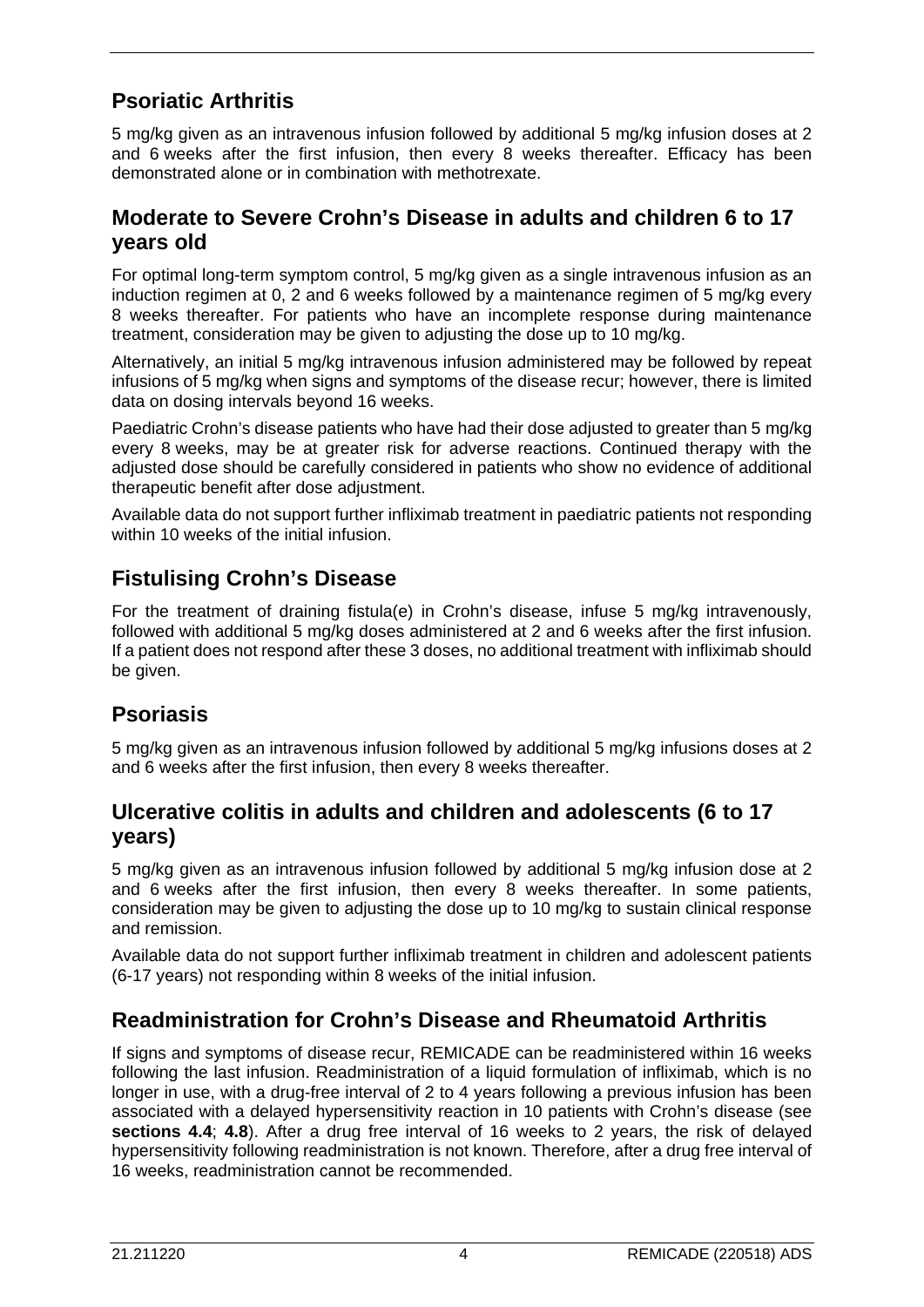# **Readministration for ulcerative colitis**

Data supporting readministration, other than every 8 weeks, are not available at this time (see **sections 4.4**; **4.8**).

## **Readministration for Ankylosing Spondylitis**

Data supporting readministration, other than every 6 - 8 weeks, are not available at this time (see **sections 4.4**; **4.8**).

## **Readministration for Psoriatic Arthritis**

Data supporting readministration, other than every 8 weeks, are not available at this time (see **sections 4.4**; **4.8**).

## **Readministration for Psoriasis**

Experience from intermittent treatment with REMICADE in psoriasis after a period of no treatment suggests reduced efficacy and a higher incidence of infusion reactions when compared to the approved dosing guidance (see **sections 4.4**; **4.8**).

# **Traceability**

In order to improve the traceability of biological medicinal products, the trade name and the batch number of the administered product should be clearly recorded (or stated) in the patient file.

## **4.3 Contraindications**

REMICADE is contraindicated in patients with severe infections, such as tuberculosis, sepsis, clinically manifested infections and/or abscesses and opportunistic infections.

REMICADE should not be given to patients with a history of hypersensitivity to infliximab (see **section 4.8**) to other murine proteins or to any excipient of the product.

Concurrent administration of REMICADE and anakinra (an interleukin-1 receptor antagonist) is contraindicated.

REMICADE is contraindicated in patients with moderate or severe heart failure (NYHA class III/IV) (see **sections 4.4**; **4.8**).

## **4.4 Special warnings and precautions**

#### **Infusion reactions and hypersensitivity reactions**

Infliximab has been associated with acute infusion effects and a delayed hypersensitivity reaction. These differ in their time of onset. Hypersensitivity reactions, which include urticaria, dyspnoea, and/or bronchospasm, laryngeal oedema, pharyngeal oedema, and hypotension, have occurred during or within 2 hours of REMICADE infusion. Therefore, all patients receiving REMICADE should be observed for at least one hour post infusion for side effects.

To minimise the incidence of hypersensitivity reactions, including infusion reactions and serum sickness-like reactions, REMICADE should be administered as regular maintenance therapy after an induction regimen at weeks 0, 2, 6 (see **section 4.2**).

Acute infusion reactions may develop immediately or within a few hours of infusion and are most likely to occur during the first and second infusion. If acute infusion reactions occur, the infusion must be interrupted immediately. Some of these effects have been described as anaphylaxis. Emergency equipment and medication for the treatment of these effects (e.g., paracetamol, antihistamines, corticosteroids and/or adrenaline) must be available for immediate use. Patients may be pretreated with antihistamine, hydrocortisone and/or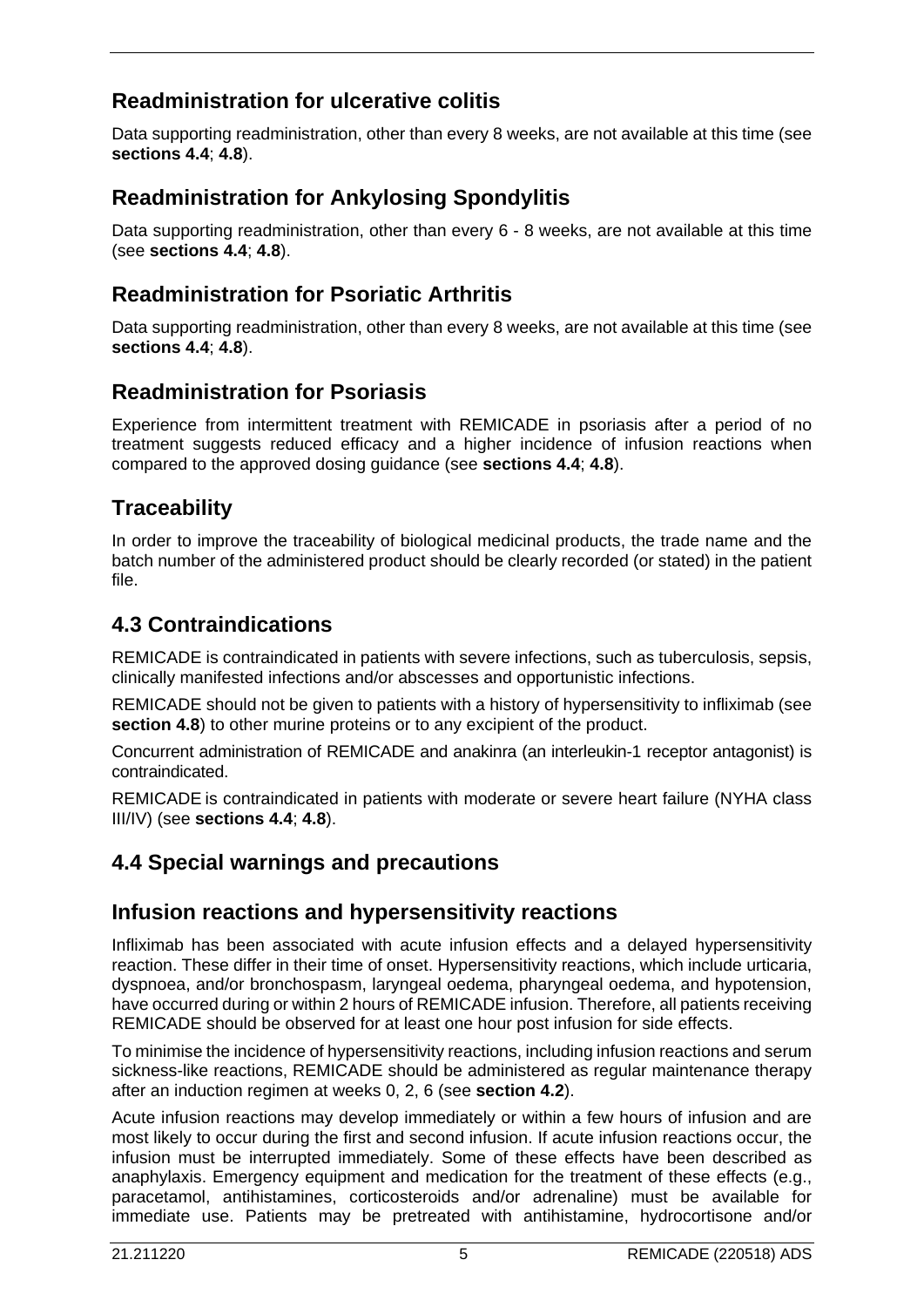paracetamol to prevent mild and transient effects. The infusion rate may be slowed in order to decrease infusion reactions especially if infusion reactions have occurred previously.

Antibodies to infliximab may develop in some patients and have been associated with an increased frequency of infusion reactions. A low proportion of the infusion reactions were serious allergic reactions. In Crohn's disease patients, an association between development of antibodies to infliximab and reduced duration of response has also been observed. Concomitant administration of immunomodulators has been associated with lower incidence of antibodies to infliximab and a reduction in the frequency of infusion reactions. The effect of concomitant immunomodulator therapy was more profound in episodically treated patients than in patients given maintenance therapy. Patients who are not receiving immunosuppressants during REMICADE treatment are potentially at greater risk of developing these antibodies. These antibodies cannot always be detected in serum samples. If serious reactions occur, symptomatic treatment must be given and further REMICADE infusions must not be administered.

A delayed hypersensitivity reaction has been observed in a significant number of patients (25% in one clinical trial) with Crohn's disease who were retreated with infliximab following a 2 to 4 year period without infliximab treatment. A delayed hypersensitivity reaction may be seen 3 to 12 days following the reinfusion. Signs and symptoms included myalgia and/or arthralgia with fever and/or rash within 12 days following retreatment. Some patients also experienced pruritus, facial, hand or lip oedema, dysphagia, urticaria, sore throat and/or headache. These effects have sometimes been described as serum-sickness-like reactions. Advise patients to seek immediate medical advice if they experience any delayed adverse event (see **section 4.8** - **Delayed hypersensitivity**). If patients are retreated after a prolonged period, they should be closely monitored for signs and symptoms of delayed hypersensitivity.

# **Infusion reactions following re-administration of REMICADE**

In a psoriasis clinical trial, a 3-dose re-induction of REMICADE after a period of no treatment resulted in a higher incidence of serious infusion reactions during the re-induction regimen (see **section 4.8**) than had been observed in rheumatoid arthritis, psoriasis, and Crohn's disease trials in which a period of no drug treatment was followed by regular maintenance therapy without re-induction. In the case where REMICADE maintenance therapy for psoriasis is interrupted, REMICADE should be reinitiated as a single dose followed by maintenance therapy. In general, the benefit-risk of re-administration of REMICADE after a period of notreatment, especially as a re-induction regimen given at weeks 0, 2, and 6, should be carefully considered.

## **Infections**

Bacterial (including sepsis and pneumonia), mycobacterial [including tuberculosis (frequently disseminated or extrapulmonary at clinical presentation)], invasive fungal, viral, and other opportunistic infections have been observed in patients receiving REMICADE. Some of these infections have been fatal.

Tumour necrosis factor alpha (TNF $\alpha$ ) mediates inflammation and modulates cellular immune response. Experimental data show that TNF $\alpha$  is essential for the clearing of intracellular infections. Clinical experience shows that host defence against infection is compromised in some patients treated with infliximab.

In clinical studies in rheumatoid arthritis, starting REMICADE therapy with doses higher than 3 mg/kg has been associated with an increased risk of infection compared to the risk of infection associated with the starting dose of 3 mg/kg. This increase in the risk of infection was not evident in patients receiving the starting regimen of 3 mg/kg at weeks 0, 2 and 6 and subsequently receiving higher or more frequent doses. However, caution should be exercised when continuing a rheumatoid arthritis patient on doses above 3 mg/kg or administering infliximab more frequently than every 8 weeks.

REMICADE should not be given to patients with a clinically important, active infection. Caution should be exercised when considering the use of REMICADE therapy in patients with a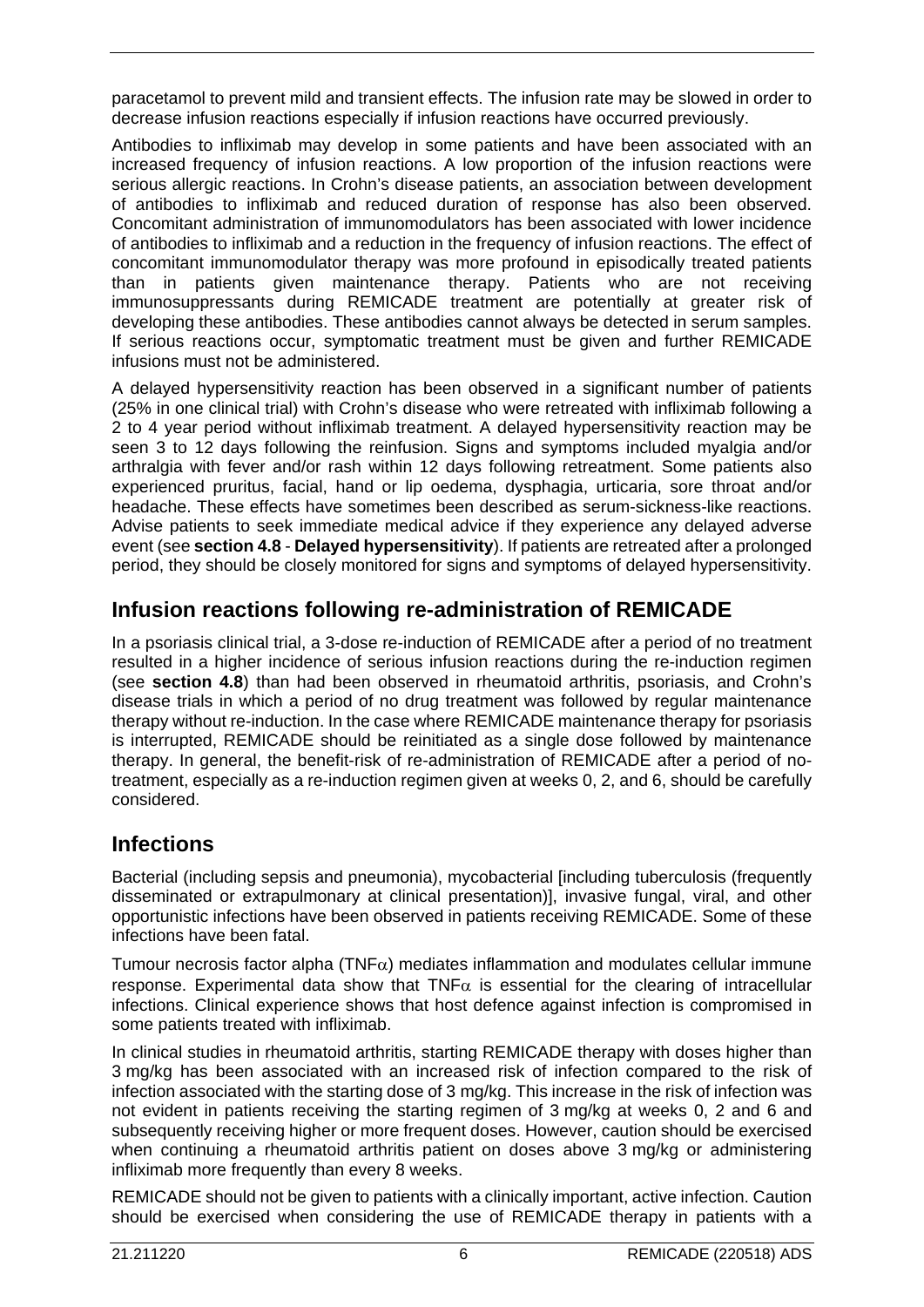chronic infection or a history of recurrent infection. Patients should be advised of and avoid exposure to potential risk factors for infections as appropriate.

Opportunistic infections including tuberculosis, viral infections, invasive fungal infections, and other infections such as sepsis and pneumonia have been reported in patients treated with infliximab (see **section 4.8**).

Patients must be evaluated for the risk of tuberculosis (including close contact with a person with active tuberculosis) and tested for latent tuberculosis, prior to initiation of REMICADE. This evaluation should include a detailed medical history with personal history of tuberculosis or possible previous contact with tuberculosis and previous and/or current immunosuppressive therapy. Appropriate screening tests, i.e. tuberculin skin test and chest xray, should be performed in all patients (local recommendations may apply). Prescribers are reminded of the risk of false negative tuberculin skin test results especially in patients who are severely ill or immunocompromised. Patients who have clinically manifested infections and/or abscesses should be treated for these conditions prior to treatment with REMICADE.

If active tuberculosis is diagnosed, REMICADE therapy must not be initiated (see **section 4.3**). If treatment of latent tuberculosis is initiated, it must be initiated prior to treatment with REMICADE, in accordance with local recommendations. Use of anti-tuberculosis therapy should also be considered before the initiation of REMICADE in patients with a past history of latent or active tuberculosis in whom an adequate course of treatment cannot be confirmed. Patients must be monitored closely for infections, including miliary tuberculosis, while on and after treatment with REMICADE.

Use of anti-tuberculosis therapy should be considered before the initiation of REMICADE in patients who have several or highly significant risk factors for tuberculosis infection and have a negative test for latent tuberculosis. The decision to initiate anti-tuberculosis therapy in these patients should only be made following consultation with a physician with expertise in the treatment of tuberculosis and taking into account both the risk for latent tuberculosis infection and the risks of anti-tuberculosis therapy.

Cases of active tuberculosis have occurred in patients treated with REMICADE during and after treatment for latent tuberculosis. Patients receiving REMICADE should be monitored closely for signs and symptoms of active tuberculosis during and after treatment, including patients who tested negative for latent tuberculosis. All patients should be informed to seek medical advice if signs / symptoms suggestive of tuberculosis (e.g. persistent cough, wasting / weight loss, low-grade fever) appear during or after REMICADE treatment.

For patients who have resided in or travelled to regions where invasive fungal infections such as histoplasmosis, coccidioidomycosis, or blastomycosis are endemic, the benefits and risks of REMICADE treatment should be carefully considered before initiation or continuation of REMICADE therapy.

In patients treated with REMICADE, an invasive fungal infection such as aspergillosis, candidiasis, pneumocystosis, histoplasmosis, coccidioidomycosis or blastomycosis should be suspected if they develop a serious systemic illness. Invasive fungal infections may present as disseminated rather than localized disease, and antigen and antibody testing may be negative in some patients with active infection. Appropriate empiric antifungal therapy should be considered while a diagnostic workup is being performed. The decision to administer empiric antifungal therapy should be made, if feasible, in consultation with a physician with expertise in the diagnosis and treatment of invasive fungal infections and should take into account both the risk for severe fungal infection and the risks of anti-fungal therapy.

There is limited safety experience of surgical procedures in REMICADE treated patients. A patient who requires surgery while on REMICADE should be closely monitored for infections, and appropriate actions should be taken.

Patients with fistulising Crohn's disease with acute suppurative fistulas should not initiate REMICADE therapy until a source for possible infection, specifically abscess, has been excluded (see **section 4.3**).

Suppression of TNF $\alpha$  may also mask symptoms of infection such as fever. Treatment with REMICADE must be discontinued if a patient develops a serious infection or sepsis. As the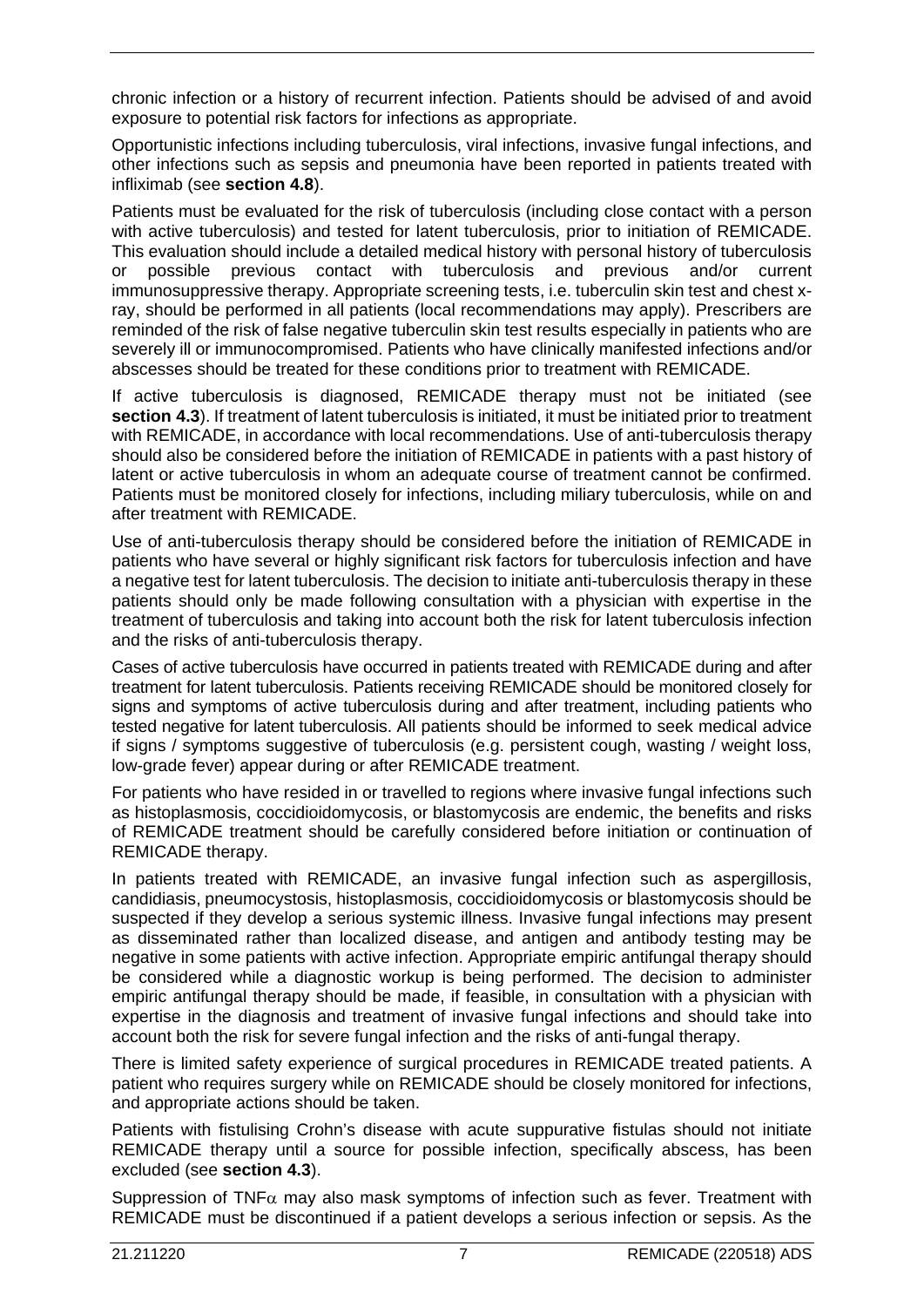elimination of REMICADE may take up to six months, close monitoring of the patients throughout this period is important.

# **Hepatobiliary Events**

Cases of jaundice and non-infectious hepatitis, some with features of autoimmune hepatitis, have been observed in the postmarketing experience of REMICADE. Isolated cases of liver failure resulting in liver transplantation or death have occurred. A causal relationship between REMICADE and these events has not been established. Patients with symptoms or signs of liver dysfunction should be evaluated for evidence of liver injury. If jaundice and/or ALT elevations  $\geq$  5 times the upper limit of normal develops, REMICADE should be discontinued, and a thorough investigation of the abnormality should be undertaken.

As also observed with the use of other immunosuppressive drugs, reactivation of hepatitis B virus (HBV) has occurred in patients receiving REMICADE who are chronic carriers of this virus (i.e., surface antigen positive). Patients should be tested for Hepatitis B Virus (HBV) infection before initiating treatment with immunosuppressants, including REMICADE. For patients who test positive for hepatitis B surface antigen, consultation with a physician with expertise in the treatment of hepatitis B is recommended. In some instances, HBV reactivation occurring in conjunction with TNF blocker therapy has been fatal. The majority of these reports have occurred in patients concomitantly receiving other medications that suppress the immune system, which may also contribute to HBV reactivation. Patients at risk for HBV infection should be evaluated for evidence of prior HBV infection before initiating TNF blocker therapy. Prescribers should exercise caution in prescribing TNF blockers for patients identified as carriers of HBV. Patients who are carriers of HBV and require treatment with TNF blockers should be closely monitored for signs and symptoms of active HBV infection throughout therapy and for several months following termination of therapy. Adequate data are not available on the safety or efficacy of treating patients who are carriers of HBV with anti-viral therapy in conjunction with TNF blocker therapy to prevent HBV reactivation. In patients who develop HBV reactivation, REMICADE should be stopped and effective anti-viral therapy with appropriate supportive treatment should be initiated.

# **Haematological reactions**

There have been reports of pancytopaenia, leukopaenia, neutropaenia, and thrombocytopaenia in patients receiving TNF-blockers, including REMICADE. Caution should be exercised in patients treated with REMICADE who have a current or past history of significant cytopaenias. All patients should be advised to seek immediate medical attention if they develop signs and symptoms suggestive of blood dyscrasias or infection while on REMICADE. Discontinuation of REMICADE therapy should be considered in patients who develop significant haematologic abnormalities.

# **Malignancies and lymphoproliferative disorders**

**Lymphoma:** In the controlled portions of clinical trials of all the TNF-blocking agents, more cases of lymphoma have been observed among patients receiving a TNF blocker compared with control patients. During clinical trials of REMICADE in subjects with rheumatoid arthritis, Crohn's disease, psoriatic arthritis, ankylosing spondylitis, psoriasis and ulcerative colitis, the incidence of lymphoma in REMICADE-treated subjects was higher than expected in the general population, but the occurrence of lymphoma was rare. Furthermore, there is an increased risk background lymphoma risk even in the absence of TNF blocking therapy in rheumatoid arthritis and Crohn's disease patients with longstanding, highly active inflammatory disease and/or active chronic exposure to immunosuppressant therapies, which complicates the risk estimation.

*Non-lymphoma malignancy*: In the controlled portions of some clinical trials of the TNFblocking agents, more cases of non-lymphoma malignancy have been observed among patients receiving a TNF-blocker compared with control patients. In an exploratory clinical trial evaluating the use of REMICADE in patients with moderate to severe chronic obstructive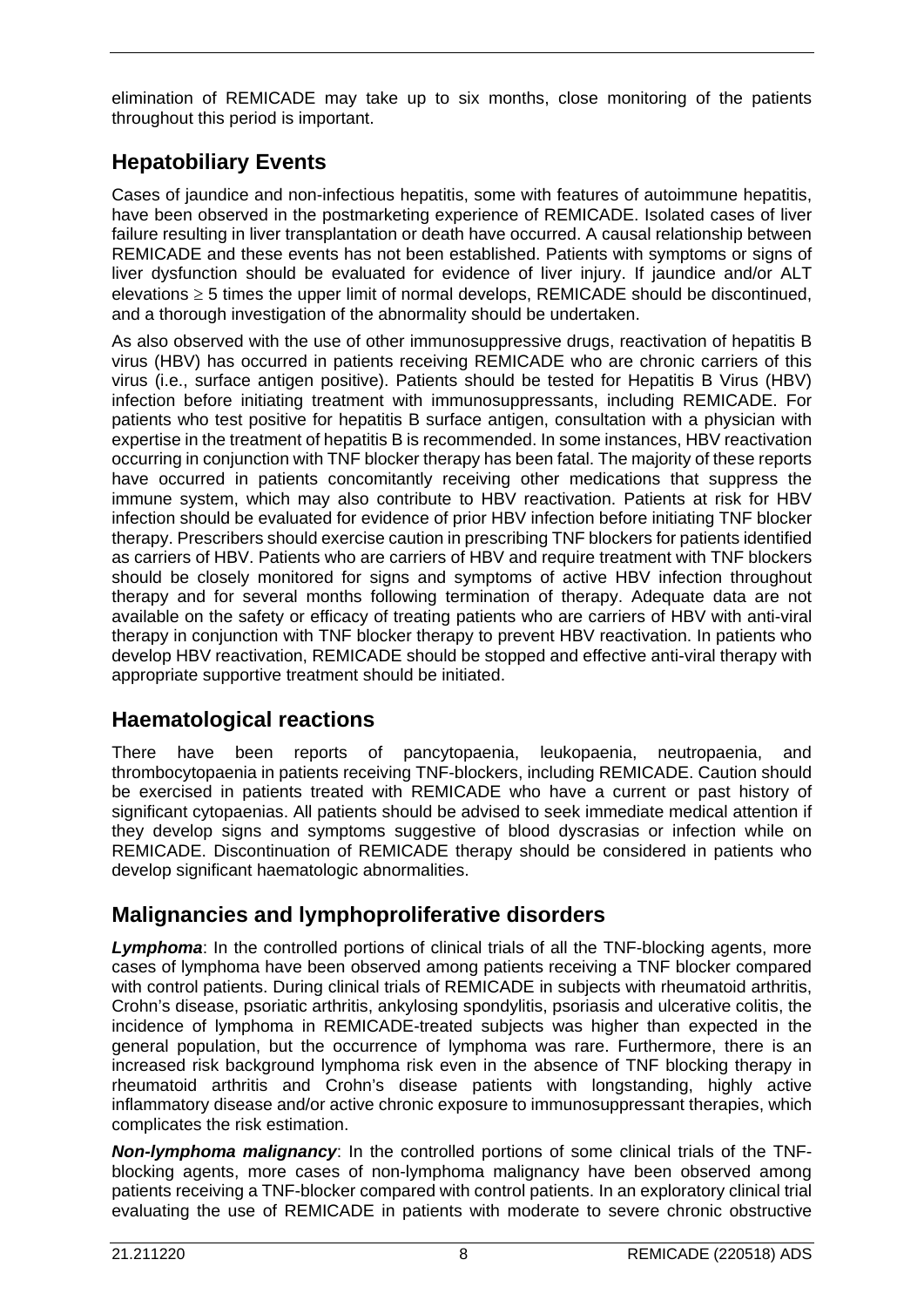pulmonary disease (COPD), more malignancies were reported in REMICADE-treated patients compared with control patients. All patients had a history of heavy smoking.

**Skin cancers:** Melanoma and Merkel cell carcinoma have been reported in patients treated with TNF blocker therapy, including REMICADE (see **section 4.8**). Periodic skin examination is recommended for all patients, particularly those with risk factors for skin cancer.

Psoriasis patients should be monitored for non-melanoma skin cancers (NMSCs), particularly those patients who have had prior prolonged phototherapy treatment.

*Cervical cancer*: A population-based retrospective cohort study using data from Swedish national health registries found an increased incidence of cervical cancer in women with rheumatoid arthritis treated with infliximab compared to biologics-naïve patients or the general population, including those over 60 years of age. A causal relationship between infliximab and cervical cancer cannot be excluded. Periodic screening should continue in women treated with REMICADE, including those over 60 years of age.

With the current knowledge, a possible risk for the development of lymphomas or other malignancies in patients treated with a TNF-blocking agent cannot be excluded (see **section 4.8**). Caution should be exercised when considering TNF-blocking therapy for patients with a history of malignancy or when considering continuing treatment in patients who develop a malignancy.

*Paediatric Malignancy*: Post-marketing cases of malignancies, some fatal, have been reported among children, adolescents and young adults (up to 22 years of age) who received TNF-blocking agents (initiation of therapy ≤18 years of age), including REMICADE, to treat Juvenile Idiopathic Arthritis (JIA), Crohn's disease or other conditions. Approximately half the reports were lymphomas. The other cases represented a variety of different malignancies and included malignancies that are not usually observed in children and adolescents. Most of the patients were receiving concomitant immunosuppressants, such as methotrexate, azathioprine or 6-mercaptopurine. The role of TNF blockers in the development of malignancies in children and adolescents remains unclear.

*Hepatosplenic T-cell lymphomas*: Postmarketing cases of hepatosplenic T-cell lymphoma have been reported in patients treated with TNF-blocking agents including REMICADE. This rare type of T-cell lymphoma has a very aggressive disease course and is usually fatal. Almost all patients had received treatment with azathioprine or 6-mercaptopurine concomitantly with or immediately prior to a TNF-blocker. The vast majority of REMICADE cases have occurred in patients with Crohn's disease or ulcerative colitis and most were reported in adolescent or young adult males.

It is uncertain whether the occurrence of the HSTCL is related to REMICADE or REMICADE in combination with these other immunosuppressants. When treating patients with inflammatory bowel disease, particularly in adolescents and young adults, consideration of whether to use REMICADE alone or in combination with other immunosuppressants should take into account a possibility that there is a higher risk of HSTCL with combination therapy versus an observed increased risk of immunogenicity and hypersensitivity reactions with REMICADE monotherapy from the clinical trial data.

*Leukaemia*: Cases of acute and chronic leukaemia have been reported with post-marketing TNF-blocker use in rheumatoid arthritis and other indications. Even in the absence of TNF blocker therapy, patients with rheumatoid arthritis may be at a higher risk (approximately 2-fold) than the general population for the development of leukaemia.

*Colon Carcinoma/Dysplasia*: All patients with ulcerative colitis who are at increased risk for dysplasia or colon carcinoma (for example, patients with long-standing ulcerative colitis or primary sclerosing cholangitis), or who had a prior history of dysplasia or colon carcinoma should be screened for dysplasia at regular intervals before therapy and throughout their disease course. This evaluation should include colonoscopy and biopsies per local recommendations. With current data it is not known if REMICADE treatment influences the risk for developing dysplasia or colon cancer (see **section 4.8**).

Since the possibility of increased risk of cancer development in patients with newly diagnosed dysplasia treated with REMICADE is not established, the risk and benefits to the individual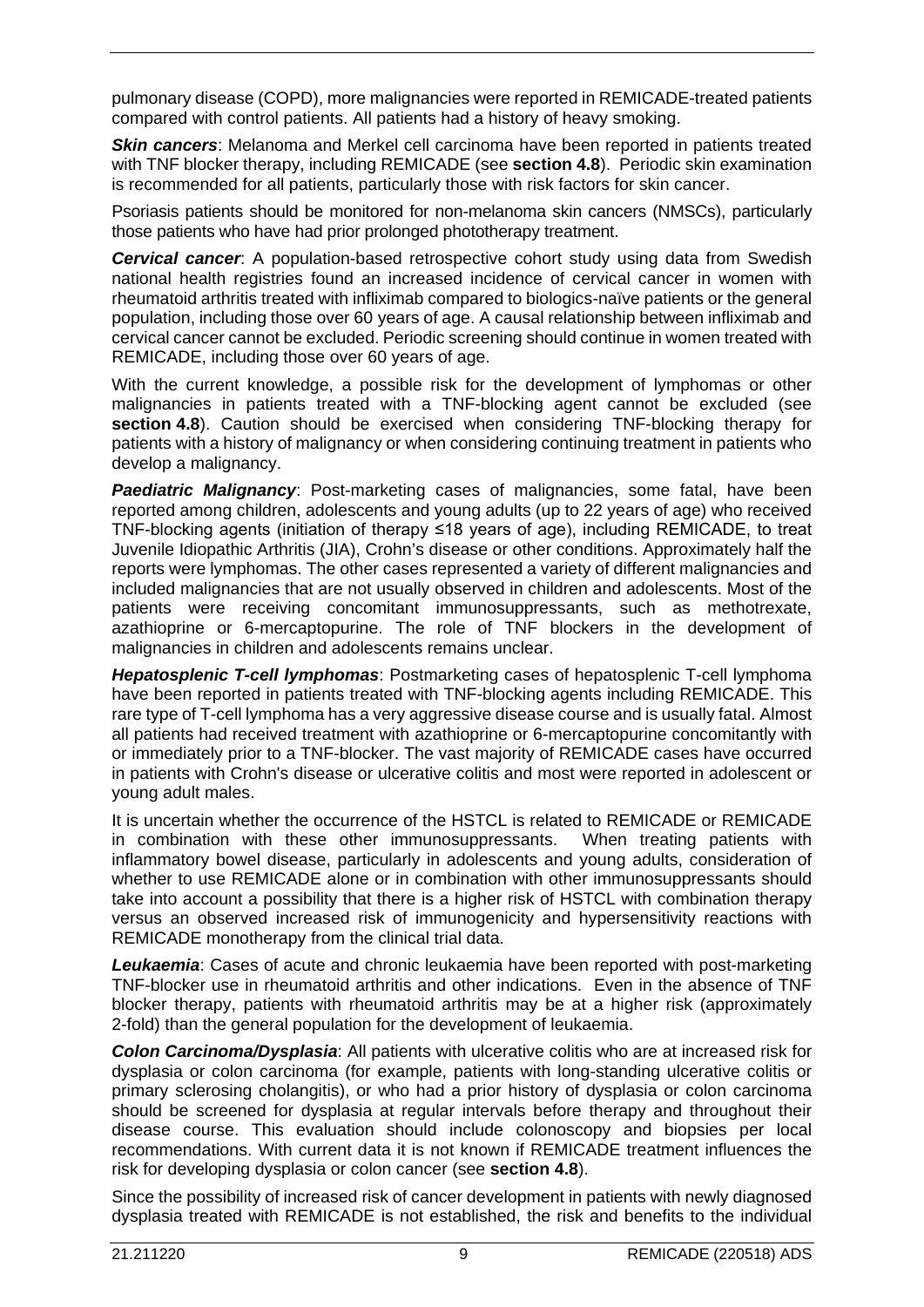patients must be carefully reviewed and consideration should be given to discontinuation of therapy.

## **Auto-immune processes**

Treatment with REMICADE may result in the formation of autoantibodies and in the development of a lupus-like syndrome.

The relative deficiency of TNF $\alpha$  caused by anti-TNF therapy may result in the initiation of an autoimmune process in a subgroup of genetically susceptible patients. If a patient develops symptoms suggestive of a lupus-like syndrome following treatment with REMICADE and is positive for antibodies against double-stranded DNA, treatment should be discontinued (see **section 4.8**).

## **Neurological events**

Infliximab and other agents that inhibit TNF alpha have been associated in cases with seizure, and new onset or exacerbation of clinical symptoms and/or radiographic evidence of central nervous system demyelinating disorders including multiple sclerosis, and optic neuritis and peripheral demyelinating disorders, including Guillain-Barre syndrome (see **section 4.8**). Prescribers should exercise caution in considering the use of REMICADE in patients with these neurological disorders and should consider discontinuation of REMICADE if these disorders develop.

# **Concurrent administration of TNF-alpha inhibitor and anakinra**

Concurrent administration of etanercept (another agent that inhibits  $TNF\alpha$ ) and anakinra (a recombinant, non-glycosylated form of the human interleukin-1 receptor antagonist) has been associated with an increased risk of serious infections, an increased risk of neutropaenia and no additional benefit compared to these medicinal products alone. The safety and efficacy of anakinra used in combination with infliximab has not been established. Therefore, combination of infliximab and anakinra is contraindicated.

# **Concurrent administration of TNF-alpha inhibitor and abatacept**

In clinical studies, concurrent administration of TNF-blocking agents and abatacept have been associated with an increased risk of infections including serious infections compared with TNFblocking agents alone, without increased clinical benefit. Because of the nature of the adverse events seen with the combination of TNF-blocking agents and abatacept therapy, the combination of infliximab and abatacept is not recommended.

# **Concurrent Administration with other Biological Therapeutics**

There is insufficient information regarding the concomitant use of REMICADE with other biological therapeutics used to treat the same conditions as REMICADE. The concomitant use of REMICADE with these biologics is not recommended because of the possibility of an increased risk of infection.

# **Switching between Biological Therapeutics**

When switching from one biologic to another, patients should continue to be monitored since overlapping biological activity may further increase the risk of infection.

# **Vaccinations**

It is recommended that all patients, if possible, be brought up to date with all vaccinations in agreement with current vaccination guidelines prior to initiating REMICADE therapy.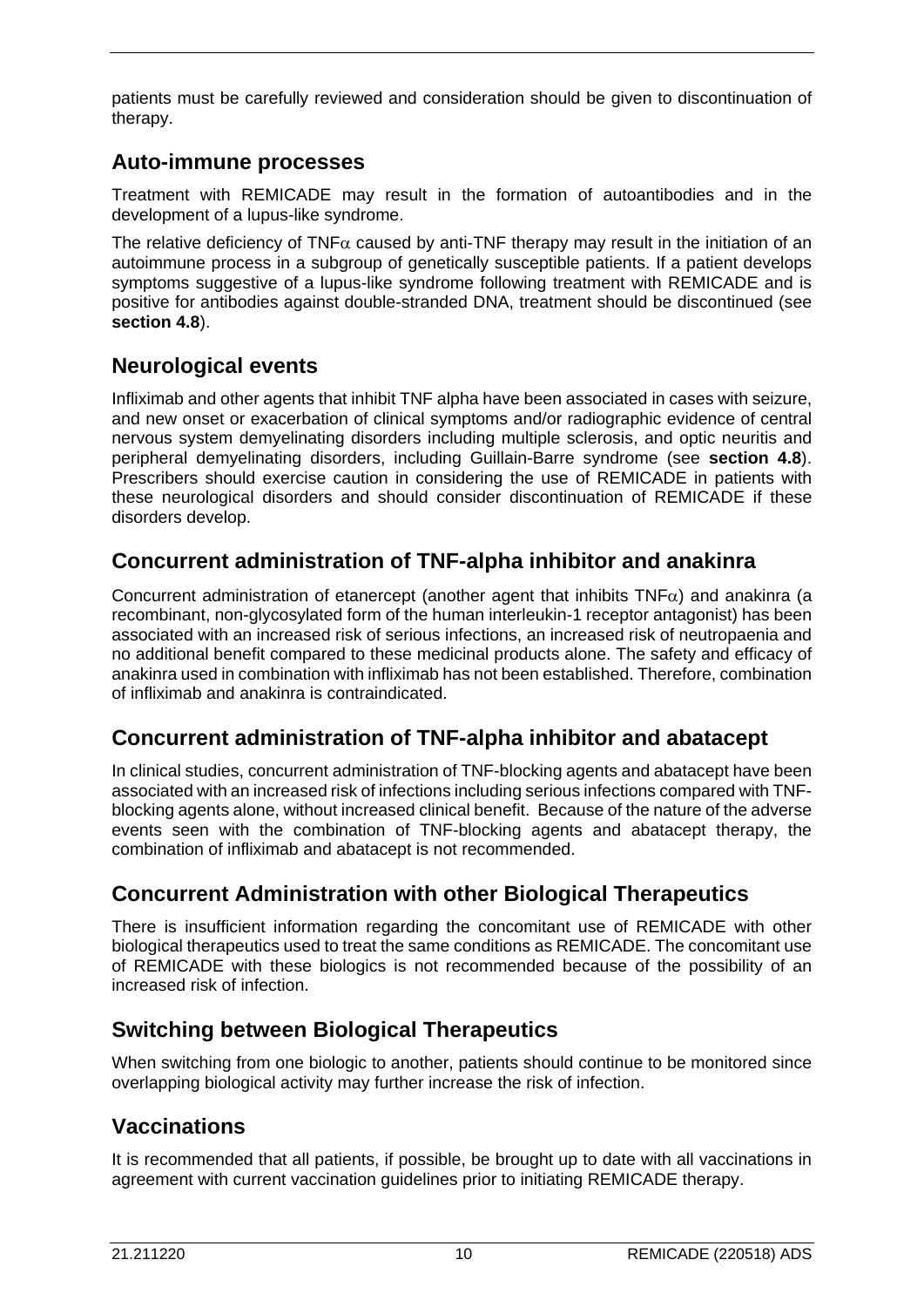# **Live Vaccines / Therapeutic Infectious Agents**

In patients receiving anti-TNF therapy, limited data are available on the response to vaccination with live vaccines or on the secondary transmission of infection by live vaccines. Use of live vaccines can result in clinical infections, including disseminated infections. The concurrent administration of live vaccines with REMICADE is not recommended.

Fatal outcome due to disseminated Bacille Calmette-Guérin (BCG) infection has been reported in an infant who received BCG vaccine after in utero exposure to infliximab. A twelve month waiting period following birth is recommended before the administration of live vaccines to infants exposed in utero to infliximab, unless infliximab exposure was limited to the first trimester or if infant infliximab serum levels are undetectable. Administration of a live vaccine prior to 12 months of age might be considered if the benefit of the vaccination clearly outweighs the theoretical risk of administration of live vaccines to the infants (see **section 4.6**).

#### *Infant exposure via breastmilk*

Administration of a live vaccine to a breastfed infant while the mother is receiving infliximab is not recommended unless infant infliximab serum levels are undetectable (see **section 4.6**).

#### *Therapeutic infectious agents*

Other uses of therapeutic infectious agents such as live attenuated bacteria (e.g., BCG bladder instillation for the treatment of cancer) could result in clinical infections, including disseminated infections. It is recommended that therapeutic infectious agents not be given concurrently with REMICADE.

#### **Non-live Vaccines**

In a subset of patients from the ASPIRE study, a similar proportion of patients in each treatment group mounted an effective two-fold increase in titres to polyvalent pneumococcal vaccine, indicating that REMICADE did not interfere with T-cell independent humoral responses.

## **Special populations**

#### *Use in patients with congestive heart failure*

REMICADE is contraindicated in patients with moderate or severe heart failure (NYHA class III/IV) (see **sections 4.3**).

REMICADE should be used with extreme caution in patients with mild heart failure (NYHA class I/II) and after consideration of other treatment options for their indicated conditions; the dose of REMICADE should not exceed 5 mg/kg. If a decision is made to administer REMICADE to patients with heart failure, they should be closely monitored during therapy, and REMICADE must not be continued if new or worsening symptoms of heart failure appear(see section 4.3 and 4.8).

#### *Use in Elderly*

No major differences were observed in the pharmacokinetics of REMICADE in elderly (65- 80 years) rheumatoid arthritis patients. The incidence of serious infections in REMICADEtreated patients 65 years and older was greater than in those under 65 years of age. In addition, there is a greater incidence of infections in the elderly population in general, therefore, caution should be used in treating the elderly. The pharmacokinetics of REMICADE in elderly Crohn's disease patients has not been studied. Studies have not been performed in patients with liver or renal disease.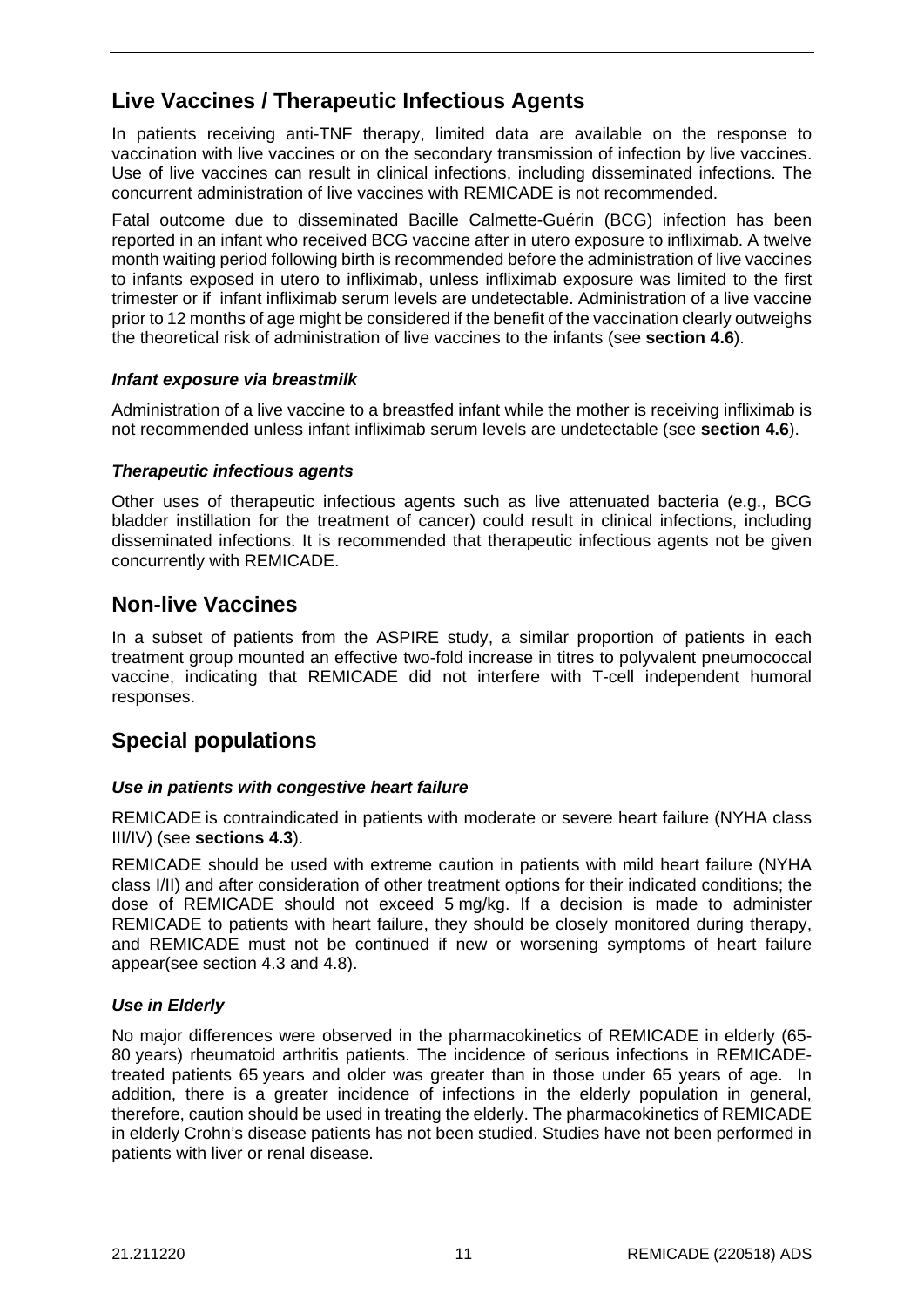#### *Use in Children*

Treatment with REMICADE has not been studied in paediatric patients ≤17 years with ankylosing spondylitis, psoriatic arthritis, or plaque psoriasis. REMICADE has not been studied in paediatric patients with juvenile rheumatoid arthritis (JRA) under the age of 4 years (see **section 4.8**). Treatment with REMICADE has not been studied in paediatric patients with ulcerative colitis or Crohn's patients under the age of 6 years. Until safety and efficacy data in the above mentioned groups of paediatric patents are available, such treatment is to be avoided. It should be noted that all paediatric patients in the Phase 3 trial in Crohn's disease (REACH) were required to be on a stable dose of either 6-mercaptopurine (6-MP), azathioprine (AZA) or methotrexate (MTX).

### **4.5 Interactions with other medicines and other forms of interactions**

While specific studies on drug interactions with REMICADE have not been conducted, the majority of patients in clinical trials received concomitant medications normally used in Crohn's disease. These medications included antibiotics (including antiviral agents), corticosteroids, 6-mercaptopurine/ azathioprine and aminosalicylates. No adverse interactions were reported.

The formation of antibodies to infliximab has been shown to be reduced when REMICADE is administered concomitantly with methotrexate, azathioprine or 6-mercaptopurine but not with corticosteroids (see **section 4.8** - **Immunogenicity**). No other information is available regarding possible effects of other immunosuppressive drugs or their effects on the pharmacokinetics of infliximab.

Because corticosteroids alter electrolyte balance and fluid retention, the volume of distribution of infliximab was greater in patients taking corticosteroids. However no significant clinical sequelae were apparent.

## **Concurrent Use of REMICADE with other Biological Therapeutics**

The combination of REMICADE with other biological therapeutics used to treat the same conditions as REMICADE, including anakinra and abatacept, is not recommended (see **section 4.4**).

## **Live Vaccines / Therapeutic Infectious Agents**

It is recommended that live vaccines not be given concurrently with REMICADE. It is also recommended that live vaccines not be given to infants after *in utero* exposure to infliximab for 12 months following birth, unless infliximab exposure was limited to the first trimester or if infant infliximab serum levels are undetectable. Administration of a live vaccine prior to 12 months of age might be considered if the benefit of the vaccination clearly outweighs the theoretical risk of administration of live vaccines to the infant (see **section 4.4**).

Administration of a live vaccine to a breastfed infant while the mother is receiving infliximab is not recommended unless infant infliximab serum levels are undetectable (see **section 4.6**).

It is recommended that therapeutic infectious agents not be given concurrently with REMICADE (see **section 4.4**)

## **4.6 Fertility, pregnancy and lactation**

## **Effects on fertility**

The effect of infliximab on fertility has not been investigated. No impairment of fertility was observed in a fertility and general reproduction study conducted in mice using an analogous antibody that selectively inhibits the functional activity of mouse  $TNF\alpha$ .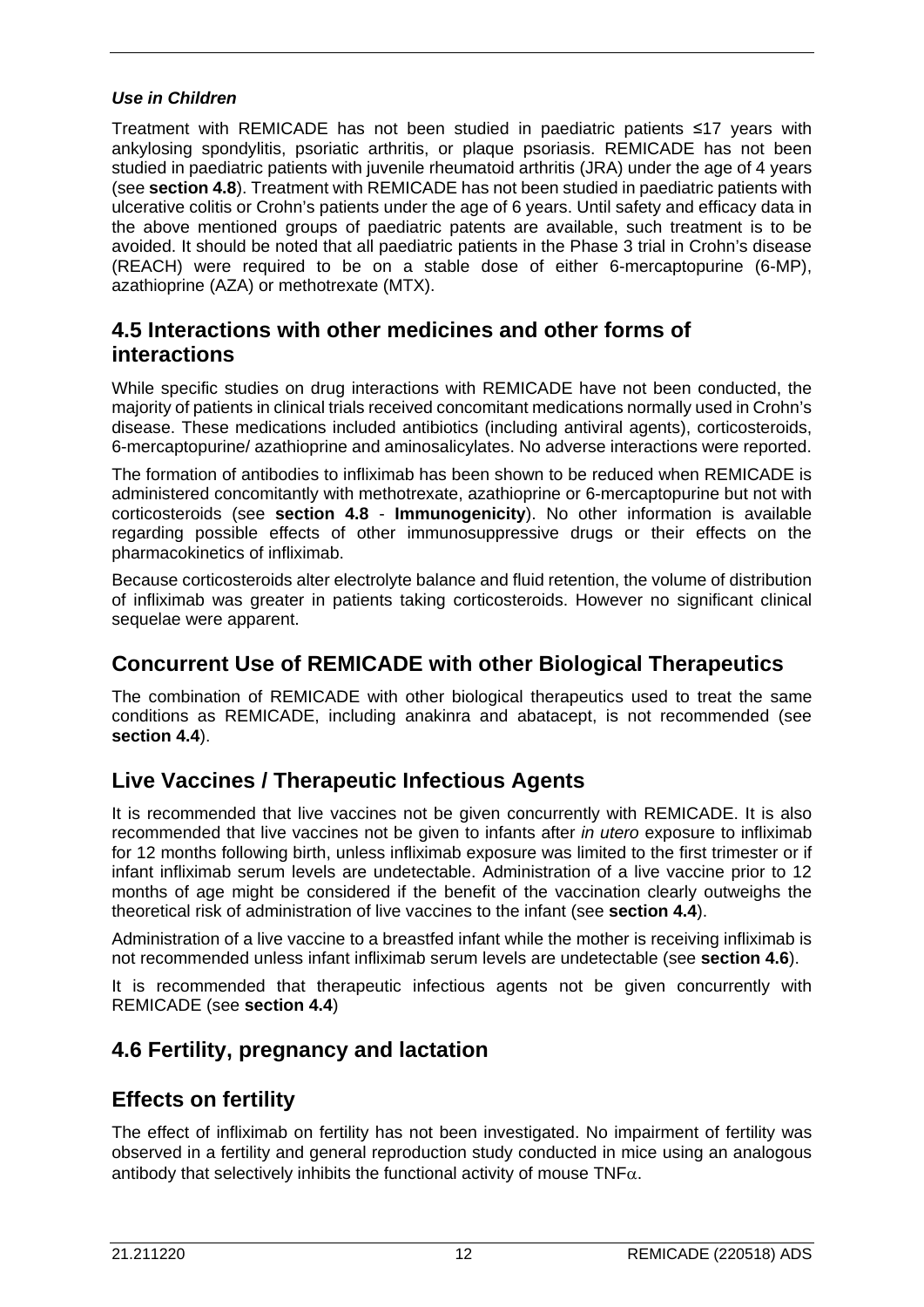# **Use in Pregnancy**

(Category C)

Available observational studies in pregnant women exposed to REMICADE showed no increased risk of major malformations among live births as compared to those exposed to nonbiologics. However, findings on other birth outcomes were not consistent across the studies. In one study conducted in a North American IBD pregnancy registry, REMICADE exposure was not associated with increased rates of miscarriage/still birth, low birth weight, small for gestational age, or infant infection in the first year of life as compared to exposure to nonbiologics [Maternal exposure to REMICADE, Maternal exposure to Non-biologics: 294, 515]. In another study in Northern Europe among IBD and non-IBD patients, exposure to REMICADE in combination with immunosuppressants (mainly systematic corticosteroids and azathioprine), but not REMICADE as monotherapy, was associated with increased rates of preterm births, small for gestational age, low birth weight, and infant hospitalisation for infection compared with non-biologic systematic treatment [Live births with maternal exposure to REMICADE, Live births with maternal exposure to Non-biologics: 270, 6460]. Both studies have potential for confounding (e.g. the concomitant use of other medications or treatments was not controlled and disease severity was not assessed).

It is not known whether REMICADE can affect reproductive potential.

Since infliximab does not cross-react with TNF $\alpha$  in species other than human and chimpanzees, animal reproduction studies have not been conducted. In a development toxicity study conducted in mice using an analogous monoclonal antibody that selectively inhibits the functional activity of mouse TNFα, no evidence of maternal toxicity, embryotoxicity or teratogenicity was observed. However, since it takes 6 months to assure that REMICADE is not present in the blood system, it is recommended that adequate contraceptive measures should be taken for at least 6 months after the last REMICADE treatment.

As with other IgG antibodies, infliximab crosses the placenta. Infliximab has been detected in the serum of infants up to twelve months following birth. The clinical significance of low serum levels of infliximab on the immune status in infants is unknown.

After *in utero* exposure to infliximab, infants may be at increased risk of infection, including disseminated infection that can become fatal (see **section 4.4 - Live Vaccines/Therapeutic Infectious Agents**).

# **Breast-feeding**

REMICADE has been detected at low levels in human milk and in infant serum via breast milk. While systemic exposure in a breastfed infant is expected to be low because infliximab is largely degraded in the gastrointestinal tract, the administration of live vaccines to a breastfed infant when the mother is receiving infliximab is not recommended unless infant infliximab serum levels are undetectable. Limited data from published literature reported that infants exposed to infliximab through breast milk had no increase in rates of infections and developed normally.

The consideration of REMICADE use during breast-feeding should take into account the importance of REMICADE to the mother and health benefits of breast-feeding for the infant.

# **4.7 Effects on the ability to drive and use machines**

REMICADE is unlikely to produce an effect on the ability to drive or operate machinery; however, patients who are fatigued should be cautioned to avoid driving or operating machinery.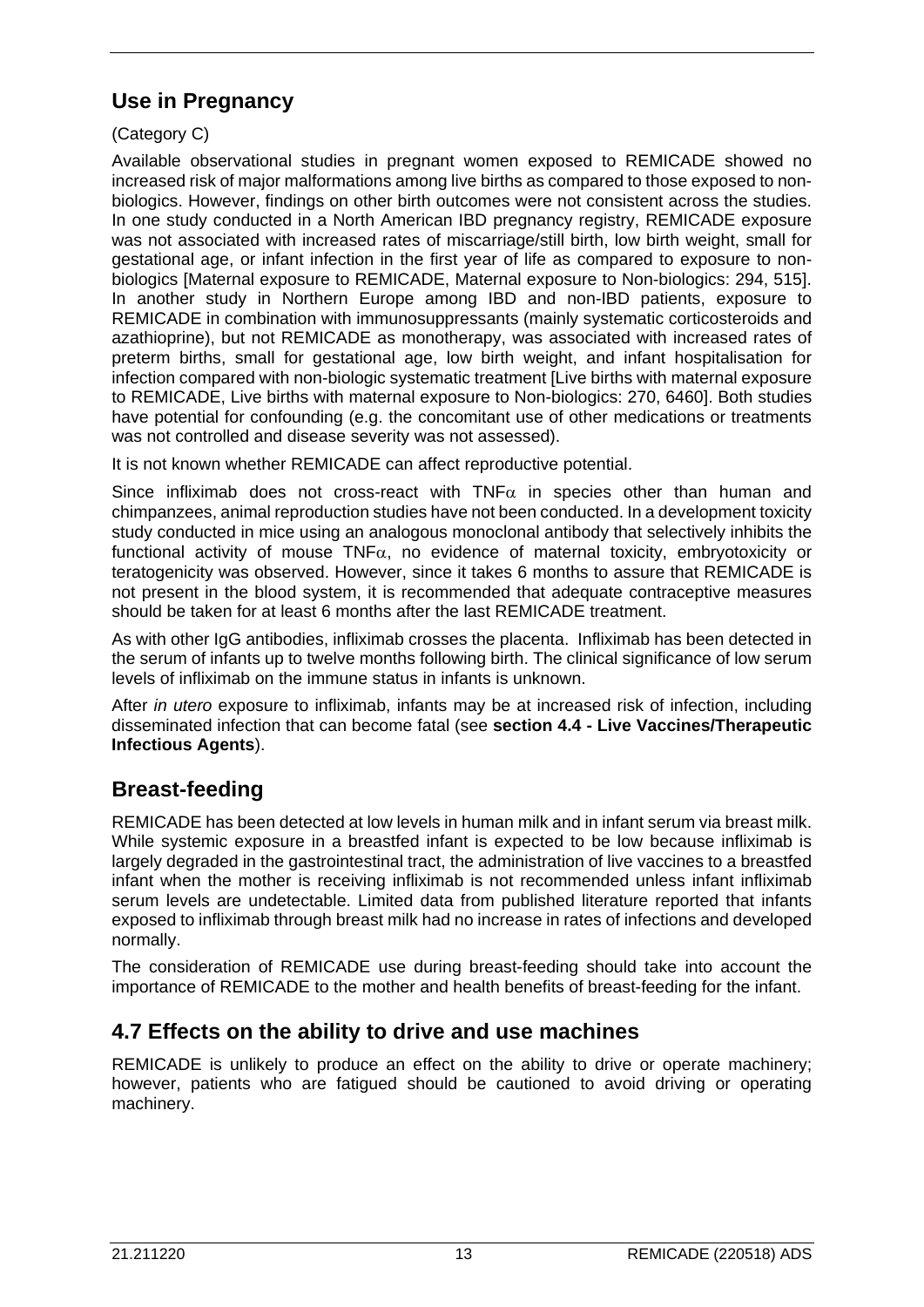# **4.8 Undesirable effects**

In clinical trials with REMICADE, adverse drug reactions (ADRs) reasonably attributable to treatment were observed in 36% of placebo-treated patients and 57% of REMICADE-treated patients. Reasonably-related ADRs are listed in **Table 1** by system organ class and frequency (common >1/100 to <1/10; uncommon >1/1000 to <1/100; rare >1/10,000, <1/1000). Frequency is based on the excess incidence of the ADR compared with placebo in pooled data from clinical trials involving 227 patients receiving placebo and 1421 patients receiving REMICADE (Crohn's disease and rheumatoid arthritis). Most ADRs were mild to moderate in severity. Infusion-related reactions were the most common ADRs reported. The most common causes for the discontinuation of treatment were the infusion-related reactions: dyspnoea, flushing, rash, urticaria and headache.

#### **Table 1: Undesirable Effects in Clinical Trials**

|                                     | Resistance mechanism disorders                                                                                                                                                                                                |
|-------------------------------------|-------------------------------------------------------------------------------------------------------------------------------------------------------------------------------------------------------------------------------|
| Common:                             | Viral infection (e.g. influenza, herpes infections), fever                                                                                                                                                                    |
| Uncommon:                           | Abscess, cellulitis, moniliasis, sepsis, impaired healing, bacterial infection, fungal<br>infection, tuberculosis                                                                                                             |
| Rare                                | Granulomatous lesion                                                                                                                                                                                                          |
|                                     | Neoplasms benign, malignant and unspecified                                                                                                                                                                                   |
| Rare:                               | Lymphoma                                                                                                                                                                                                                      |
| Immune disorders                    |                                                                                                                                                                                                                               |
| Common:                             | Serum-sickness-like reactions                                                                                                                                                                                                 |
| Uncommon:                           | Autoantibodies, lupus-like syndrome, complement factor abnormality                                                                                                                                                            |
| Rare:                               | Sarcoid-like reaction                                                                                                                                                                                                         |
| <b>Blood disorders</b>              |                                                                                                                                                                                                                               |
| Uncommon:                           | Anaemia, leukopenia, lymphadenopathy, lymphocytosis, lymphopenia, neutropenia,<br>thrombocytopenia                                                                                                                            |
| <b>Psychiatric disorders</b>        |                                                                                                                                                                                                                               |
| Uncommon:                           | Depression, confusion, agitation, amnesia, apathy, nervousness, somnolence,<br>insomnia                                                                                                                                       |
|                                     | Central and peripheral nervous system disorders                                                                                                                                                                               |
| Common:                             | Headache, vertigo/dizziness                                                                                                                                                                                                   |
| Uncommon:                           | Exacerbation of demyelinating disease suggestive of multiple sclerosis                                                                                                                                                        |
| Rare:                               | Meningitis                                                                                                                                                                                                                    |
| Vision and hearing disorders        |                                                                                                                                                                                                                               |
| Uncommon:                           | Conjunctivitis, endophthalmitis, keratoconjunctivitis                                                                                                                                                                         |
| <b>Cardiovascular disorders</b>     |                                                                                                                                                                                                                               |
| Common:                             | Flushing                                                                                                                                                                                                                      |
| Uncommon:                           | Ecchymosis/haematoma,<br>hypertension,<br>petechia,<br>hypotension,<br>syncope,<br>bradycardia,<br>palpitation, vasospasm,<br>thrombophlebitis,<br>peripheral<br>cyanosis,<br>ischaemia, arrhythmia, worsening heart failure* |
| Rare:                               | Circulatory failure, tachycardia                                                                                                                                                                                              |
| <b>Respiratory system disorders</b> |                                                                                                                                                                                                                               |
| Common:                             | Upper respiratory tract infection, lower respiratory tract infection (e.g. bronchitis,<br>pneumonia), dyspnoea, sinusitis                                                                                                     |
| Uncommon:                           | Epistaxis, bronchospasm, pleurisy, respiratory tract allergic reaction, pulmonary<br>oedema                                                                                                                                   |
| Rare:                               | Pleural effusion                                                                                                                                                                                                              |
|                                     | <b>Gastrointestinal system disorders</b>                                                                                                                                                                                      |
| Common:                             | Nausea, diarrhoea, abdominal pain, dyspepsia                                                                                                                                                                                  |
| Uncommon:                           | Constipation, gastro-oesophageal reflux, cheilitis, diverticulitis, intestinal obstruction                                                                                                                                    |
| Rare:                               | Intestinal perforation, intestinal stenosis, gastrointestinal haemorrhage                                                                                                                                                     |
|                                     | Liver and biliary system disorders                                                                                                                                                                                            |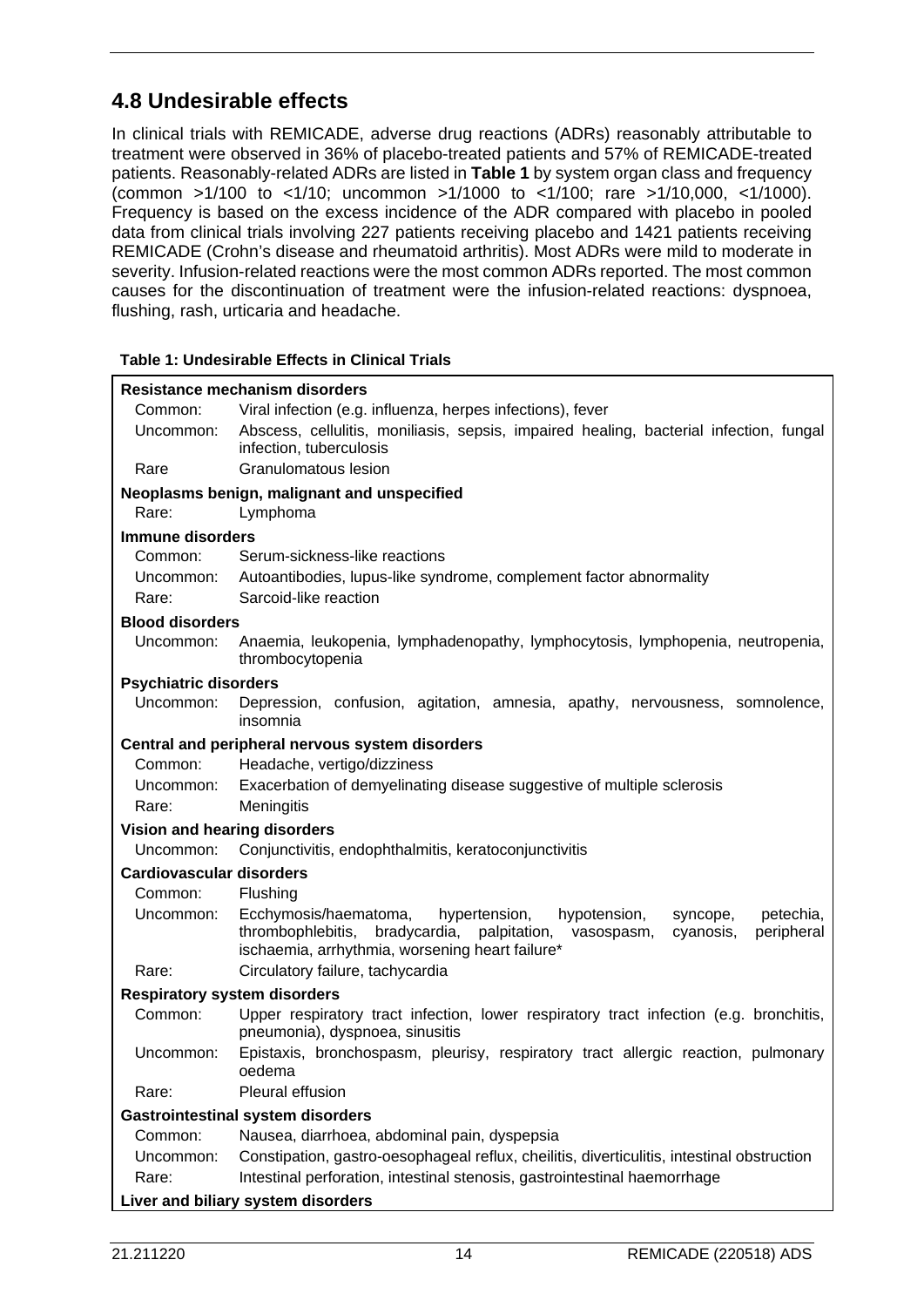| Common:                         | Abnormal hepatic function                                                                                                                                                                                 |
|---------------------------------|-----------------------------------------------------------------------------------------------------------------------------------------------------------------------------------------------------------|
| Uncommon:                       | Cholecystitis                                                                                                                                                                                             |
| Rare:                           | <b>Hepatitis</b>                                                                                                                                                                                          |
|                                 | Skin and appendages disorders                                                                                                                                                                             |
| Common:                         | Rash, pruritus, urticaria, increased sweating, dry skin                                                                                                                                                   |
| Uncommon:                       | Fungal dermatitis/onychomycosis, eczema/seborrhoea, hordeolum, bullous eruption,<br>furunculosis, periorbital oedema, hyperkeratosis, rosacea, verruca, abnormal skin<br>pigmentation/colouring, alopecia |
|                                 | Musculoskeletal system disorders                                                                                                                                                                          |
| Uncommon:                       | Myalgia, arthralgia, back pain                                                                                                                                                                            |
| <b>Urinary system disorders</b> |                                                                                                                                                                                                           |
| Uncommon:                       | Urinary tract infection, pyelonephritis                                                                                                                                                                   |
| <b>Reproductive disorders</b>   |                                                                                                                                                                                                           |
| Uncommon:                       | Vaginitis                                                                                                                                                                                                 |
|                                 | Body as a whole general disorders                                                                                                                                                                         |
| Common:                         | Fatigue, chest pain, infusion-related reactions                                                                                                                                                           |
| Uncommon:                       | Oedema, hot flushes, infusion syndrome, pain, chills/rigors, anaphylactic reactions                                                                                                                       |
|                                 | <b>Administration/application site disorders</b>                                                                                                                                                          |
| Uncommon:                       | Injection site reactions                                                                                                                                                                                  |
|                                 | *reported in early phase studies evaluating REMICADE® in patients with congestive heart failure                                                                                                           |

Vomiting and elevated hepatic transaminases were also reported.

#### **Infusion-related Reactions**

An infusion-related reaction was defined in clinical trials as any adverse event occurring during an infusion or within 1 to 2 hours after an infusion. In phase 3 clinical studies, 18% of infliximabtreated patients compared with 5% of placebo-treated patients experienced an infusionrelated reaction. Among all REMICADE infusions approximately 3% of infusions were accompanied by non-specific symptoms such as fever or chills, <1% were accompanied by pruritus or urticaria, 1% were accompanied by cardiopulmonary reactions (primary chest pain, hypotension, hypertension or dyspnoea) and 0.1% were accompanied by combined symptoms of pruritus/urticaria and cardiopulmonary reactions. Discontinuation of treatment was required in 1.9% of patients; and all patients recovered with or without medical therapy. Infusion-related effects in patients were more likely to occur during the first (8%) infusion and less likely to occur on subsequent infusions (second, 7%; third, 6%; and fourth, 4%; etc).

Patients who became positive for antibodies to infliximab were more likely (approximately 2-3 fold) to have an infusion reaction than were those who were negative. Use of concomitant immunosuppressant agents appeared to reduce the frequency of infusion-related reactions.

In a clinical study of patients with rheumatoid arthritis (ASPIRE), 66% of the patients (686 out of 1040) received at least one shortened infusion of 90 minutes or less and 44% of the patients (454 out of 1040) received at least one shortened infusion of 60 minutes or less. Of the infliximab-treated patients who received at least one shortened infusion, infusion-related reactions occurred in 15% of the patients and serious infusion reactions occurred in 0.4% of the patients.

In Phase 3 clinical studies, in patients receiving REMICADE with or without concomitant immunomodulator therapy, 13-19% of patients receiving REMICADE at a low infusion rate (≤ 6mg/kg/2-hr) experienced an infusion-related reaction, compared to 15-16% of patients receiving REMICADE at a high infusion rate  $(> 6 \text{ mg/kg}/2$ -hr or equivalent to  $> 3 \text{ mg/kg}/1$ -hr). Of patients receiving REMICADE at a low infusion rate, 0.4%-0.7% experienced a serious infusion-related reaction, compared to 0.4%-0.5% of patients receiving REMICADE at a high infusion rate.

In Post-marketing surveillance, reports of anaphylactic-like reactions including laryngeal oedema, pharyngeal oedema, severe bronchospasm, and seizure have been associated with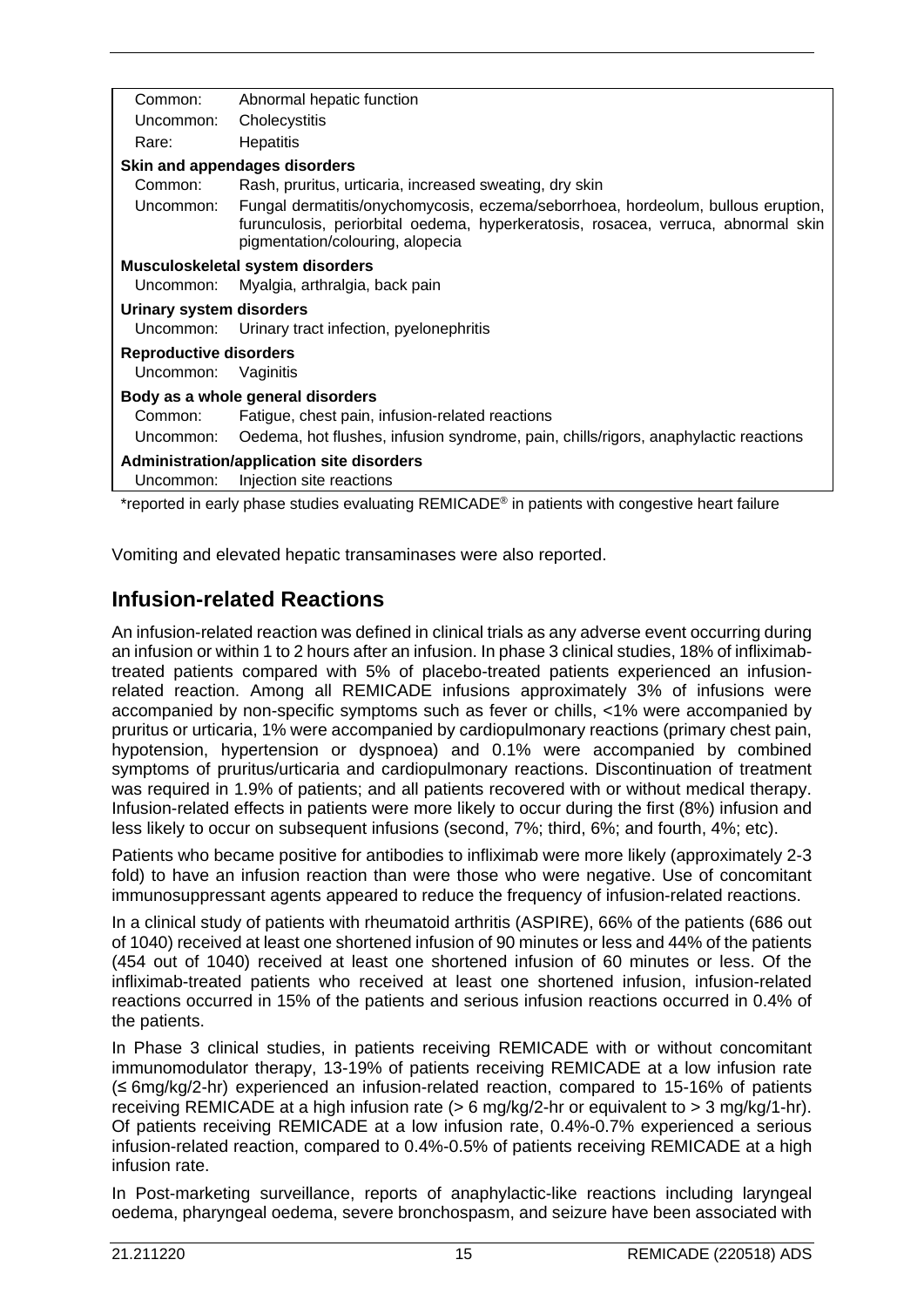REMICADE administration. Cases of transient visual loss occurring during or within 2 hours of REMICADE infusion have also been reported. Cerebrovascular accidents, myocardial ischemia/infarction (some fatal), and arrhythmia occurring within 24 hours of initiation of infusion have also been reported.

## **Infusion reactions following re-administration of REMICADE**

In rheumatoid arthritis, Crohn's disease, and psoriasis clinical trials, re-administration of REMICADE after a period of no treatment resulted in a higher incidence of infusion reactions relative to regular maintenance treatment.

In a clinical trial of patients with moderate to severe psoriasis designed to assess the efficacy and safety of long-term maintenance therapy versus re-treatment with an induction cycle of REMICADE, 4% (8/219) of patients in the intermittent therapy arm experienced serious infusion reactions versus <1% (1/222) in the maintenance therapy arm. Patients enrolled in this trial did not receive any concomitant immunosuppressant therapy. Intermittent therapy in this trial was defined as the re-administration of an induction cycle (maximum of four infusions at 0, 2, 6, and 14 weeks) of REMICADE upon disease flare after a period of no treatment. In this study, the majority of serious infusion reactions occurred during the second infusion at Week 2. Symptoms included, but were not limited to, dyspnoea, urticaria, facial oedema, and hypotension. In all cases, REMICADE treatment was discontinued and/or other treatment instituted with complete resolution of signs and symptoms.

# **Delayed Hypersensitivity**

In a clinical trial of 41 patients retreated with infliximab following a 2 to 4 year period without infliximab treatment, 10 patients experienced undesirable effects manifesting 3 to 12 days following infusion. In 6 of these patients, the effects were considered serious. Signs and symptoms included myalgia and/or arthralgia with fever and/or rash. Some patients also experienced pruritus, facial, hand or lip oedema, dysphagia, urticaria, sore throat and/or headache. Patients experiencing these adverse events had not experienced infusion-related adverse events associated with their initial REMICADE therapy. These adverse events occurred in 39% (9/23) of patients who had received liquid formulation which is no longer in use and 7% (1/14) of patients who received lyophilised formulation. The clinical data are not adequate to determine if occurrence of these reactions is due to the different formulations administered to these patients in this study. Patients signs and symptoms improved substantially or resolved with treatment in all cases. There are insufficient data on the incidence of these events after drug-free intervals of 1 to 2 years. These events have been observed only infrequently in clinical studies and post-marketing surveillance with retreatment intervals up to 1 year. In the 3 psoriasis studies, 1% (15/1373) of patients experienced symptoms of arthralgia, serum sickness, myalgia, fever and rash. When these occurred, they were often early in the treatment course following REMICADE infusions. REMICADE treatment was discontinued and/or other treatment instituted in most cases with improvement or resolution of signs and symptoms.

## **Infections**

In clinical trials, 35% of REMICADE-treated patients experienced infections compared with 22% of placebo-treated patients. Serious infections, such as pneumonia, were reported in 5% of both REMICADE-treated patients and placebo-treated patients.

## **Immunogenicity**

Patients who developed antibodies to infliximab were more likely to develop infusion-related reactions. In clinical studies using single and multiple infliximab doses ranging from 1 to 20 mg/kg, antibodies to infliximab were detected in approximately 24% of patients with any immunosuppressant therapy, and in approximately 37% of patients without immunosuppressant therapy. In rheumatoid arthritis patients who received the recommended repeated treatment dose regimens with methotrexate, approximately 8% of patients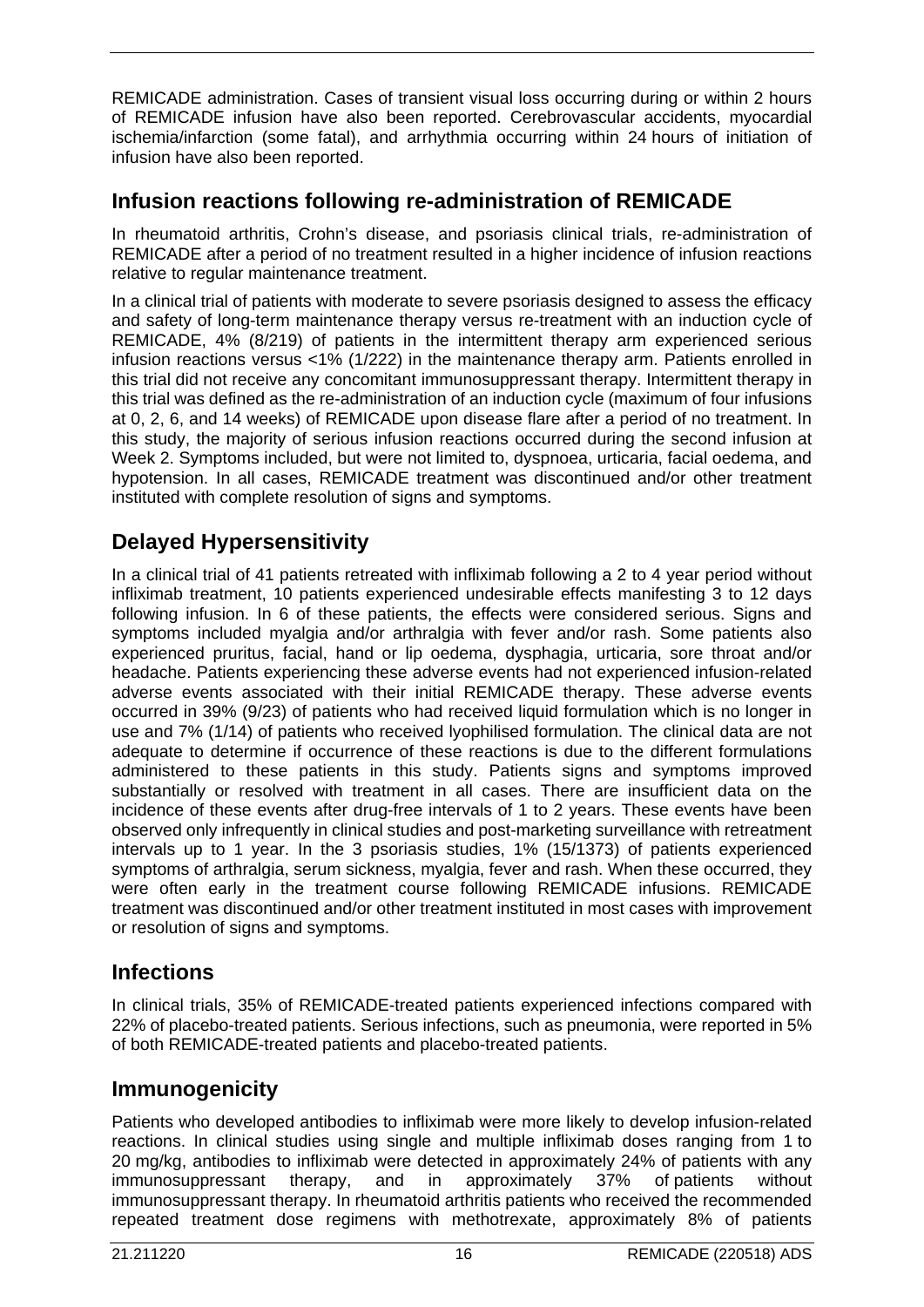developed antibodies to infliximab. Of Crohn's disease patients who received maintenance treatment, approximately 6-13% developed antibodies to infliximab. The antibody incidence was 2-3 fold higher for patients treated episodically. Due to methodological shortcomings, a negative assay did not exclude the presence of antibodies to infliximab. Some patients who developed high titers of antibodies to infliximab had evidence of reduced efficacy. In psoriatic arthritis patients who received 5 mg/kg with and without methotrexate, antibodies occurred overall in 15% of patients (antibodies occurred in 4% of patients receiving methotrexate at baseline and in 26% of patients not receiving methotrexate at baseline. In the Phase III psoriasis study, 1% (4/366) of patients experienced symptoms of arthralgia, myalgia, fever and rash early in the treatment course following infliximab infusions.

# **Malignancies and lymphoproliferative disorders**

In clinical studies with infliximab in which 5780 patients were treated, representing 5494 patient-years, 5 cases of lymphomas and 26 non-lymphoma malignancies were detected as compared with no lymphomas and 1 non-lymphoma malignancy in placebo-treated patients observed during 941 patient years.

In long-term safety follow-up of clinical studies with infliximab of up to 5 years, representing 6234 patient years, 5 cases of lymphoma and 38 cases of non-lymphoma malignancies were reported.

From August 1998 to August 2005, 1909 cases of suspected malignancies have been reported from post-marketing, clinical trials and registries (321 in Crohn's disease patients, 1302 in rheumatoid arthritis patients and 286 in patients with other or unknown indications). Among those there were 347 lymphoma cases. During this period, the estimated exposure is 1,909,941 patient years since first exposure (see **section 4.4** - **Malignancies and lymphoproliferative disorders**).

In an exploratory clinical trial involving patients with moderate to severe COPD who were either current smokers or ex-smokers, 157 patients were treated with REMICADE at doses similar to those used in RA and Crohn's disease. Nine of these patients developed malignancies, including 1 lymphoma. The median duration of follow-up was 0.8 years (incidence 5.7% [95% CI 2.65% - 10.6%]). There was one reported malignancy amongst 77 control patients (median duration of follow-up 0.8 years; incidence 1.3% [95% CI 0.03% - 7.0%]). The majority of the malignancies developed in the lung or head and neck.

A population-based retrospective cohort study found an increased incidence of cervical cancer in women with rheumatoid arthritis treated with infliximab compared to biologics-naïve patients or the general population, including those over 60 years of age (see **section 4.4**).

During postmarketing experience, a rare type of hepatosplenic T-cell lymphoma has been reported in patients treated with REMICADE with the vast majority of cases occurring in Crohn's disease or ulcerative colitis and most of whom were adolescent or young adult males (see **section 4.4 – Malignancies and lymphoproliferative disorders**).

# **Heart Failure**

In a phase II study aimed at evaluating REMICADE in moderate to severe congestive heart failure (CHF), higher incidence of mortality due to worsening of heart failure was seen in patients treated with REMICADE, especially those treated with the higher dose of 10 mg/kg. There have been post-marketing reports of worsening heart failure, with and without identifiable precipitating factors, in patients taking REMICADE. There have also been postmarketing reports of new onset heart failure, including heart failure in patients without known pre-existing cardiovascular disease. Some of these patients have been under 50 years of age.

## **Antinuclear Antibodies (ANA)/Double-stranded DNA (dsDNA) Antibodies**

In clinical studies, approximately 52% of (1261) infliximab-treated patients who were ANA negative at baseline developed a positive ANA during the trial (compared with approximately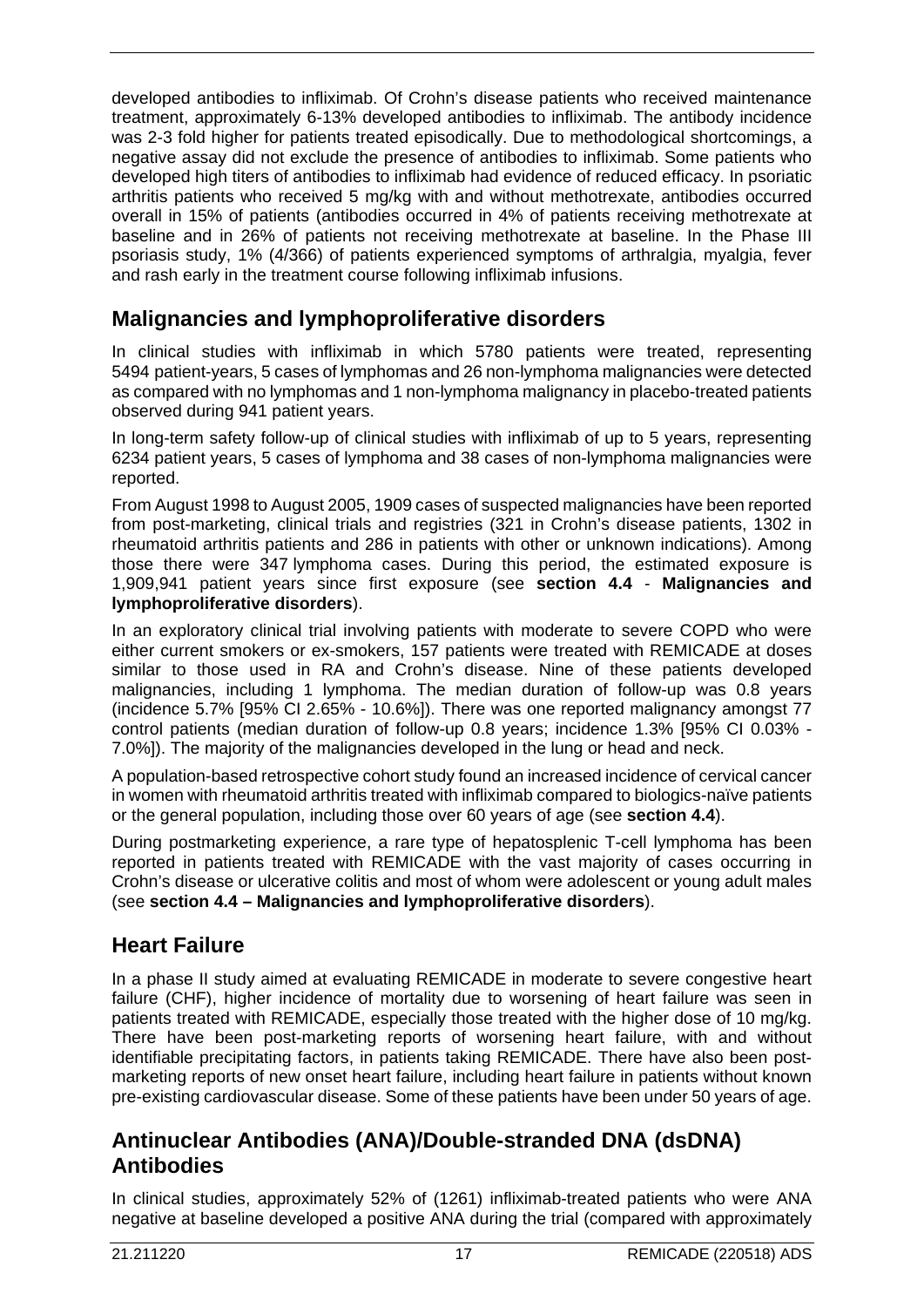19% of 129 placebo-treated patients). Anti-dsDNA antibodies developed in approximately 17% of patients treated with REMICADE (compared with 0% of 162 placebo-treated patients. At the last evaluation, 150 of these 261 infliximab-treated patients (57%) remained anti-dsDNA positive. Clinical signs consistent with a lupus-like syndrome remain uncommon.

## **Hepatobiliary Events**

In post-marketing surveillance, cases of jaundice and hepatitis, some with features of autoimmune hepatitis, have been reported in patients receiving REMICADE (see **section 4.4**). A causal relationship between REMICADE and these events has not been established.

In clinical trials, mild or moderate elevations of ALT and AST have been observed in patients receiving REMICADE without progression to severe hepatic injury. Elevations of ALT  $\geq 5 \times$ ULN have been observed (see **Table 2**). Elevations of aminotransferases were observed (ALT more common than AST) in a greater proportion of patients receiving REMICADE than in controls, both when REMICADE was given as monotherapy and when it was used in combination with other immunosuppressive agents. Most aminotransferase abnormalities were transient; however, a small number of patients experienced more prolonged elevations. In general, patients who developed ALT and AST elevations were asymptomatic, and the abnormalities decreased or resolved with either continuation or discontinuation of REMICADE, or modification of concomitant medications.

| <b>Indication</b>                    |         | <b>Number of patients</b><br>evaluated for ALT |         | <b>Median follow-up</b><br>(wks) $^3$ |         | $\geq$ 3 x ULN |         | $\geq$ 5 x ULN |  |
|--------------------------------------|---------|------------------------------------------------|---------|---------------------------------------|---------|----------------|---------|----------------|--|
|                                      | placebo | inflixima<br>b                                 | placebo | inflixima<br>b                        | placebo | inflixima<br>b | placebo | inflixima<br>b |  |
| Rheumatoid<br>arthritis <sup>1</sup> | 375     | 1087                                           | 58.1    | 58.3                                  | 3.2%    | 3.9%           | 0.8%    | 0.9%           |  |
| Crohn's disease <sup>2</sup>         | 173     | 703                                            | 54.1    | 54.1                                  | 3.5%    | 5.1%           | 0.0%    | 1.7%           |  |
| Paediatric<br>Crohn's disease        | N/A     | 139                                            | N/A     | 53.0                                  | N/A     | 4.4%           | N/A     | 1.5%           |  |
| Ulcerative colitis                   | 242     | 482                                            | 30.1    | 30.8                                  | 1.2%    | 2.5%           | 0.4%    | 0.6%           |  |
| Paediatric<br>Ulcerative Colitis     | N/A     | 60                                             | N/A     | 49.4                                  | N/A     | 6.7%           | N/A     | 1.7%           |  |
| Ankylosing<br>spondylitis            | 76      | 275                                            | 24.1    | 101.9                                 | $0.0\%$ | 9.5%           | $0.0\%$ | 3.6%           |  |
| Psoriatic arthritis                  | 98      | 191                                            | 18.1    | 39.1                                  | 0.0%    | 6.8%           | 0.0%    | 2.1%           |  |
| Plaque psoriasis                     | 281     | 1175                                           | 16.1    | 50.1                                  | 0.4%    | 7.7%           | $0.0\%$ | 3.4%           |  |

**Table 2: Proportion of patients with increased ALT activity in Clinical Trials**

Placebo patients received methotrexate while infliximab patients received both infliximab and methotrexate.

<sup>2</sup> Placebo patients in the 2 Phase III trials in Crohn's disease, ACCENT I and ACCENT II, received an initial dose of 5 mg/kg infliximab at study start and were on placebo in the maintenance phase. Patients who were randomised to the placebo maintenance group and then later crossed over to infliximab are included in the infliximab group in the ALT analysis.

3 Median follow-up is based on patients treated.

# **Paediatric patients**

#### *Paediatric Crohn's disease*

In general, the adverse events in paediatric patients who received infliximab were similar in frequency and type to those seen in adult Crohn's disease patients. Differences from adults and other special considerations are discussed in the following paragraphs.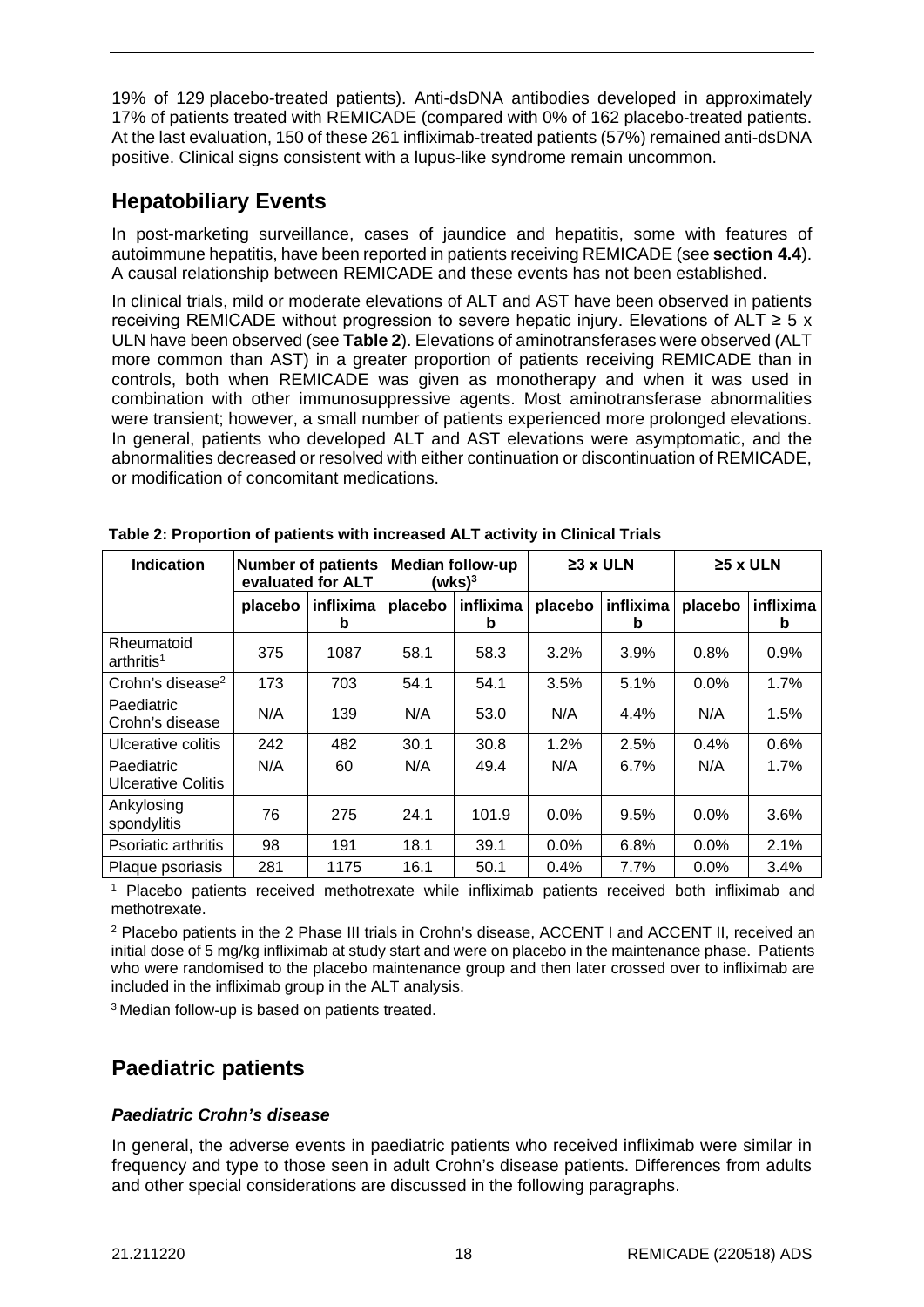The following adverse events were reported more commonly in 103 paediatric Crohn's disease patients randomised at week 10 administered 5 mg/kg infliximab through 54 weeks (out of a total of 112 patients who entered the REACH trial, see also **Clinical Efficacy** section) than in adult Crohn's disease patients receiving a similar treatment regimen (ACCENT 1 trial, see also **Clinical Efficacy** section): anaemia (10.7%), blood in stool (9.7%), leukopaenia (8.7%), flushing (8.7%), viral infection (7.8%), neutropaenia (6.8%), bone fracture (6.8%), bacterial infection (5.8%), and respiratory tract allergic reaction (5.8%).

#### *Infusion-related reactions:*

Overall, in REACH, 17.5% of randomised patients experienced 1 or more infusion reactions, with 17.0% and 18.0% of patients in the q8 week and q12 week maintenance treatment groups, respectively. There were no serious infusion reactions, and 2 subjects in REACH had non-serious anaphylactic reactions.

#### *Immunogenicity:*

Antibodies to infliximab developed in 3 (2.9%) paediatric patients.

#### *Infections:*

Infections were reported in 56.3% of randomised paediatric subjects treated with infliximab (REACH trial), and in 50.4% of subjects in adult's Crohn's (ACCENT 1 trial). In the REACH trial, infections were reported more frequently for subjects who received q8 week as opposed to q12 week infusions (73.6% and 38.0%, respectively), while serious infections were reported for 3 subjects in the q8 week and 4 subjects in the q12 week maintenance treatment group. The most commonly reported infections were upper respiratory tract infection and pharyngitis, and the most commonly reported serious infection was abscess. Pneumonia was reported in 3 patients, 2 in the q8 week and 1 in the q12 week maintenance treatment groups. Herpes zoster was reported in 2 patients in the q8 week maintenance treatment group.

During post-marketing experience, a rare type of hepatosplenic T-cell lymphoma has been reported in patients with Crohn's disease or ulcerative colitis treated with REMICADE, the majority of whom were adolescent or young adult males (see **section 4.4 – Malignancies and lymphoproliferative disorders**).

#### *Paediatric ulcerative colitis (children and adolescents (6-17 years)*

Overall proportions of patients with adverse events and serious adverse events were generally consistent in the paediatric ulcerative colitis and adult ulcerative colitis (ACT 1 and ACT 2) studies. In the paediatric ulcerative colitis study (C0168T72), the most common adverse event was worsening of ulcerative colitis, the incidence of which was higher in patients on the every 12 week vs. the every 8 week dosing regimen. In ACT 1 and ACT 2 studies, the most common adverse event was headache. The most common serious adverse event across these three studies was worsening of ulcerative colitis.

#### *Infections*

Infections were reported in 31 (51.7%) of 60 treated patients in C0168T72 and 22 (36.7%) required oral or parenteral antimicrobial treatment. The proportion of patients with infections in C0168T72 was similar to that in the paediatric Crohn's disease study (REACH) but higher than the proportion in the adults ulcerative colitis studies (ACT 1 and ACT 2). Unlike REACH, in which infections were reported more frequently for patients who received every 8 week as opposed to every 12 week infusions; in C0168T72, the overall incidence of infections was similar in the every 8 week (13/22 [59.1%]) and every 12 week (14/23 [60.9%] maintenance treatment groups. In C0168T72, serious infections were reported for 3 of 22 (13.6%) patients in the every 8 week and 3 of 23 (13.0%) patients in the every 12 week maintenance treatment group. Upper respiratory tract infection (7/60 [11.7%]) and pharyngitis (5/60 [8.3%]) were the most frequently reported respiratory infections among all treated patients. The infections occurring in more than one patient in a treatment group that required antimicrobial treatment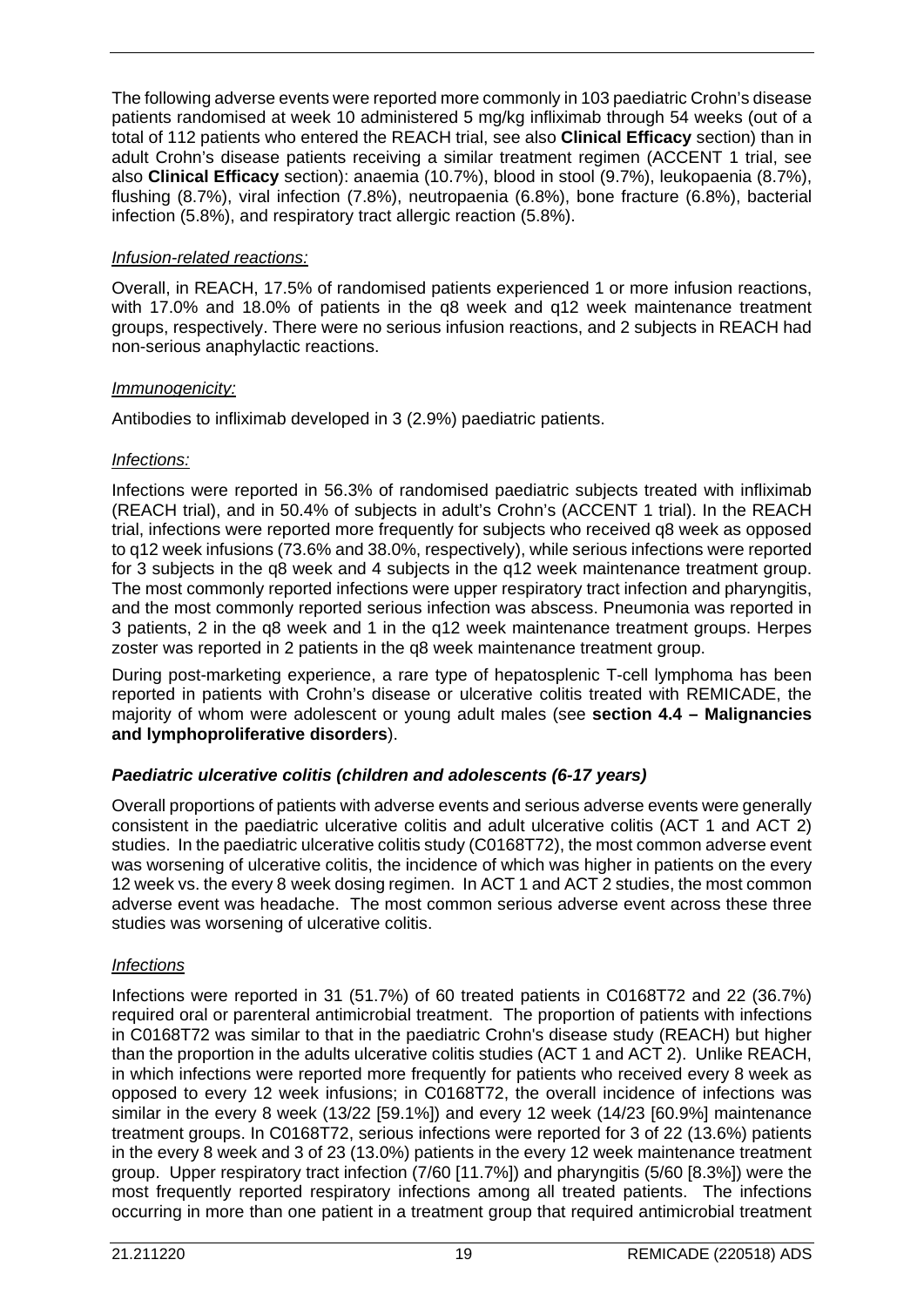were pharyngitis (4/60 [6.7%]), urinary tract infection (4/60 [6.7%]), and bronchitis (2/60 [3.3%]).

#### *Infusion-related reactions*

Overall, 8 (13.3%) of 60 treated patients experienced one or more infusion reactions, with 4 of 22 (18.2%) in the every 8 week and 3 of 23 (13.0%) in the every 12 week treatment maintenance group. No serious infusion reactions were reported. All infusion reactions were mild or moderate in intensity.

#### *Immunogenicity*

Antibodies to infliximab were detected in 4 (7.7%) patients through week 54.

#### *Paediatric study subgroups*

In Study Peds UC, there were more patients in the 12 to 17 year age group than in the 6 to 11 year age group (45/60 [75.0%] vs.15/60 [25.0%]). While the numbers of patients in each subgroup are too small to make any definitive conclusions about the effect of age on safety events, there were higher proportions of patients with serious adverse events and discontinuation due to adverse events in the younger age group than in the older age group. While the proportion of patients with infections was also higher in the younger age group, for serious infections, the proportions were similar in the two age groups. Overall proportions of adverse events and infusion reactions were similar between the 6 to 11 and 12 to 17 year age groups.

#### *Juvenile Rheumatoid Arthritis*

The safety and efficacy of REMICADE were assessed in a multicentre, randomised, placebocontrolled, double-blind study for 14 weeks, followed by a double-blind, all-active treatment extension for a maximum of 44 weeks. A total of 120 patients with active JRA despite treatment with methotrexate (MTX) between the ages of 4 and 17 years received 3 mg/kg REMICADE or placebo intravenously at weeks 0, 2, and 6. Subjects randomised to placebo crossed over to receive 6 mg/kg REMICADE at weeks 14, 16 and 20, and the every 8 weeks through week 44. Subjects randomised to 3 mg/kg REMICADE continued to receive the same dose of REMICADE at weeks 14, 20 and then every 8 weeks through week 44.

#### *Infusion reactions*

Infusion reactions occurred in 35.0% of patients with JRA receiving 3 mg/kg REMICADE compared with 17.5% of patients receiving 6 mg/kg. In the 3 mg/kg REMICADE group, 4 out of 60 patients had a serious infusion reaction and 3 patients reported a possible anaphylactic reaction (2 of which were among the serious infusion reactions). In the 6 mg/kg REMICADE group, 2 out of 57 patients had a serious infusion reaction, one of whom had a possible anaphylactic reaction. Two of the 6 patients who experienced serious infusion reactions received infliximab by rapid infusion (duration time less than 2 hours).

#### *Immunogenicity*

Antibodies to infliximab developed in 37.7% of patients with JRA receiving 3 mg/kg of REMICADE compared with 12.2% of patients receiving 6 mg/kg. The antibody titres were notably higher for the 3 mg/kg compared to the 6 mg/kg group.

#### *Infections*

Infections occurred in 68.3% (41/60) children with JRA receiving infliximab 3 mg/kg in combination with methotrexate (MTX) over 52 weeks, 64.9% (37/57) children with JRA receiving infliximab 6 mg/kg in combination with methotrexate (MTX) over 38 weeks and 46.7% (28/60) children with JRA receiving placebo in combination with methotrexate (MTX) over 14 weeks. The most commonly reported infections were upper respiratory tract infection and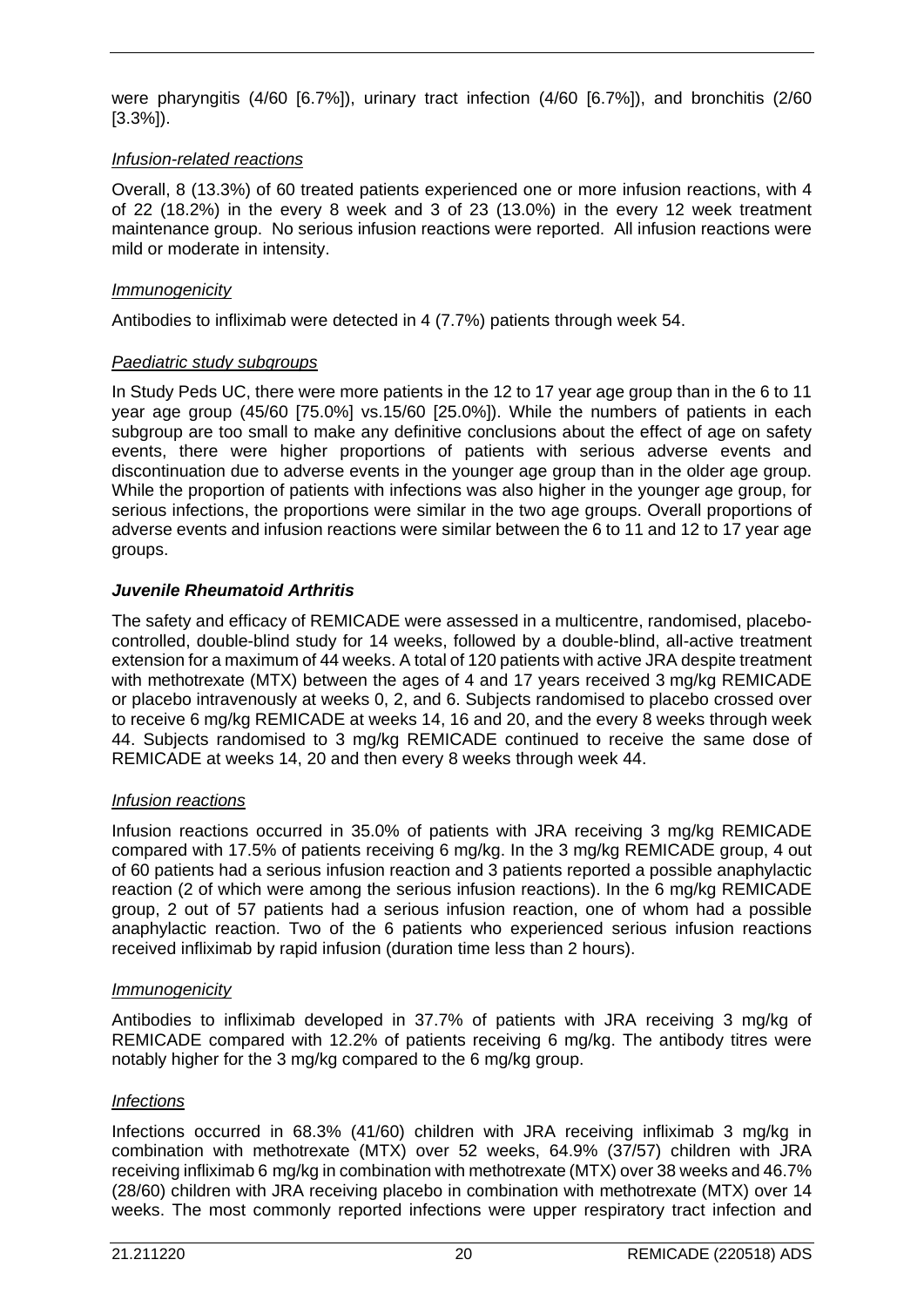pharyngitis, and the most commonly reported serious infection was pneumonia. Other notable infections included primary varicella infection in 1 patient and herpes zoster in 1 patient.

# **Post-marketing reports:**

In postmarketing spontaneous reporting, infections are the most common serious adverse event. Some of the cases have resulted in fatal outcome. Cases of tuberculosis, sometimes fatal, including miliary tuberculosis and tuberculosis with extrapulmonary location (see **section 4.4**), protozoal infections, and other opportunistic infections, such as atypical mycobacteria, pneumocystis carinii pneumonia (PCP), histoplasmosis, coccidioidomycosis, cryptococcosis, aspergillosis, listeriosis and oesophageal candidiasis and salmonellosis have been reported rarely (<1/1000) or very rarely (<1/10,000). Vaccine breakthrough infection (after *in utero* exposure to infliximab, including bovine tuberculosis (disseminated BCG infection)) has also been reported (see **section 4.4**).

In addition, central nervous system demyelinating disorders (such as multiple sclerosis and optic neuritis), peripheral demyelinating disorders (such as Guillain-Barre syndrome, chronic inflammatory demyelinating polyneuropathy, and multifocal motor neuropathy), neuropathies, numbness, tingling, seizure, transverse myelitis, orbital apex syndrome, pancytopenia, haemolytic anaemia, idiopathic thrombocytopaenic purpura, thrombotic thrombocytic purpura, Stevens-Johnson syndrome, toxic epidermal necrolysis, erythema multiforme, linear IgA bullous dermatosis (LABD), acute generalised exanthematous pustulosis (AGEP), lichenoid reactions, agranulocytosis (including infants exposed *in utero* to infliximab), hepatocellular damage, hepatitis B reactivation, jaundice, autoimmune hepatitis, liver failure, pancreatitis, anaphylactic shock, systemic and cutaneous vasculitis, psoriasis, including new onset and pustular (primarily palmar/plantar), pericardial effusion, hepatosplenic T-cell lymphoma (primarily in adolescents and young adults with Crohn's disease and ulcerative colitis), paediatric malignancy, leukaemia, melanoma and Merkel cell carcinoma have been reported rarely (<1/1000) or very rarely (<1/10,000). Basal cell carcinoma, squamous cell carcinoma and cervical cancer have also been reported.

Cases of transient visual loss and myocardial ischemia/myocardial infarction occurring during or within 2 hours of REMICADE infusion have also been reported. Cerebrovascular accidents, myocardial ischemia/infarction (some fatal), and arrhythmia occurring within 24 hours of initiation of infusion have also been reported.

In addition, interstitial lung disease (including pulmonary fibrosis/interstitial pneumonitis) has been observed, which in some cases may be rapidly aggressive.

Spontaneous serious adverse events in the postmarking experience with REMICADE in the paediatric population have included malignancies, transient hepatic enzyme abnormalities, lupus-like syndromes, and positive autoantibodies.

Hemophagocytic lymphohistiocytosis (HLH) has been very rarely reported in patients treated with REMICADE.

## **4.9 Overdose**

Single doses up to 20 mg/kg have been administered to patients without direct toxic effects. In case of overdosage, it is recommended that patients be monitored for any symptoms of adverse reactions and appropriate symptomatic treatment instituted immediately.

For advice on the management of overdose please contact the National Poisons Centre on 0800 POISON (0800 764766).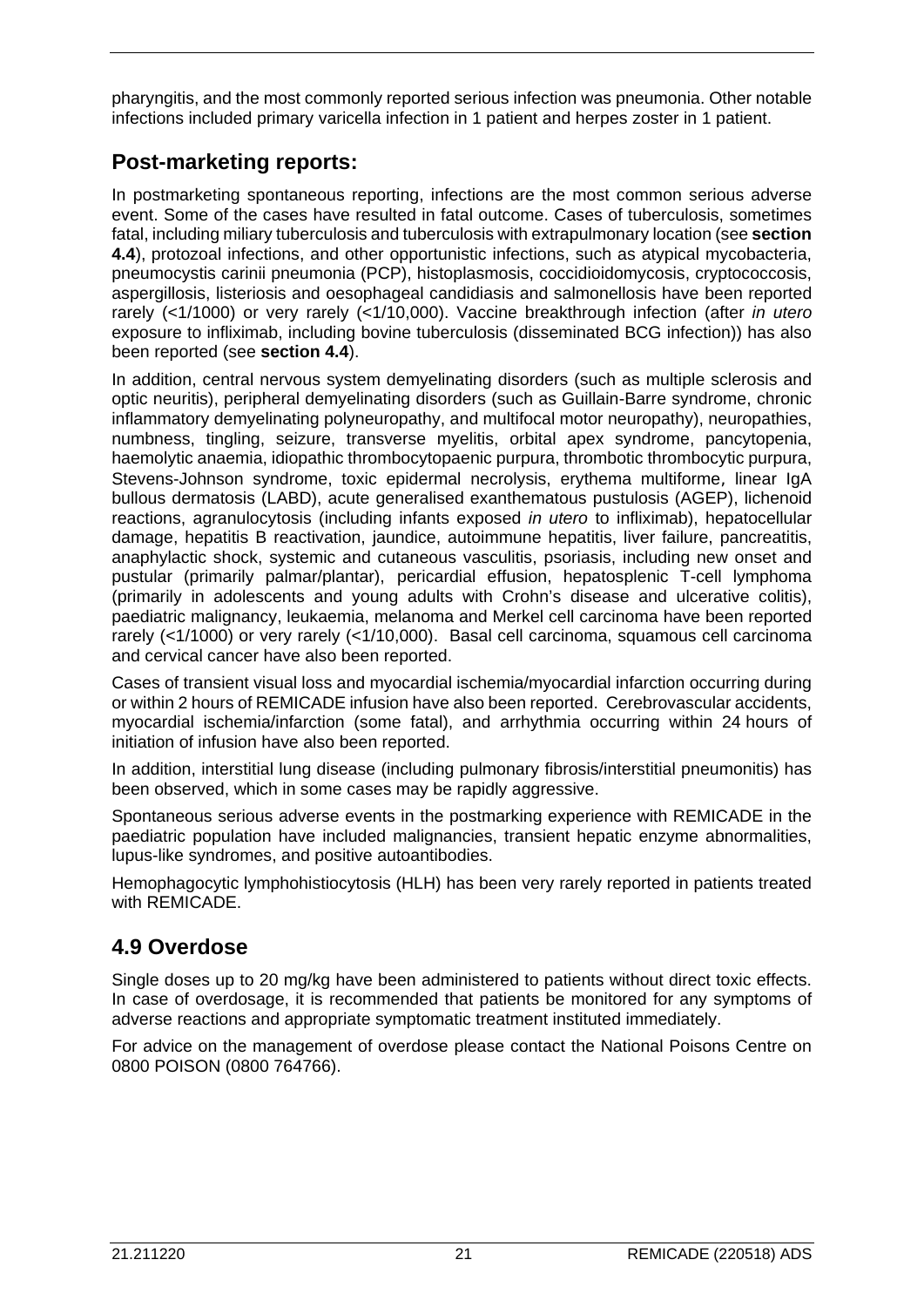# **5. PHARMACOLOGICAL PROPERTIES**

# **5.1 Pharmacodynamic properties**

Pharmacotherapeutic group: tumour necrosis factor alpha (TNF $\alpha$ ) inhibitors, ATC code: L04AB02

## **Mechanism of actions**

Infliximab is a chimeric human-murine monoclonal antibody that binds to human tumour necrosis factor alpha (TNF $\alpha$ ). TNF $\alpha$  is a pro-inflammatory and immunoregulatory cytokine that, when overexpressed, mediates chronic inflammation in diseases such as Crohn's disease and rheumatoid arthritis. Cellular responses to  $TNF\alpha$  include:

- up-regulation of other pro-inflammatory cytokines such as interleukin (IL) 1 and IL-12
- up-regulation of chemokines such as IL-8
- priming and activation of neutrophils
- up-regulation of adhesion molecules and tissue factor by endothelial cells
- induction of proliferation and increased synthesis of IL-6 and metalloproteinases by fibroblasts.

Infliximab is a chimeric IgG1 monoclonal antibody composed of human constant and murine variable regions, having an approximate molecular weight of 149,100 daltons. Infliximab is produced by recombinant cell line cultured by continuous perfusion and it is purified by a series of steps that includes measures to inactivate and remove viruses.

Infliximab neutralises the biological activity of TNF $\alpha$  by binding with high affinity to the soluble and transmembrane forms of TNF $\alpha$  and inhibits binding of TNF $\alpha$  with its receptors. Infliximab does not neutralise TNFB (lymphotoxin  $\alpha$ ), a related cytokine that utilises the same receptors as TNFα.

Biological activities attributed to  $TNF\alpha$  include: induction of pro-inflammatory cytokines such as IL-1 and IL-6, enhancement of leukocyte migration by increasing endothelial layer permeability and expression of adhesion molecules by endothelial cells and leukocytes, activation of neutrophil and eosinophil functional activity and induction of acute phase and other liver proteins. Cells expressing transmembrane TNF $\alpha$  bound by infliximab can be lysed *in vitro* by complement or effector cells. Infliximab inhibits the functional activity of TNF $\alpha$  in a wide variety of *in vitro* bioassays utilising human fibroblasts, endothelial cells, neutrophils, B and T lymphocytes and epithelial cells.

# **Pharmacodynamic effects**

Elevated concentrations of TNF $\alpha$  have been found in the sera and stools of adult Crohn's disease patients and in the joints of rheumatoid arthritis patients and correlate with elevated disease activity. Increased concentrations of TNFα have also been found in joint fluid/tissue and in psoriatic skin lesions in patients with psoriatic arthritis. In patients with Crohn's disease, treatment with REMICADE reduced infiltration of inflammatory cells and TNF $\alpha$  production in inflamed areas of the intestine; it also reduced the proportion of mononuclear cells from the lamina propria able to express TNF $\alpha$  and interferon  $\gamma$ . In patients with rheumatoid arthritis, treatment with REMICADE reduced infiltration of inflammatory cells into inflamed areas of the joint as well as expression of molecules mediating cellular adhesion, chemoattraction and tissue degradation. After treatment with REMICADE, all patients exhibited decreased levels of serum IL-6 and C-reactive protein (CRP) compared to their baseline values. In patients with rheumatoid arthritis, peripheral blood lymphocytes further showed no significant decrease in number or in proliferative responses to *in vitro* mitogenic stimulation when compared to untreated patients' cells. In psoriasis patients, treatment with infliximab resulted in decreases in epidermal inflammation and normalization of keratinocyte differentiation in psoriatic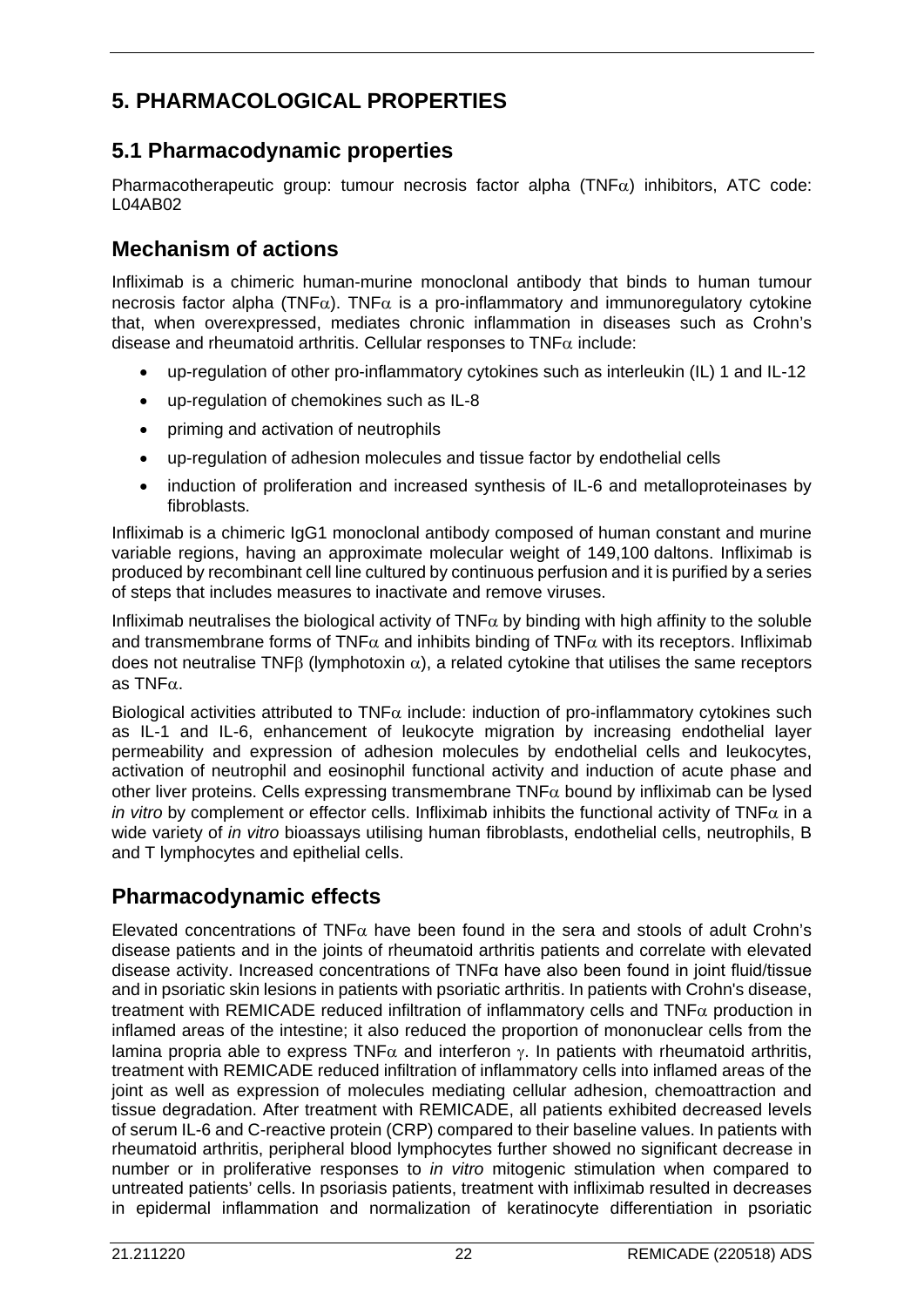plaques. In psoriatic arthritis, treatment with REMICADE resulted in a reduction in the number of t-cells and blood vessels in the synovium and psoriatic skin as well as a reduction of macrophages in the synovium.

# **Clinical Efficacy**

#### *Rheumatoid Arthritis*

The safety and efficacy of REMICADE were assessed in two multicentre, randomised, doubleblind pivotal trials: ATTRACT (Anti-TNF Trial in Rheumatoid Arthritis with Concomitant Therapy) and ASPIRE (Active-controlled Study of Patients Receiving Infliximab for the Treatment of Rheumatoid Arthritis of Early Onset). Concurrent use of stable doses of folic acid, oral corticosteroids (≤ 10 mg/day) and/or non-steroidal anti-inflammatory drugs was permitted.

The primary endpoints were the reduction of signs and symptoms as assessed by the American College of Rheumatology (ACR) criteria (ACR20 for ATTRACT, landmark ACR-N at week 54 for ASPIRE), the prevention of structural damage, and the improvement in physical function. A reduction in signs and symptoms was defined to be at least a 20% improvement (ACR20) in both tender and swollen joint counts, and in 3 of the following 5 criteria: evaluator's global assessment, patient's global assessment, functional/disability measure, visual analogue pain scale and erythrocyte sedimentation rate or C-reactive protein. ACR-N uses the same criteria as the ACR20, calculated by taking the lowest percent improvement in swollen joint count, tender joint count, and the median of the remaining 5 components of the ACR response. Structural joint damage (erosions and joint space narrowing) in both hands and feet was measured by the change from baseline in the total van der Heijde-modified Sharp score (0-440). The Health Assessment Questionnaire (HAQ; scale 0-3) was used to measure patients' average change from baseline scores over time, through week 102, in physical function.

The ATTRACT trial evaluated responses at 30 weeks (reduction of signs and symptoms), 54 weeks (the prevention of structural damage) and 102 weeks (the improvement in physical function) in a placebo-controlled study of 428 patients with active rheumatoid arthritis despite treatment with methotrexate. Approximately 50% of patients were in functional Class III. Patients received placebo, 3mg/kg or 10mg/kg REMICADE at weeks 0, 2 and 6, and then every 4 or 8 weeks thereafter. All patients were on stable methotrexate doses (median 15 mg/week) for 6 months prior to enrolment and were to remain on stable doses throughout the study).

At week 30, a higher percentage of patients in all REMICADE treated groups had a significant reduction in signs and symptoms compared with methotrexate alone (Table 1). This response was seen as early as 2 weeks, and was maintained through 102 weeks of treatment (p<0.001). Improvement in the number of swollen and tender joints, patient's assessment of pain, patient's and evaluator's global assessment of disease, morning stiffness, fatigue and CRP in all REMICADE groups was observed (p<0.05). Higher degrees of clinical response (ACR50 and ACR70) were observed in all REMICADE groups at 30, 54 and 102 weeks compared to control.

Prevention of structural joint damage (erosions and joint space narrowing) was observed in all REMICADE groups at 54 weeks (**Table 3**), and was seen as early as 30 weeks and maintained through 102 weeks (p<0.001). In the study population, 53% of all REMICADE patients compared to 20% of control patients had no deterioration, defined as a ≤0 change from baseline in the total van der Heijde-modified Sharp score at week 54. Similar results were obtained for the individual component scores (erosion and joint space narrowing). Also, greater improvement in physical function (HAQ) through 102 weeks also observed in the REMICADE treatment groups compared to control (**Table 3**) and was observed as early as 54 weeks (p<0.001).

#### **Table 3: Effects on ACR 20% Structural Joint Damage and Physical Function**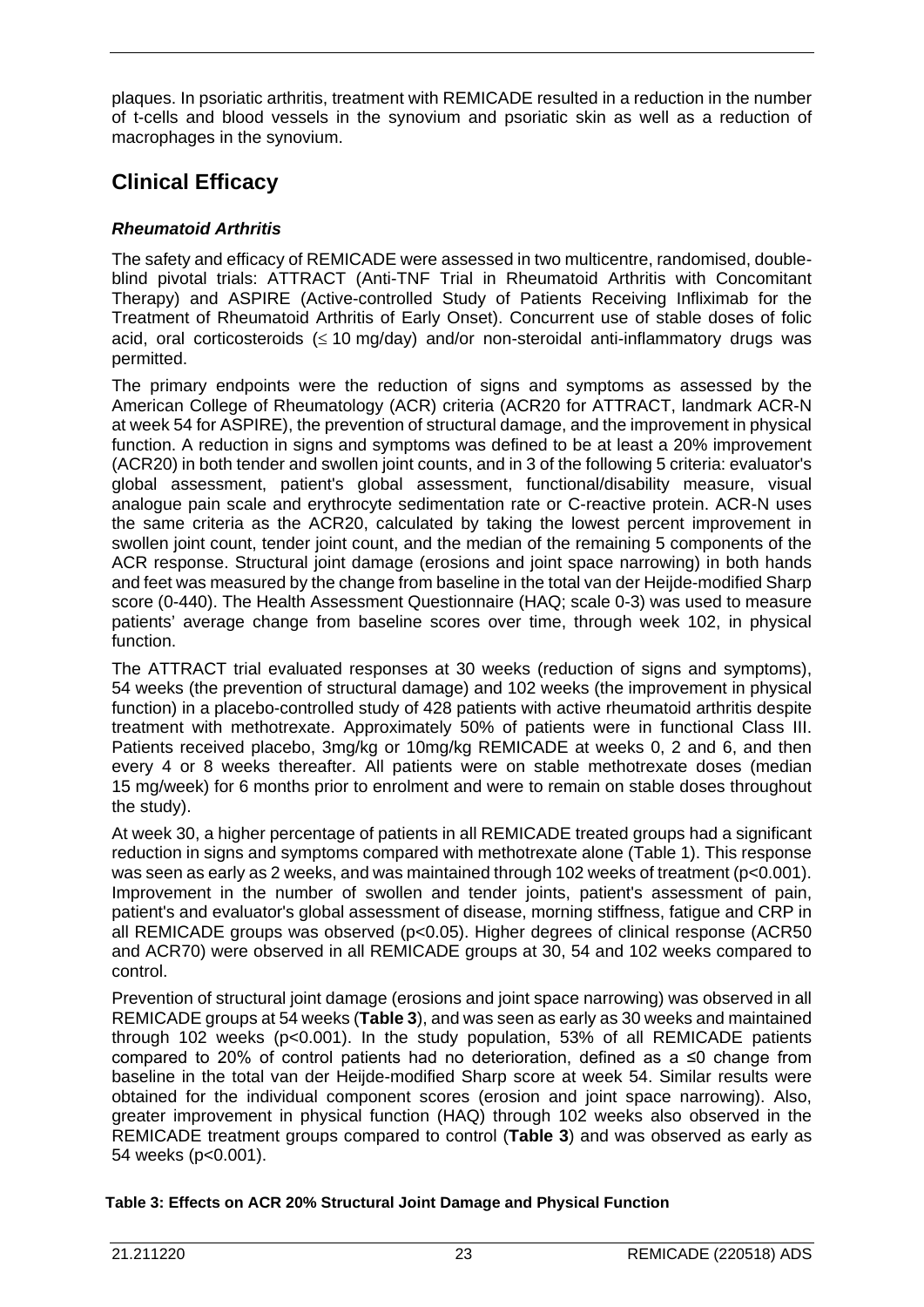|                                                                                          |                                                                                                                                                                              |                    | <b>Infliximab<sup>a</sup></b> |                                           |                     |                          |  |  |
|------------------------------------------------------------------------------------------|------------------------------------------------------------------------------------------------------------------------------------------------------------------------------|--------------------|-------------------------------|-------------------------------------------|---------------------|--------------------------|--|--|
|                                                                                          | <b>Placebo</b> <sup>a</sup>                                                                                                                                                  | 3 mg/kg<br>q 8 wks | 3 mg/kg<br>q 4 wks            | 10 mg/kg<br>q 8 wks                       | 10 mg/kg<br>q 4 wks | All<br><b>Infliximab</b> |  |  |
|                                                                                          | $(n = 88)$                                                                                                                                                                   | $(n = 86)$         | $(n = 86)$                    | $(n = 87)$                                | $(n = 81)$          | $(n = 340)$              |  |  |
| ACR20 at week 30                                                                         |                                                                                                                                                                              |                    |                               |                                           |                     |                          |  |  |
| Patients evaluated                                                                       | 88                                                                                                                                                                           | 86                 | 86                            | 87                                        | 81                  | 340                      |  |  |
| Pts with response $(\%)^b$                                                               | 18 (20%)                                                                                                                                                                     | 43 (50%)           | 43 (50%)                      | 45 (52%)                                  | 47 (58%)            | 178 (52%                 |  |  |
| Total van der Heijde-modified Sharp scores, change from baseline to week 54 <sup>b</sup> |                                                                                                                                                                              |                    |                               |                                           |                     |                          |  |  |
| Patients evaluated                                                                       | 64                                                                                                                                                                           | 71                 | 71                            | 77                                        | 66                  | 285                      |  |  |
| Mean $\pm$ SD                                                                            | $7.0 \pm 10.$<br>3                                                                                                                                                           | $1.3 \pm 6.0$      | $1.6 \pm 8.5$                 | $0.2 \pm 3.6$                             | $-0.7 \pm 3.8$      | $0.6 \pm 5.9$            |  |  |
| Median                                                                                   | 4.0                                                                                                                                                                          | 0.5                | 0.1                           | 0.5                                       | $-0.5$              | 0.0                      |  |  |
| Interquartile range                                                                      | (0.5, 9.9)                                                                                                                                                                   | $(-1.5, 3.0)$      |                               | $(-2.5, 3.0)$ $(-1.5, 2.0)$ $(-3.0, 1.5)$ |                     | $(-1.8, 2.0)$            |  |  |
| Pts with no deterioration $(\%)^b$                                                       | 13 (20%)                                                                                                                                                                     | 34 (48%)           | 35 (49%)                      | 37 (48%)                                  | 44 (67%)            | 150 (53%                 |  |  |
| HAQ change from baseline over time through week 102b,c                                   |                                                                                                                                                                              |                    |                               |                                           |                     |                          |  |  |
| Patients evaluated                                                                       | 88                                                                                                                                                                           | 86                 | 85                            | 87                                        | 81                  | 339                      |  |  |
| Mean $\pm$ SD                                                                            | $0.3 \pm 0.4$                                                                                                                                                                | $0.4 \pm 0.3$      | $0.5 \pm 0.4$                 | $0.5\pm0.5$                               | $0.4 \pm 0.4$       | $0.5 \pm 0.4$            |  |  |
| Median                                                                                   | 0.1                                                                                                                                                                          | 0.3                | 0.3                           | 0.4                                       | 0.3                 | 0.4                      |  |  |
| Interquartile range                                                                      | (0.0, 0.4)                                                                                                                                                                   | (0.1, 0.6)         | (0.1, 0.7)                    | (0.2, 0.9)                                | (0.1, 0.5)          | (0.1, 0.7)               |  |  |
|                                                                                          | <sup>a</sup> all patients (placebo and infliximab) received concomitant methotrexate and folate with some on<br>corticosteroids and/or non-steroidal anti-inflammatory drugs |                    |                               |                                           |                     |                          |  |  |

 $b$  p < 0.001, for each infliximab treatment groups vs. control

 $c$  HAQ = Health Assessment Questionnaire disability index; greater values indicate less disability

The ASPIRE trial evaluated responses at 54 weeks in 1004 methotrexate naïve patients with early (≤ 3 years disease duration) active rheumatoid arthritis. Patients randomized had a median age of 51 years with a median disease duration of 0.6 years, and median swollen and tender joint count of 19 and 31, respectively. All patients received methotrexate (optimised to 20 mg/wk by week 8) and either placebo, 3mg/kg or 6 mg/kg infliximab at weeks 0, 2, and 6 and every 8 weeks thereafter.

In this trial, infusions were to be administered over 2 hours for the first 3 infusions. The duration of subsequent infusions could be shortened to not less than 40 minutes in patients who did not experience serious infusion reactions.

After 54 weeks of treatment, both doses of infliximab + methotrexate resulted in statistically significantly greater improvement in signs and symptoms compared to methotrexate alone as measured by the proportion of patients achieving ACR20, 50 and 70 responses. In the infliximab + methotrexate groups, 15% of patients achieved a major clinical response vs. 8% in patients treated with methotrexate alone (p=0.003).

In ASPIRE, more than 90% of patients had at least two evaluable x-rays. Inhibition of progression of structural damage was observed at weeks 30 and 54 in the infliximab  $+$ methotrexate groups compared to methotrexate alone. Infliximab + methotrexate stopped the progression of joint disease in more patients compared to methotrexate alone, 97% vs. 86%, respectively. Infliximab + methotrexate maintained an erosion free state in a statistically significantly greater proportion of patients than methotrexate alone, 79% vs. 57%, respectively. Fewer patients in the infliximab + methotrexate groups (48%) developed erosions in uninvolved joints compared to methotrexate alone (59%).

Both infliximab treatment groups showed statistically significantly greater improvement in HAQ from baseline averaged over time through week 54 compared to methotrexate alone; 0.7 for infliximab + methotrexate vs. 0.6 for methotrexate alone (p<0.001). There was no worsening in the SF-36 mental component summary score.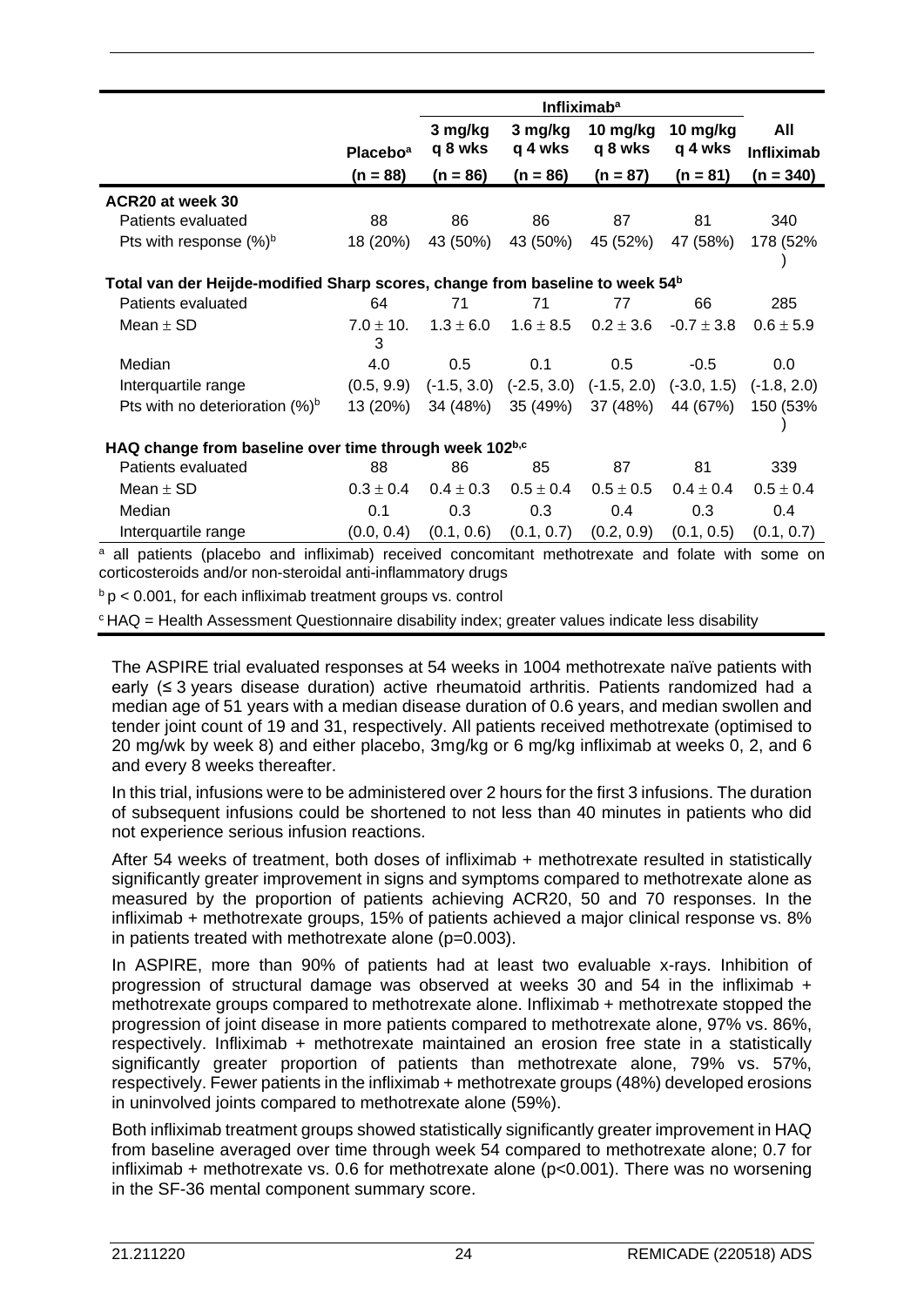Data to support REMICADE dose adjustment in rheumatoid arthritis comes from both ATTRACT and ASPIRE, as well as from the START study. START was a randomised, multicentre, double-blind, 3-arm, parallel-group safety study. In one of the arms the secondary objective was to assess the safety and efficacy of dose escalation above 3 mg/kg of infliximab in 1.5 mg/kg increments to a maximum of 9 mg/kg, given every 8 weeks in subjects with an inadequate response to 3 mg/kg at week 22 and subsequent infusions. Results are shown in **Table 4**.

|                                               |     | <b>Responders</b>          |
|-----------------------------------------------|-----|----------------------------|
|                                               | n   | $n$ (%)                    |
| Patients in the study at Week 22              | 329 | 220 (66.9%) <sup>a</sup>   |
| Patients who were dose escalated <sup>b</sup> | 100 |                            |
| Patients who received 1 dose escalation       | 59  | 51 $(86.4\%)$ <sup>c</sup> |
| (final dose $4.5 \text{ mg/kg}$ )             |     |                            |
| Patients who received 2 dose escalations      | 21  | 17 (81.0%) <sup>c</sup>    |
| (final dose 6.0 mg/kg)                        |     |                            |
| Patients who received 3 dose escalations      | 13  | 12 (92.3%) <sup>c</sup>    |
| (final dose 7.5 mg/kg)                        |     |                            |
| Patients who received 4 dose escalations      |     | $0(0.0\%)^c$               |
| (final dose 9.0 mg/kg)                        |     |                            |

#### **Table 4: Summary of responders by number of dose escalations (START)**

a: responders are defined as subjects who achieved an ACR20 response at week 22

b: patients who met the criteria for dose escalation at week 22 or thereafter

c: responders are defined as subjects who achieved at least 20% improvement in the number of tender and swollen joints from baseline at 8 weeks after the last dose escalation

#### *Rheumatoid arthritis associated anaemia*

Evidence exists that TNF $\alpha$  plays a role in the inhibition of erythropoiesis in chronic inflammatory disease. In three clinical trials in patients with rheumatoid arthritis (ATTRACT, ASPIRE, START), 39.8% of patients with a baseline haemoglobin <12 g/dL had an increase in haemoglobin ≥1 g/dL at week 22 when receiving infliximab plus methotrexate, versus 19.3% in those receiving methotrexate alone (p<0.001). Additionally, 12.1% of patients treated with infliximab plus methotrexate had an increase ≥2 g/dL in haemoglobin vs. 4.5% of patients in the methotrexate arm alone (p<0.001). Significant results were also found for patients with baseline haemoglobin <10 g/dL.

Analyses of the data from ASPIRE showed that infliximab therapy improved rheumatoid arthritis associated anaemia independent of its effect on ACR 20 response. Furthermore, it showed that among ACR20 responders, infliximab plus methotrexate improved anaemia significantly better than methotrexate alone. Improvement in haemoglobin significantly correlated with improvement in physical function and quality of life at week 22.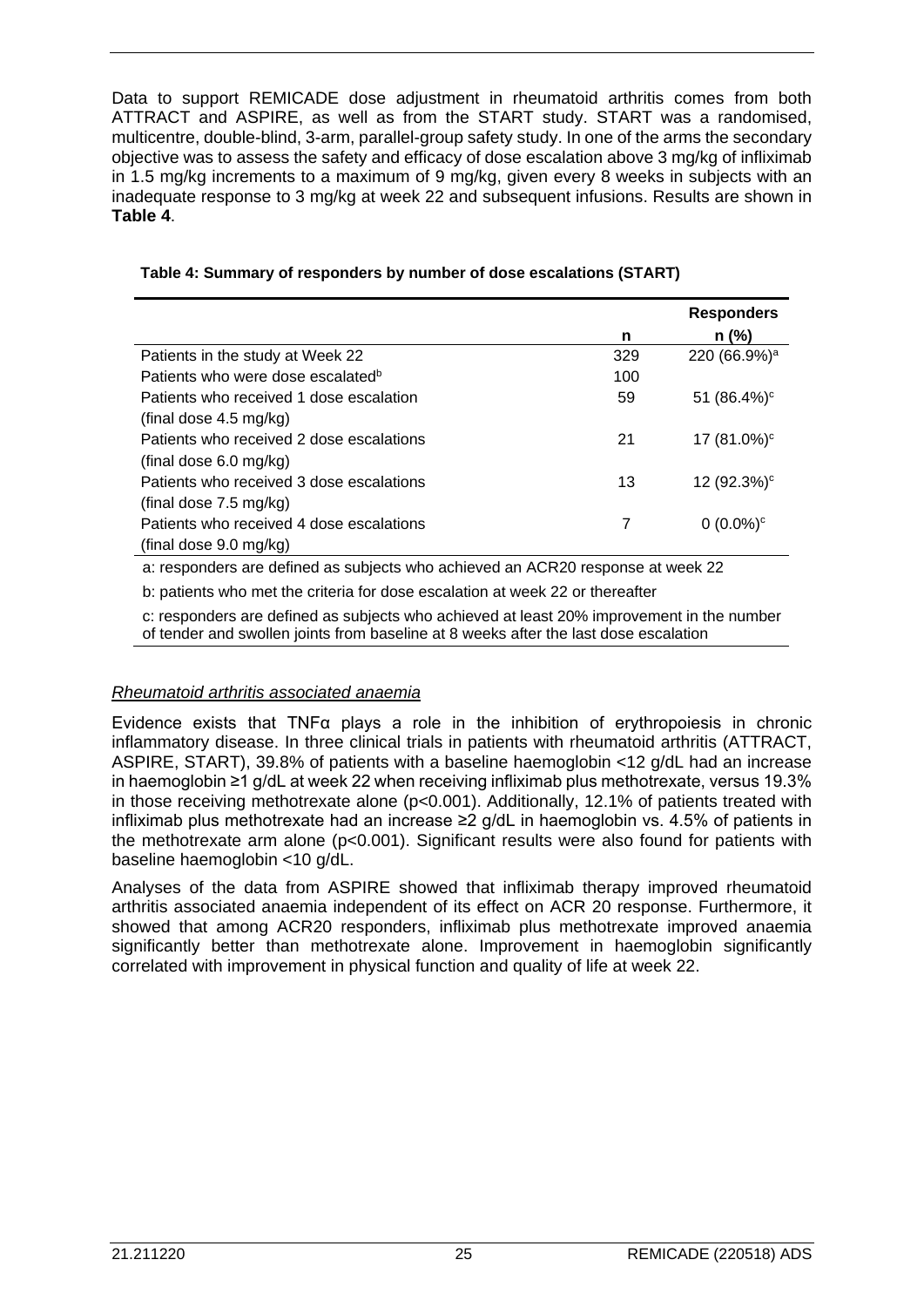#### *Ankylosing Spondylitis*

Efficacy and safety of infliximab were assessed in two multicentre, double-blind, placebocontrolled studies in patients with active ankylosing spondylitis (Bath Ankylosing Spondylitis Disease Activity Index [BASDAI] score ≥4 and spinal pain ≥4 on a scale of 1-10). Improvement in signs and symptoms was measured using the ASAS 20 response criteria and/or the BASDAI 50. Improvement in physical function was assessed using the Bath Ankylosing Spondylitis Functional Index (BASFI). Improvement in range of axial motion was evaluated using both the Bath Ankylosing Spondylitis Metrology Index (BASMI) and/or clinical measurements of chest expansion. Health-related quality of life was assessed using the SF-36 (physical function, role physical, bodily pain, general health, vitality, social functioning, role emotional, mental health).

In the first study (P01522), which had a 3-month double-blind phase, patients received either 5 mg/kg infliximab or placebo at weeks 0, 2 and 6 (35 patients in each group). Starting at week 12, placebo patients were switched to infliximab and all patients subsequently received 5 mg/kg infliximab every 6 weeks up to week 54. After the first year of the study, 53 patients continued into an open-label extension to week 102.

At week 12, treatment with infliximab resulted in improvement in signs and symptoms, as assessed by the BASDAI, with 57% of infliximab treated patients achieving at least 50% reduction from baseline in BASDAI score (mean baseline score was 6.5 in the infliximab group and 6.3 in the placebo group), compared to 9% of placebo patients (p<0.01). Improvement was observed as early as week 2, and was maintained through week 102.

Physical function, range of motion, and quality of life (SF-36) were improved similarly. The results of this study were similar to those seen in 8 additional investigator initiated studies of 169 patients with active ankylosing spondylitis.

In the second trial (ASSERT), 279 patients (78 patients in the placebo group and 201 in the infliximab group) were randomised to receive either placebo (Group 1) or 5 mg/kg infliximab (Group 2) at 0, 2 and 6 weeks and every 6 weeks thereafter through to week 96. At week 24, patients receiving placebo (Group 1) received 5 mg/kg infliximab every 6 weeks through to week 96. Starting with the week-36 infusion and continuing through the week-96 infusion, a patient in Group 2 who had a BASDAI ≥3 at 2 consecutive visits received a 7.5 mg/kg infliximab infusion and continued to receive 7.5 mg/kg infliximab infusions every 6 weeks thereafter through week 96.

At 24 weeks, the primary efficacy timepoint, improvement in signs and symptoms, as measured by the proportion of patients achieving an ASAS 20 response, was 61% in the infliximab-treated group vs. 19% in the placebo group (p<0.001). The improvement was observed as early as week 2. Significant improvement in signs and symptoms was also assessed by the BASDAI, with 51% of infliximab-treated subjects achieving at least 50% reduction from baseline in BASDAI score (mean baseline score was 6.5 in the infliximab group and 6.2 in the placebo group), compared with 10.7% of placebo patients (p<0.001). The median improvement from baseline in range of axial motion, as assessed by the BASMI was 1.0 for the infliximab-treated group vs. 0.0 for the placebo group (p=0.019). The median percent improvement from baseline in chest expansion was 17% for the infliximab-treated group and  $0\%$  for the placebo group ( $p=0.037$ ). Physical function and quality of life as measured by the BASFI and the SF-36 were also improved significantly at week 24.

All improvements were maintained through week 102 and patients who crossed over to infliximab from placebo at week 24 showed improvement in all scores that were similar to the infliximab-treated group at week 102.

#### *Psoriatic Arthritis*

Efficacy and safety were assessed in two multicentre, double-blind, placebo-controlled studies in patients with active psoriatic arthritis.

In the first study (IMPACT), efficacy and safety of infliximab were studies in 104 patients with active polyarticular psoriatic arthritis. In total, 74 subjects were on at least one concomitant DMARD, and among those 58 patients were treated with methotrexate. During the 16-week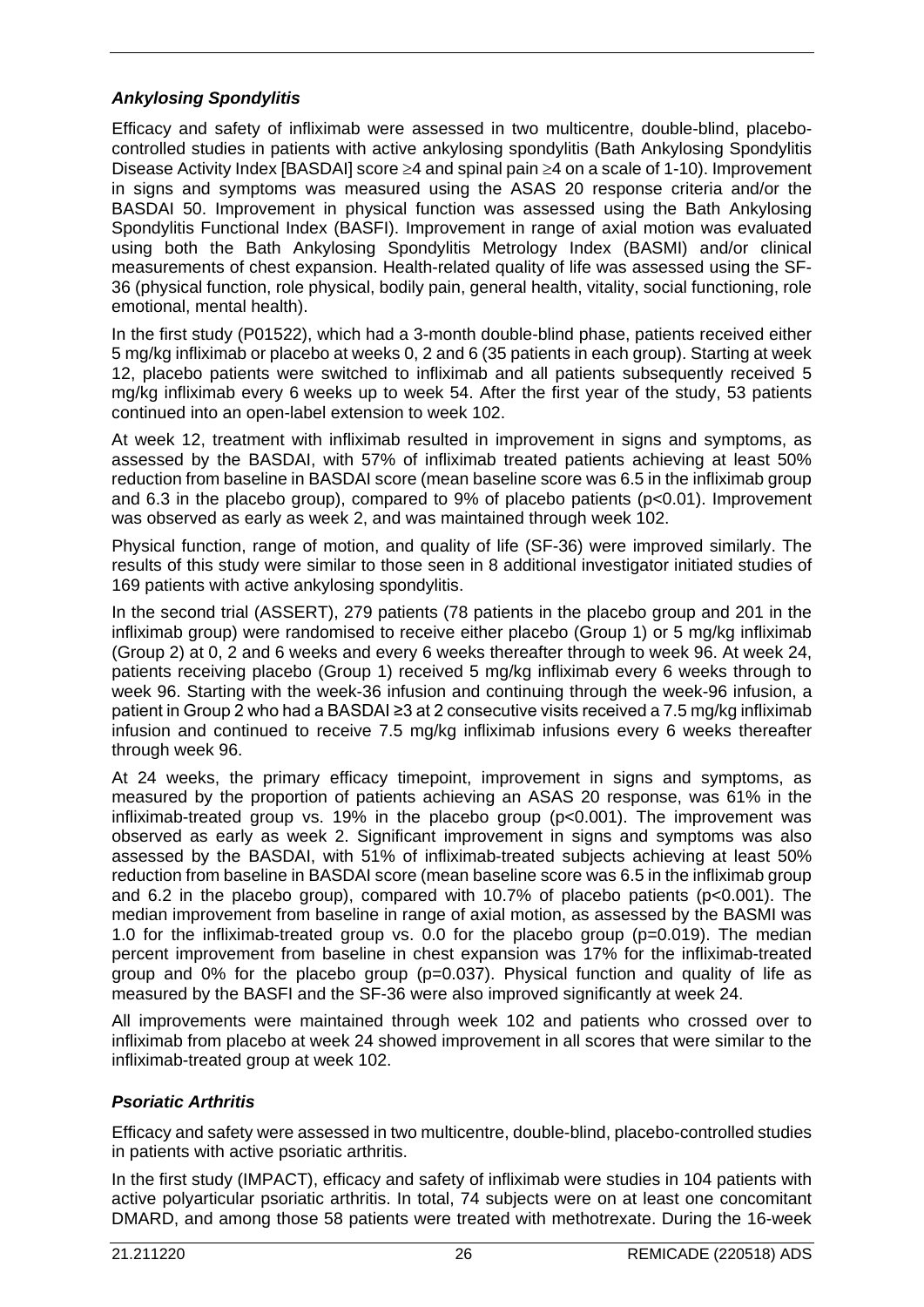double-blind phase, patients received either 5 mg/kg infliximab or placebo at weeks 0, 2, 6, and 14 (52 patients in each group). Starting at week 16, placebo patients were switched to infliximab and all patients subsequently received 5 mg/kg infliximab every 8 weeks up to week 46. After the first year of the study, 78 patients continued into an open-label extension to week 98.

In the second trial (IMPACT 2), efficacy and safety of infliximab were studied in 200 patients with active psoriatic arthritis ( $\geq$ 5 swollen joints and  $\geq$ 5 tender joints) with one or more of the following subtypes: arthritis involving DIP joints, arthritis mutilans, asymmetric peripheral arthritis, polyarticular arthritis, and spondylitis with peripheral arthritis. Patients also had plaque psoriasis with a qualifying target lesion ≥2 cm in diameter. Forty-six percent of patients continued on stable doses of methotrexate (≤25 mg/week). Patients had previously been treated with NSAIDs (81.5%), DMARDs (79.5%) and corticosteroids (29.0%). During the 24 week double-blind phase, patients received either 5 mg/kg infliximab or placebo at weeks 0, 2, 6, 14, and 22 (100 patients in each group). At week 16, placebo patients with <10% improvement from baseline in both swollen and tender joint counts were switched to infliximab induction (early escape). At week 24, all placebo-treated patients crossed over to infliximab induction. Dosing continued for all patients through week 46.

Key efficacy results for IMPACT and IMPACT 2 are shown in **Table 5** below:

|                                                             |    | <b>IMPACT</b>                  |                         |                             |                         | <b>IMPACT 2</b>                |                                |                                    |
|-------------------------------------------------------------|----|--------------------------------|-------------------------|-----------------------------|-------------------------|--------------------------------|--------------------------------|------------------------------------|
|                                                             |    | <b>Placebo</b><br>(Week<br>16) | Infliximab<br>(Week 16) | Inflixima<br>b (Week<br>50) | Infliximab<br>(Week 98) | <b>Placebo</b><br>(Week<br>24) | <b>Infliximab</b><br>(Week 24) | <b>Inflixima</b><br>b (Week<br>54) |
| <b>Patients</b><br>randomized                               |    | 52                             | 52                      | 52                          | N/A <sup>a</sup>        | 100                            | 100                            | 100                                |
| <b>ACR response (%</b><br>of patients)                      |    |                                |                         |                             |                         |                                |                                |                                    |
| N                                                           |    | 52                             | 52                      | 49                          | 78                      | 100                            | 100                            | 76                                 |
| ACR20 response*                                             |    | 5(10%)                         | 34 (65%)                | 34 (69%)                    | 48 (62%)                | 16 (16%)                       | 54 (54%)                       | 48 (63%)                           |
| ACR50 response*                                             |    | $0(0\%)$                       | 24 (46%)                | 26 (53%)                    | 35 (45%)                | 4 (4%)                         | 41(41%)                        | 32 (42%)                           |
| ACR70 response*                                             |    | $0(0\%)$                       | 15 (29%)                | 19 (39%)                    | 27 (35%)                | 2(2%)                          | 27 (27%)                       | 20 (26%)                           |
| <b>PASI response (%</b><br>of patients) <sup>b</sup>        |    |                                |                         |                             |                         |                                |                                |                                    |
| N                                                           |    | 16                             | 22                      | 22                          | 25                      | 87                             | 83                             | 61                                 |
| <b>PASI</b><br>response*                                    | 50 | $0(0\%)$                       | 22 (100%)               | 19 (86%)                    | 19 (76%)                | 7(8%)                          | 62 (75%)                       | 42 (69%)                           |
| <b>PASI</b><br>response*                                    | 75 | $0(0\%)$                       | 15 (68%)                | 13 (59%)                    | 16 (64%)                | 1(1%)                          | 50 (60%)                       | 31 (51%)                           |
| <b>PASI</b><br>response*                                    | 90 | $0(0\%)$                       | 8 (36%)                 | 9(41%)                      | 12 (48%)                | $0(0\%)$                       | 32 (39%)                       | 26 (43%)                           |
| <b>HAQ (%</b><br>improvement from<br>baseline) <sup>e</sup> |    |                                |                         |                             |                         |                                |                                |                                    |
| N                                                           |    | 51                             | 51                      | 48                          | 77                      | 95                             | 94                             | 76                                 |
| Mean $(+ SD)^*$                                             |    | $-2%$                          | 50%                     | 43%                         | 38%                     | $-19%$                         | 46%                            | 43%                                |
|                                                             |    | (8)                            | (8)                     | (9)                         | (72)                    | (103)                          | (42)                           | (96)                               |

a Week 98 data for IMPACT includes combined placebo crossover and infliximab patients who entered the open-label extension

 $b$  Based on patients with PASI  $\geq$ 2.5 at baseline for IMPACT, and patients with  $\geq$ 3% BSA psoriasis skin involvement at baseline in IMPACT 2

e HAQ=Health Assessment Questionnaire

\* p<0.01for infliximab vs. placebo at week 16 in IMPACT; P<0.001 for infliximab vs. placebo at week 24 for IMPACT 2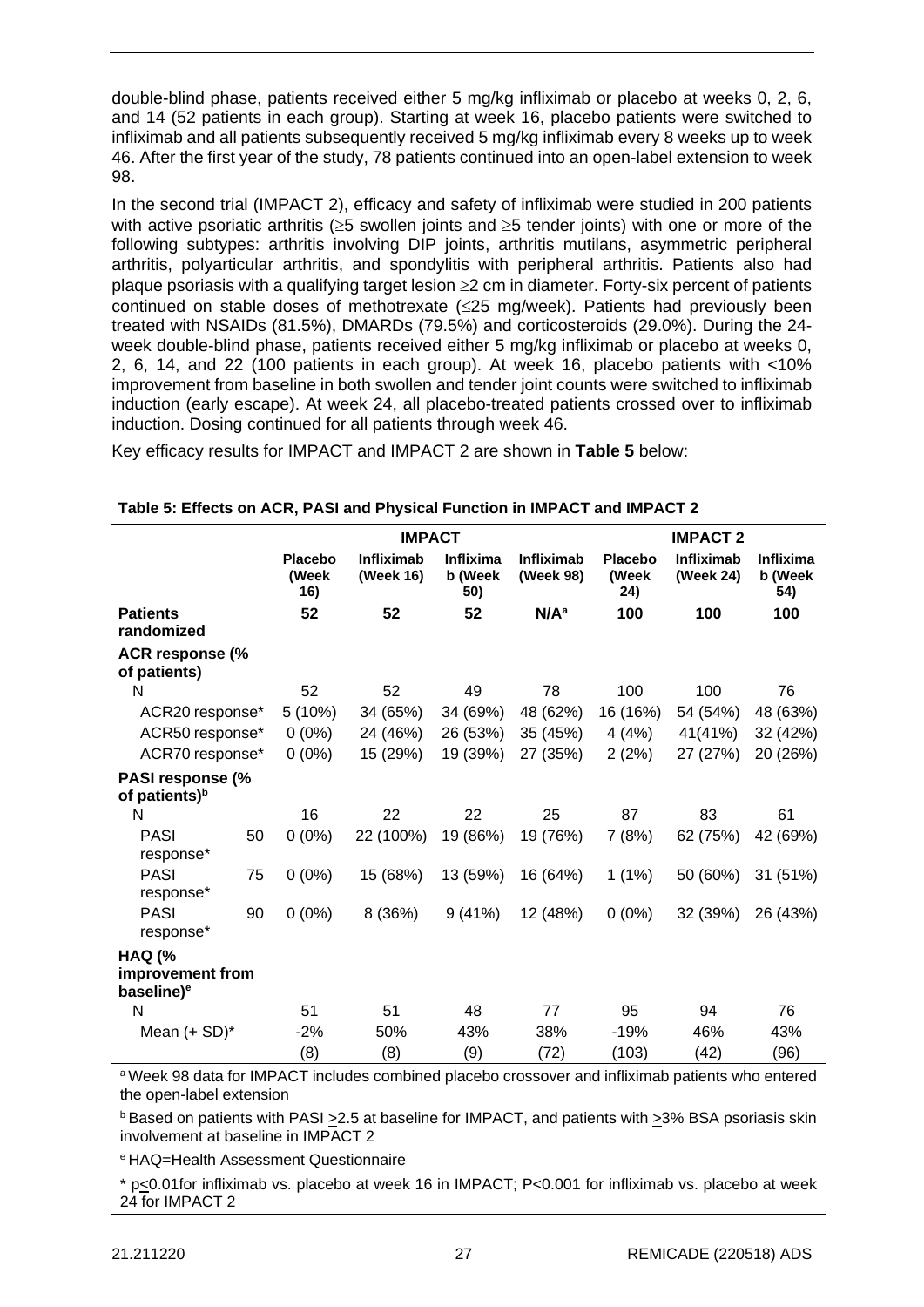In IMPACT and IMPACT 2, clinical responses were observed as early as week 2 and were maintained through week 98 and week 54 respectively. The responses were similar regardless of concomitant use of methotrexate.

Treatment with infliximab also resulted in significant improvements in measures of disease activity, including swollen joints, tender joints, dactylitis, and enthesopathy as compared to placebo in both trials.

In the IMPACT and IMPACT 2 studies, 31% and 12% respectively of patients randomised to infliximab at baseline achieved a major clinical response (defined as achieving an ACR70 response at all visits for a continuous 24-week period) at week 98 and week 54 respectively. In contrast, 0% of patients in the placebo group in IMPACT (p<0.001) and 2% of patients in the placebo group in IMPACT 2 (p=0.006) achieved an ACR70 response at the last visit before receiving infliximab therapy.

Infliximab-treated patients demonstrated significant improvement in physical function and prevented worsening of disability as assessed by HAQ. Significant improvements in healthrelated quality of life were also demonstrated as measured by the physical and mental component summary scores of the SF-36 in IMPACT 2.

Radiographic changes were assessed in both the IMPACT 2 and IMPACT studies. Radiographs of both the hands and feet were collected at baseline, weeks 24 and 54 in all patients in IMPACT 2, and at baseline, weeks 50 and 98 in subsets of patients in IMPACT. In IMPACT 2 infliximab treatment inhibited the progression of structural damage compared with placebo treatment at the Week 24 primary endpoint as measured by change from baseline in total modified vdH-S score. Differences between infliximab and placebo groups at week 24 were statistically significant for total modified vdH-S score, hands, feet, erosion and joint space narrowing (JSN) scores. Significantly more subjects in the placebo group had readily apparent radiographic progression at week 24 in total modified vdH-S, erosion, and JSN scores compared with the proportion of subjects in the infliximab group.

The maintenance of radiographic benefit was observed through 1 year. Supportive data from IMPACT demonstrated that the inhibition of progression of structural damage was sustained through 2 years.

The change from baseline at weeks 24 and 54 in the total modified vdH-S score in IMPACT 2 is presented in the table below:

|                      | Placebo / infliximab | Infliximab 5 mg/kg |
|----------------------|----------------------|--------------------|
|                      | 5 mg/kg*             |                    |
| Subjects randomised  | 100                  | 100                |
| Change from baseline |                      |                    |
| n                    | 100                  | 100                |
| Week 24              |                      |                    |
| Mean $\pm$ SD        | $0.82 \pm 2.62$      | $-0.70 \pm 2.53$   |
| p-value              |                      | < 0.001            |
| Week 54              |                      |                    |
| Mean $\pm$ SD        | $0.53 \pm 2.60$      | $-0.94 \pm 3.40$   |
| p-value              |                      | 0.001              |

**Table 6: Summary of change from baseline in total modified van der Heijde modified Sharp score at weeks 24 and 54 (IMPACT 2)**

\*placebo patients crossed over to infliximab at week 24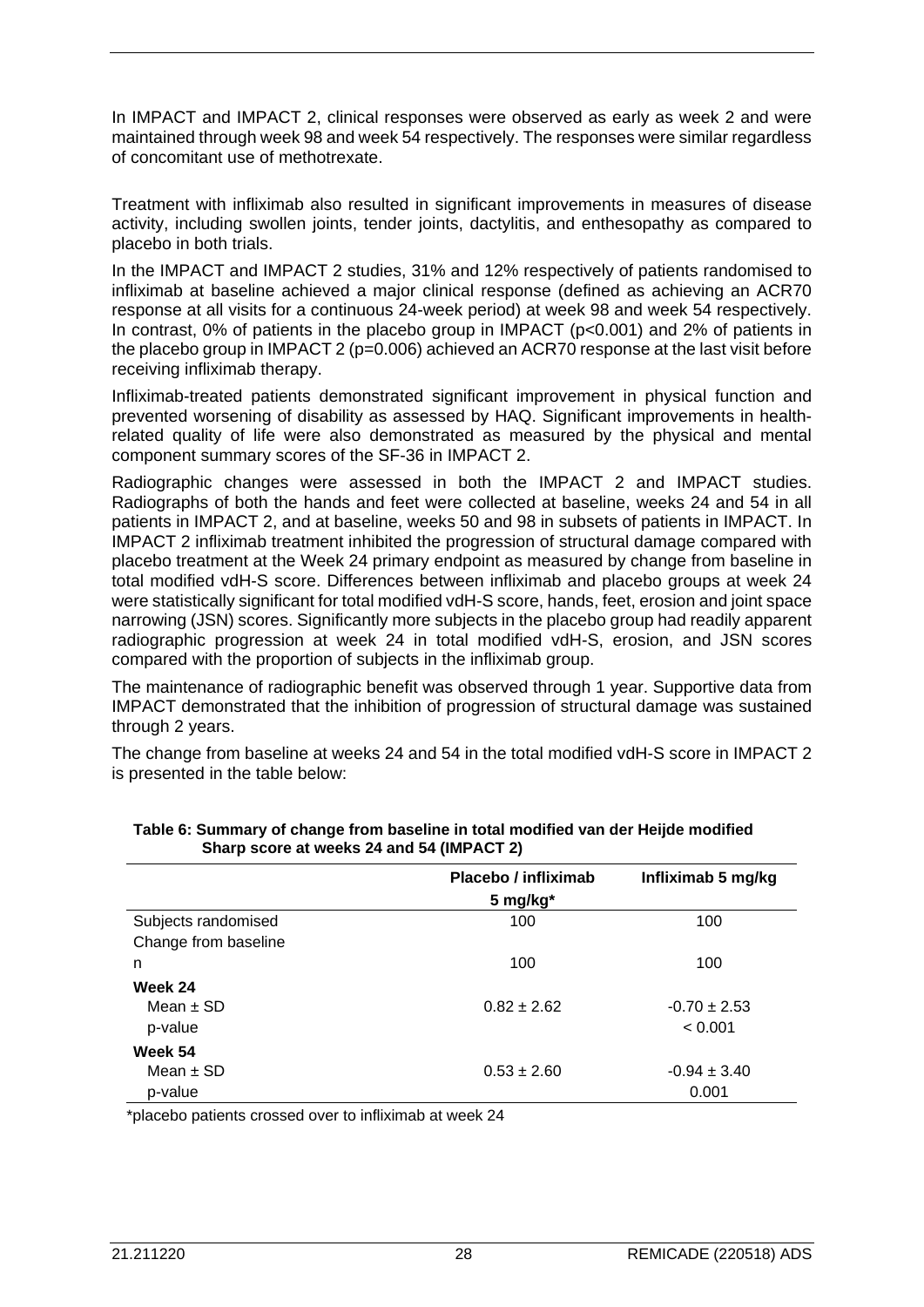#### *Crohn's Disease in adult patients (≥18 years)*

The safety and efficacy of single and multiple doses of REMICADE were assessed in two randomised double-blinded, placebo-controlled studies in patients with moderate to severe, active Crohn's disease (Crohn's Disease Activity Index (CDAI) ≥220 ≤400) with an inadequate response to prior conventional therapies. Concurrent use of stable doses of conventional therapies was permitted, and 92% of patients continued to receive these medications.

In the single dose trial of 108 patients, 22/27 (81%) of REMICADE-treated patients receiving a 5 mg/kg dose achieved a clinical response (decrease in CDAI by ≥70 points) vs. 4/25 (16%) of the placebo-treated patients (p<0.001). Also at week 4, 13/27 (48%) of REMICADE-treated patients achieved a clinical remission (CDAI <150) vs. 1/25 (4%) of placebo-treated patients.

In the multidose trial, 573 patients received 5 mg/kg at week 0 and were then randomised to one of three treatment groups; the placebo maintenance group received placebo at weeks 2 and 6, and then every 8 weeks; the 5 mg/kg maintenance group received 5 mg/kg at weeks 2 and 6, and then every 8 weeks; and the 10 mg/kg maintenance group received 5 mg/kg at weeks 2 and 6, and then 10 mg/kg every 8 weeks. Patients in response at week 2 were randomised and analysed separately from those not in response.

At week 2, 58% (335/573) of patients were in clinical response (decrease in CDAI ≥ 25% and ≥ 70 points). A significantly greater proportion of patients in the 5 mg/kg and 10 mg/kg maintenance groups achieved clinical remission at week 30, compared to patients in the placebo maintenance group. Patients in the infliximab maintenance groups had significantly longer time to loss of response than patients in the placebo maintenance group ( $p<0.001$ ). Median time to loss of response was 46 weeks in the combined infliximab maintenance treatment group versus 19 weeks in the placebo maintenance group. Patients who achieved a response and subsequently lost response were eligible to receive infliximab on an episodic basis at a dose that was 5 mg/kg higher than the dose to which they were randomised. Eightynine percent (50/56) of patients who lost clinical response on infliximab 5 mg/kg every eight week maintenance dosing, responded to a 10 mg/kg infliximab infusion.

Significant improvement in quality of life measures were seen in both the IBDQ (Inflammatory Bowel Disease Questionnaire) and SF-36 (p<0.001) scores in REMICADE-treated patients at week 30.

For patients receiving corticosteroids at baseline, the proportion of these patients in clinical remission and not receiving corticosteroids at week 30 was 31% for the 5 mg/kg maintenance group and 37% for the 10 mg/kg maintenance group, compared with 11% of patients in the placebo maintenance group (p=0.001 for both the 5 mg/kg and 10 mg/kg maintenance groups). The median corticosteroid dose at baseline (20 mg/day) was reduced to 10 mg/day in the placebo maintenance group and 0 mg/day in the combined infliximab maintenance groups by week 30, indicating that at least 50% of the infliximab maintenance patients were able to discontinue steroid use.

At week 10 a significantly greater proportion of patients in the infliximab maintenance groups combined (31%) had healing of the mucosa compared to patients in the placebo group (0%, p=0.010). Results were similar at week 54.

The safety and efficacy were also assessed in a randomised, double-blinded, placebocontrolled study in 94 patients with fistulising Crohn's disease who had fistulae that were of at least 3 months' duration. Thirty-one of these patients were treated with REMICADE 5 mg/kg. Approximately 93% of the patients had previously received antibiotic or immunosuppressive therapy.

Concurrent use of stable doses of conventional therapies was permitted, and 83% of patients continued to receive at least one of these medications. Patients received three doses of either placebo or REMICADE at weeks 0, 2 and 6. Patients were followed up to 26 weeks. The primary endpoint was the proportion of patients who experienced a clinical response, defined as ≥ 50% reduction from baseline in the number of fistulae draining upon gentle compression on at least two consecutive visits (4 weeks apart), without an increase in medication for Crohn's disease or surgery for Crohn's disease.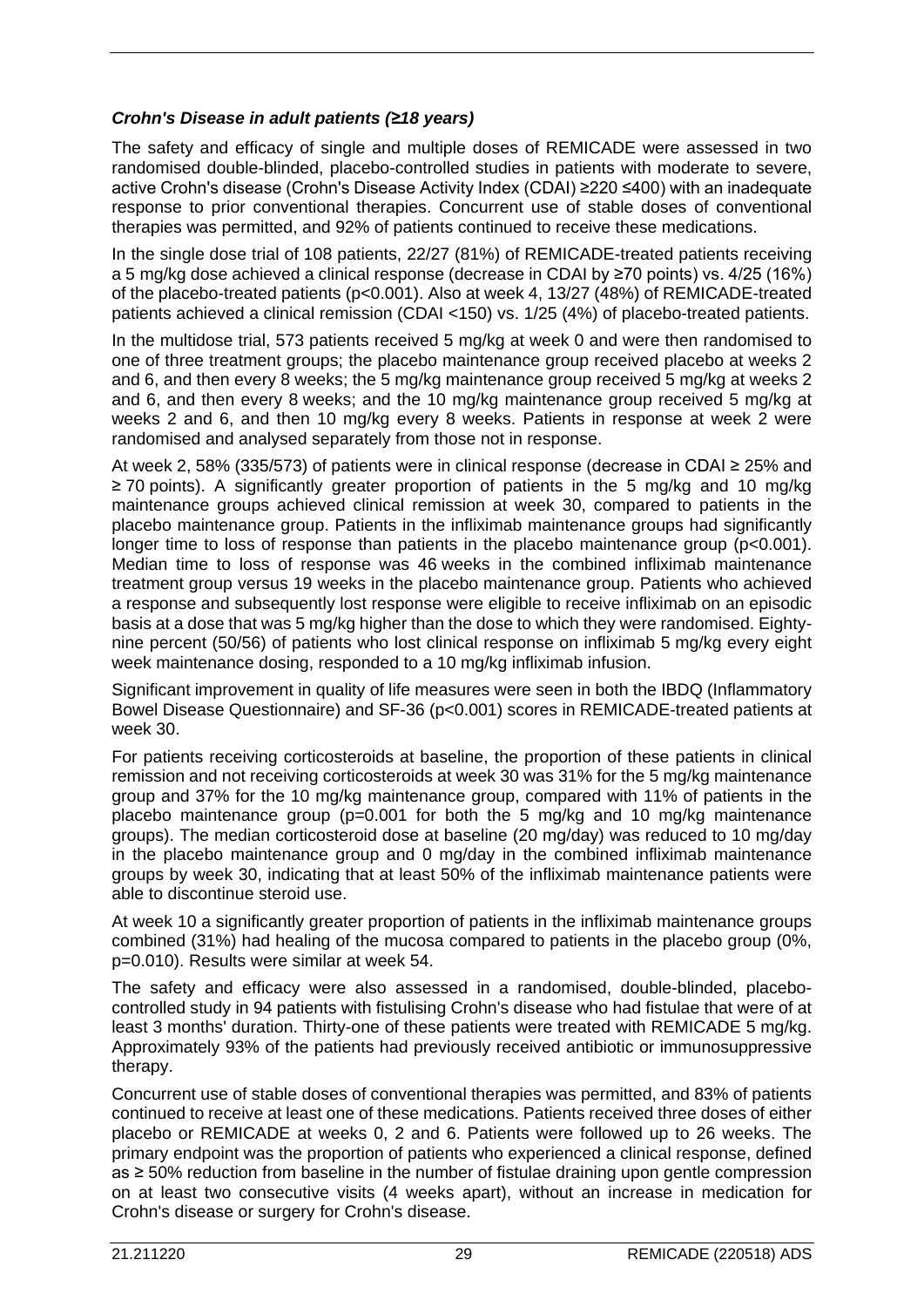Sixty-eight percent (21/31) of REMICADE-treated patients receiving a 5 mg/kg dose regimen achieved a clinical response vs. 26% (8/31) placebo-treated patients (p=0.002). The median time to onset of response in the REMICADE-treated group was 2 weeks. The median duration of response was 12 weeks. Additionally, closure of all fistulae was achieved in 55% of REMICADE-treated patients compared with 13% of placebo-treated patients (p=0.001).

#### *Active Crohn's disease in paediatric patients (6 to17 years)*

The safety and efficacy of single and multiple doses of REMICADE were assessed in a randomised, single-dose, multicentre Phase II study in 21 paediatric patients with active Crohn's disease and in a randomised, multiple dose, open-label, multicentre Phase III study in 112 paediatric Crohn's disease patients (the REACH trial). In REACH, all subjects were required to be on a stable dose of 6-mercaptopurine (6-MP), azathioprine (AZA) or methotrexate (MTX) (35% were also receiving corticosteroids at baseline).

In the Phase II single-dose trial of 21 patients (11 to 17 years old, median age 15.0 years), all patients achieved a clinical response (decrease in CDAI ≥ 70 points or decrease in PCDAI ≥ 10) at some point in the 20 weeks following the single dose of infliximab, and clinical remission (defined as a reduction in the modified CDAI score to below 150 points or a reduction in the PCDAI to below 10) was achieved by 10 (47.6%) patients. Of the 3 doses administered (1, 5, or 10 mg/kg), the 5 mg/kg and 10 mg/kg treatment groups had a larger proportion of patients achieving clinical remission (16.7% in the 1 mg/kg infliximab treatment group as compared with 57.1% and 62.5% in the 5 mg/kg and 10 mg/kg infliximab treatment groups, respectively). All 7 patients who had fistulising disease had their fistulas closed for at least 1 evaluation visit (8 weeks).

In the multiple dose Phase III trial (REACH), 112 patients (6 to 17 years, median age 13.0 years) received 5 mg/kg infliximab at weeks 0, 2, and 6. Patients assessed by the investigator to be in clinical response at week 10 were randomised and received either 5 mg/kg infliximab q8 weeks or q12 weeks as a maintenance treatment regimen. If response was lost during maintenance treatment, crossing over to a higher dose or shorter dosing interval was allowed.

In REACH, clinical response at Week 10 was 88.4% (99/112) as compared with 66.7% (128/192) in adults (ACCENT 1). Similarly, the proportion of subjects achieving clinical remission at week 10 was 58.9% (66/112) as compared with 39.1% (75/192) in adults (ACCENT 1).

At week 30; the proportion of subjects in clinical response was significantly higher in the q8 week (73.1%, 38/52) than in the q12 week maintenance treatment group (47.1%, 24/51; p=0.007). At week 54, the proportion of subjects in clinical response was also significantly higher for subjects in the q8 week (63.5%, 33/52) than in the q12 week maintenance treatment group (33.3%, 17/51; p=0.002).

At week 30, the proportion of patients in clinical remission was significantly higher in the q8 week maintenance treatment group (59.6%, 31/52) than in the q12 week maintenance treatment group (35.3%, 18/51; p=0.013). At week 54, the proportion of patients in clinical remission was also significantly higher for patients in the q8 week (55.8%, 29/52) than in the q12 week (23.5%, 12/51; p<0.001) maintenance treatment groups.

In REACH, the change from baseline in average daily corticosteroid use was significant at weeks 10, 30, and 54 (p<0.001). For patients receiving corticosteroids at baseline in REACH, clinical remission achieved with no corticosteroids at week 30 was 45.8% for the q8 week and 33.3% for the q12 week maintenance treatment group. At week 54, 45.8% of patients in the q8 week and 16.7% of subjects in the q12 week maintenance treatment group were in clinical remission and not receiving corticosteroids.

Quality of life was assessed using the IMPACT III score (a QOL questionnaire specifically developed and validated for paediatric patients with inflammatory bowel disease). It was administered only to subjects in North America. The mean changes (negative change indicates improvement) from baseline of the IMPACT III score at Weeks 10, 30 and 54 (-22.9, -21.1, and -24.3, respectively) were all significant (p<0.001).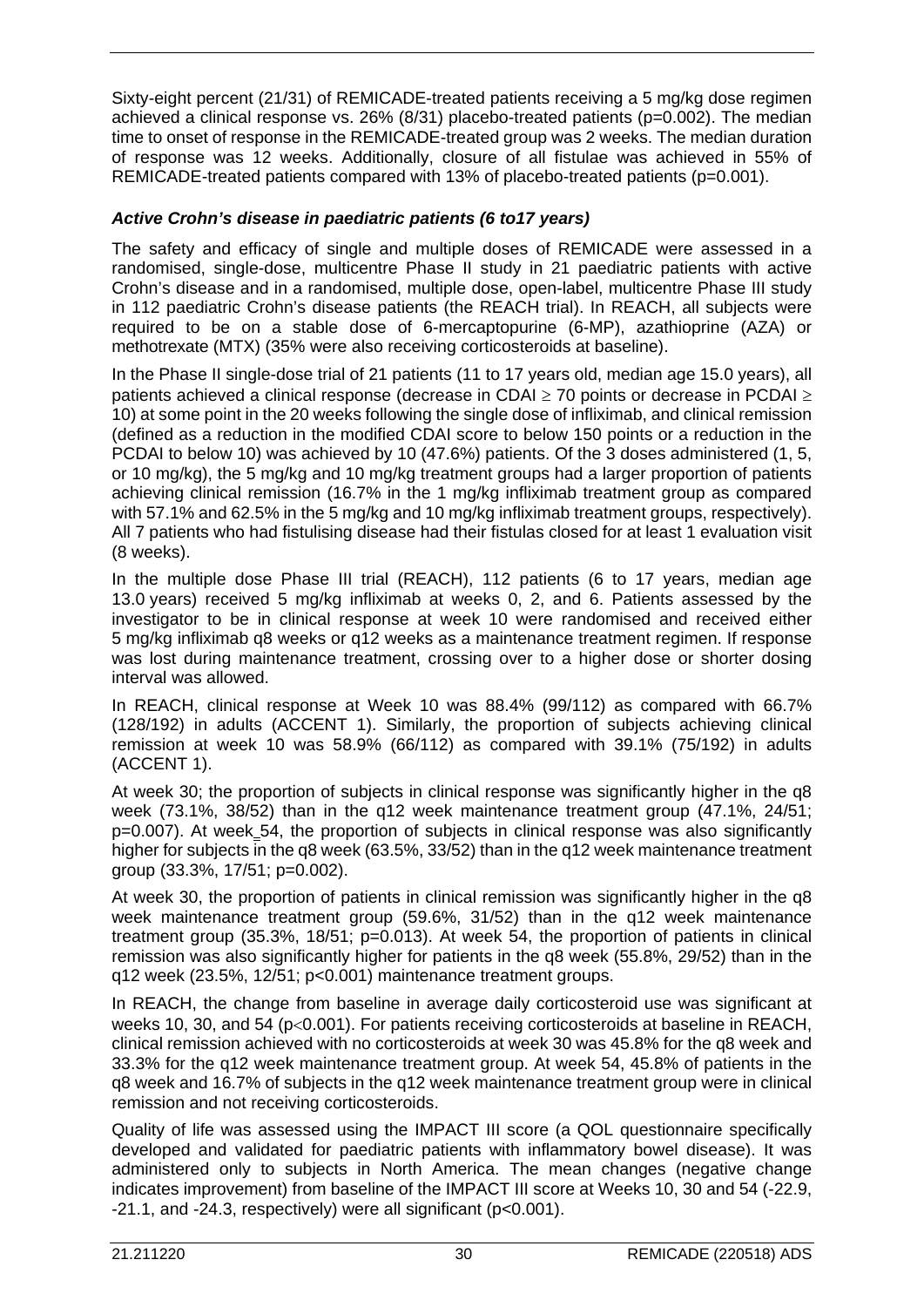The height z-score is a measure of the deviation of the paediatric patient's height from the expected height for a population of the same age and gender. In the population studied, the median z-score at baseline was –1.6. The median changes from baseline in the z-scores were 0.3 and 0.4 for week 30 and week 54, respectively. The z scores were significantly improved from baseline at both week 30 ( $p<0.001$ ) and week 54 ( $p<0.001$ ).

#### *Psoriasis*

The efficacy of infliximab was assessed in two multicentre, randomised, double blind studies: SPIRIT and EXPRESS. Patients in both studies had plaque psoriasis (Body Surface Area [BSA] ≥ 10% and Psoriasis Area and Severity Index [PASI] score ≥12). The primary endpoint in both studies was the percent of patients who achieved  $\geq 75\%$  improvement in PASI from baseline at week 10. Marked responders were identified as patients who achieved  $\geq 90\%$ improvement in PASI from baseline.

SPIRIT evaluated the efficacy of infliximab induction therapy in 249 patients with plaque psoriasis that had previously received PUVA or systemic therapy. Patients received either 3 or, 5 mg/kg infliximab or placebo infusions at weeks 0, 2 and 6. Patients with a PGA score  $\geq 3$ were eligible to receive an additional infusion of the same treatment at week 26.

In SPIRIT, the median baseline BSA was 27.0%, the median baseline PASI score was 18.9; 62.2% of patients had a baseline PGA score of "moderate" and 24.9% of patients had a baseline PGA score of "marked" or "severe." Prior therapy with PUVA, methotrexate, cyclosporin or acitretin had been received by 81.5% of the patients. The proportion of patients with ≥ 75% improvement in PASI from baseline (PASI 75) at week 10 was 79.8% in the combined infliximab group, 71.7% in the 3 mg/kg infliximab group, 87.9% in the 5 mg/kg infliximab group, and 5.9% in the placebo group (p<0.001 for each infliximab versus placebo comparison). At week 10, a significantly greater proportion of infliximab-treated patients, both in the combined group (51.5%) and in the individual groups (3 mg/kg: 45.5%; 5 mg/kg: 57.6%), achieved a marked response  $(> 90\%$  improvement in PASI from baseline) compared to the placebo-treated patients (2.0%). In the 3 mg/kg group, 60.6% of patients maintained response through week 14 and 75.3% of patients in the 5 mg/kg group maintained response through week 18. By week 26, twenty weeks after the last induction dose, 30% of patients in the 5 mg/kg group and 13.8% of patients in the 3 mg/kg group were PASI 75 responders, suggesting the need for maintenance therapy.

Health related quality of life was assessed with the DLQI. The median baseline DLQI was 12. The median change from baseline in DLQI at week 10 was -8.0 and -10.0 for the infliximab 3 mg/kg and 5 mg/kg groups, respectively, compared with 0.0 in the placebo group (p<0.001 for all infliximab versus placebo comparisons), demonstrating a substantial improvement in quality of life for patients on infliximab therapy.

EXPRESS evaluated the efficacy of infliximab induction and maintenance therapy in 378 patients with plaque psoriasis who were candidates for phototherapy or systemic therapy. Patients received 5 mg/kg infliximab or placebo infusions at weeks 0, 2 and 6 followed by maintenance therapy every 8 weeks through week 22 in the placebo group and through week 46 in the infliximab group. At week 24, the placebo group crossed over to infliximab induction therapy (5 mg/kg) followed by infliximab maintenance therapy (5 mg/kg).

In EXPRESS, the median baseline BSA was 29%, the median baseline PASI score was 21.1 and the majority of patients (89.9%) had a PGA score of moderate, marked, or severe. Prior therapy with PUVA, methotrexate, cyclosporin, or acitretin had been received by 71.4% of patients. At week 10 PASI 75 response was achieved by 80.4% in the infliximab group vs. a placebo group rate of 2.6%, p<0.001). Median time to PASI 75 was between 2 and 6 weeks. Improvement in PASI was consistent across subgroups defined by baseline demographics, clinical disease characteristics and psoriasis medication history. Marked responses (PASI 90) at week 10 was achieved by 57.1% of the infliximab group compared to 1.3% in the placebo group (p<0.001). The response was maintained through the 24 week, the placebo-controlled period. PASI response rates through week 50 are presented in **Table 7**.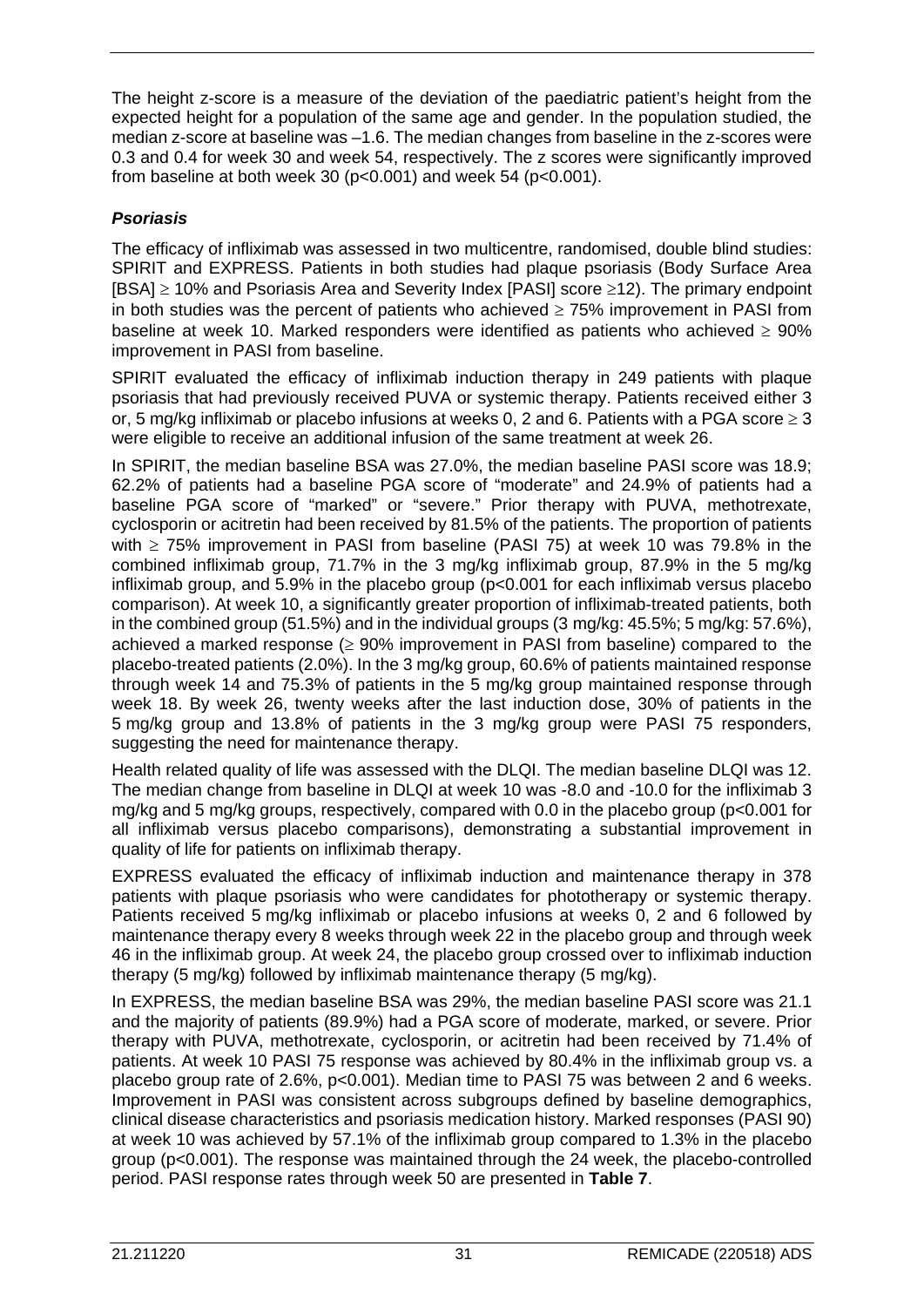|                         | Placebo $\rightarrow$<br>Infliximab 5 mg/kg<br>(at week 24) | Infliximab 5 mg/kg | P-value |
|-------------------------|-------------------------------------------------------------|--------------------|---------|
| Week 2                  |                                                             |                    |         |
| n                       | 77                                                          | 298                |         |
| $\geq 90\%$ improvement | $0(0.0\%)$                                                  | $3(1.0\%)$         |         |
| $\geq$ 75% improvement  | $0(0.0\%)$                                                  | 16 (5.4%)          |         |
| $\geq 50\%$ improvement | 3(3.9%)                                                     | 106 (35.6%)        |         |
| Week 6                  |                                                             |                    |         |
| n                       | 77                                                          | 295                |         |
| $\geq 90\%$ improvement | 1(1.3%)                                                     | 94 (31.9%)         |         |
| $\geq$ 75% improvement  | 4(5.2%)                                                     | 184 (62.4%)        |         |
| $\geq 50\%$ improvement | 6(7.8%)                                                     | 264 (89.5%)        |         |
| Week 10                 |                                                             |                    |         |
| n                       | 77                                                          | 301                |         |
| $\geq 90\%$ improvement | 1(1.3%)                                                     | 172 (57.1%)        | < 0.001 |
| $\geq$ 75% improvement  | 2(2.6%)                                                     | 242 (80.4%)        | < 0.001 |
| $\geq 50\%$ improvement | 6(7.8%)                                                     | 274 (91.0%)        |         |
| Week 24                 |                                                             |                    |         |
| n                       | 77                                                          | 276                |         |
| $\geq 90\%$ improvement | 1(1.3%)                                                     | 161 (58.3%)        | < 0.001 |
| $\geq$ 75% improvement  | $3(3.9\%)$                                                  | 227 (82.2%)        | < 0.001 |
| $\geq 50\%$ improvement | 5(6.5%)                                                     | 248 (89.9%)        |         |
| Week 50                 |                                                             |                    |         |
| n                       | 68                                                          | 281                |         |
| $\geq 90\%$ improvement | 34 (50.0%)                                                  | 127 (45.2%)        |         |
| $\geq$ 75% improvement  | 52 (76.5%)                                                  | 170 (60.5%)        |         |
| $\geq 50\%$ improvement | 61 (89.7%)                                                  | 193 (68.7%)        |         |

#### **Table 7: Summary of PASI Response Through Week 50 by Visit, EXPRESS**

At week 10, 82.9% of infliximab patients achieved a PGA score of minimal or cleared compared to 3.9% of placebo patients (p<0.001). PGA scores at weeks 6, 10, 24 and 50 are presented in **Table 8**.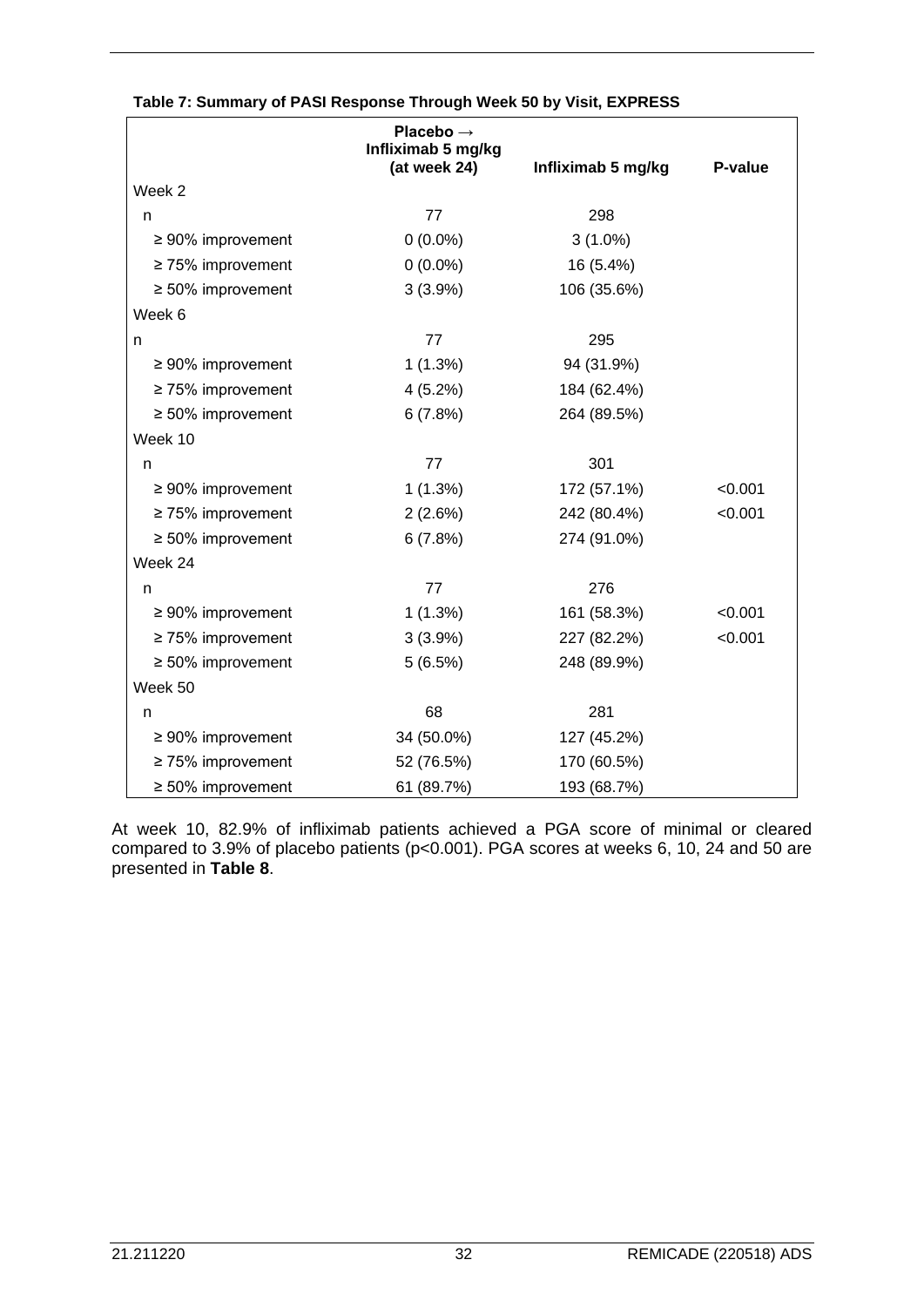| Table 8: Summary of PGA Scores Through Week 50 by Visit, EXPrESS |  |  |  |  |
|------------------------------------------------------------------|--|--|--|--|
|                                                                  |  |  |  |  |

|                                              | Placebo $\rightarrow$<br><b>Infliximab</b> | p-value                      |         |
|----------------------------------------------|--------------------------------------------|------------------------------|---------|
|                                              | 5 mg/kg<br>(at week 24)                    | <b>Infliximab</b><br>5 mg/kg |         |
| Week 2                                       |                                            |                              |         |
| n                                            | 77                                         | 298                          |         |
| PGA of cleared (0) or minimal (1)            | $3(3.9\%)$                                 | 59 (19.8%)                   |         |
| PGA of cleared (0), minimal (1), or mild (2) | 9 (11.7%)                                  | 208 (69.8%)                  |         |
| Week 6                                       |                                            |                              |         |
| n                                            | 77                                         | 295                          |         |
| PGA of cleared (0) or minimal (1)            | 2(2.6%)                                    | 205 (69.5%)                  |         |
| PGA of cleared (0), minimal (1), or mild (2) | 16 (20.8%)                                 | 272 (92.2%)                  |         |
| Week 10                                      |                                            |                              |         |
| n                                            | 77                                         | 292                          |         |
| PGA of cleared (0) or minimal (1)            | $3(3.9\%)$                                 | 242 (82.9%)                  | < 0.001 |
| PGA of cleared (0), minimal (1), or mild (2) | 14 (18.2%)                                 | 275 (94.2%)                  | < 0.001 |
| Week 24                                      |                                            |                              |         |
| n                                            | 77                                         | 276                          |         |
| PGA of cleared (0) or minimal (1)            | 2 (2.6%)                                   | 203 (73.6%)                  | < 0.001 |
| PGA of cleared (0), minimal (1), or mild (2) | 15 (19.5%)                                 | 246 (89.1%)                  | < 0.001 |
| Week 50                                      |                                            |                              |         |
| n                                            | 68                                         | 281                          |         |
| PGA of cleared (0) or minimal (1)            | 46 (67.6%)                                 | 149 (53.0%)                  |         |
| PGA of cleared (0), minimal (1), or mild (2) | 59 (86.8%)                                 | 189 (67.3%)                  |         |

The median baseline value for the DLQI was 12.5. The mean baseline values were 45.6 for the SF-36 physical component and 45.7 for the mental component. Quality of life improved significantly compared to placebo at weeks 10 and 24 when evaluated by both DLQI and SF-36.

The median baseline NAPSI score for nail psoriasis was 4 and the median number of nails involved with psoriasis was 10. Patients treated with infliximab showed a clear improvement in nail psoriasis from baseline compared to placebo treated patients, as measured by NAPSI score, and by the decrease in number of nails involved.

#### *Ulcerative colitis*

The safety and efficacy of infliximab were assessed in two (ACT 1 and ACT 2) randomised, double-blind, placebo-controlled clinical studies in adult patients with moderately to severely active ulcerative colitis (Mayo score 6 to 12; Endoscopy subscore  $\geq$  2) with an inadequate response to conventional therapies [oral corticosteroids, aminosalicylates and/or immunomodulators (6-mercaptopurine (6-MP), azathioprine (AZA)]. Concomitant stable doses of oral aminosalicylates, corticosteroids, and/or immunomodulatory agents were permitted. In both studies, patients were randomised to receive either placebo 5 mg/kg infliximab, or 10 mg/kg infliximab at weeks 0, 2, 6, 14 and 22. Corticosteroid taper was permitted after week 8.

In both studies, a significantly greater percentage of patients in the infliximab groups were in clinical response and clinical remission at week 8 when compared to placebo. Furthermore, in both ACT 1 and ACT 2, a significantly greater proportion of patients treated with 5 mg/kg or 10 mg/kg infliximab experienced clinical response and clinical remission at week 30 compared to placebo treatment. In addition, the proportion of patients in sustained response (i.e., were in clinical response at both week 8 and week 30) in the infliximab groups was at least twice as large as in the placebo group. Results from weeks 8 and 30 are shown in Table 7.

Of patients treated with corticosteroids at baseline, a significantly greater proportion of patients in the infliximab-treated groups were in clinical remission at week 30 and able to discontinue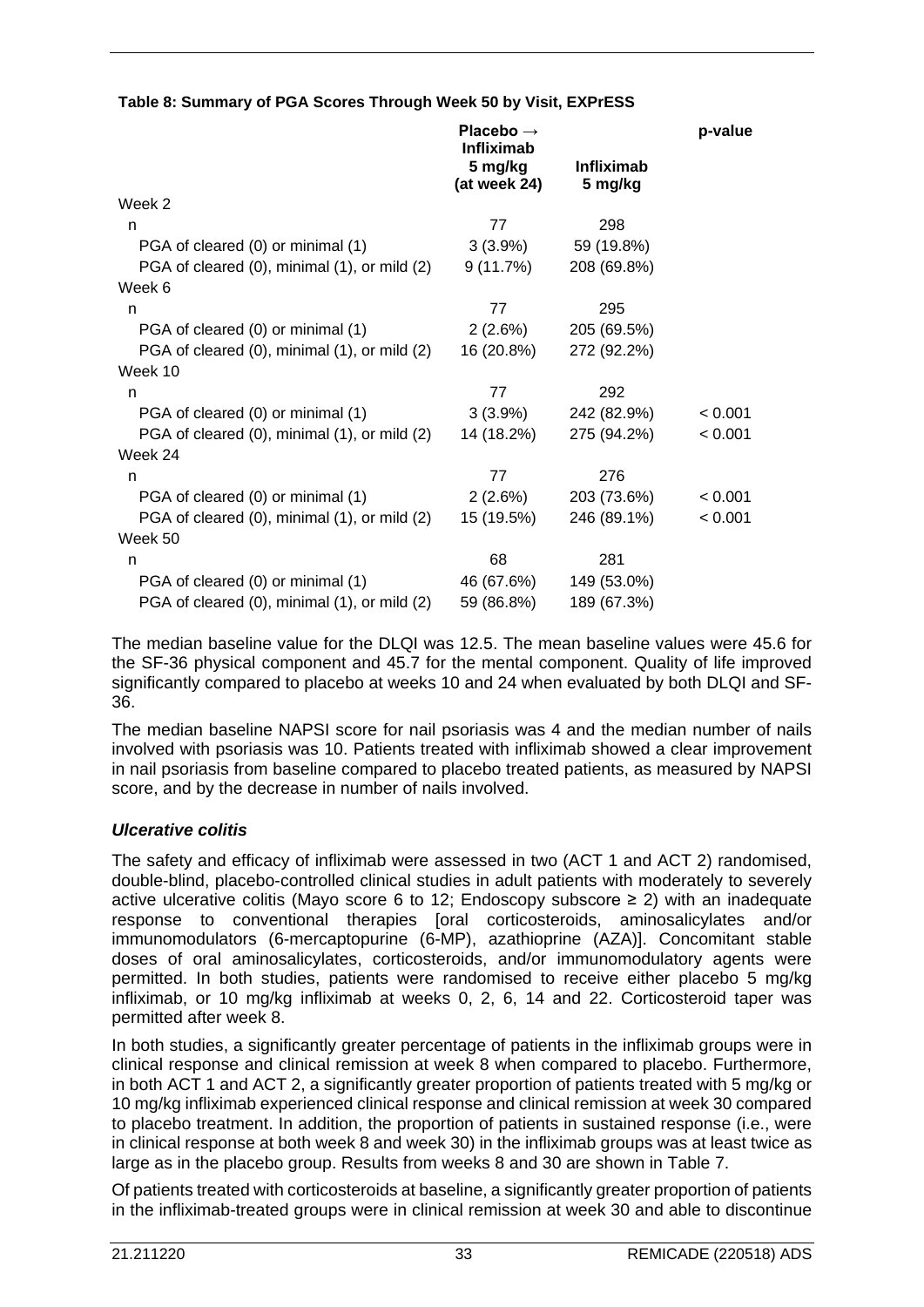corticosteroids compared to the placebo-treated patients (22.3% versus 7.2%, respectively, see **Table 9**).

Additionally, at weeks 8 and 30, a significantly greater proportion of patients in the 5 mg/kg and 10 mg/kg dose groups in ACT 1 and ACT 2 achieved mucosal healing compared to patients in the placebo group. The proportion of subjects with mucosal healing was similar between the 2 infliximab dose groups in the two studies (see **Table 9**).

|                                                                                     |         |         | <b>Infliximab</b> |                 |  |  |
|-------------------------------------------------------------------------------------|---------|---------|-------------------|-----------------|--|--|
|                                                                                     | Placebo | 5 mg/kg | 10 mg/kg          | <b>Combined</b> |  |  |
| Subjects randomised                                                                 | 244     | 242     | 242               | 484             |  |  |
| Percentage of subjects in clinical response and in sustained clinical response      |         |         |                   |                 |  |  |
| Clinical response at Week 8 <sup>a</sup>                                            | 33.2%   | 66.9%   | 65.3%             | 66.1%           |  |  |
| Clinical response at Week 30 <sup>a</sup>                                           | 27.9%   | 49.6%   | 55.4%             | 52.5%           |  |  |
| Sustained response                                                                  |         |         |                   |                 |  |  |
| (clinical response at both                                                          |         |         |                   |                 |  |  |
| Week 8 and Week 30) <sup>a</sup>                                                    | 19.3%   | 45.0%   | 49.6%             | 47.3%           |  |  |
| Percentage of subjects in clinical remission, sustained remission, and in remission |         |         |                   |                 |  |  |
| without corticosteroids                                                             |         |         |                   |                 |  |  |
| Clinical remission at Week 8 <sup>a</sup>                                           | 10.2%   | 36.4%   | 29.8%             | 33.1%           |  |  |
| Clinical remission at Week 30 <sup>a</sup>                                          | 13.1%   | 29.8%   | 36.4%             | 33.1%           |  |  |
| Sustained remission                                                                 |         |         |                   |                 |  |  |
| (in remission at both                                                               |         |         |                   |                 |  |  |
| Week 8 and Week 30) <sup>a</sup>                                                    | 5.3%    | 19.0%   | 24.4%             | 21.7%           |  |  |
| Randomised subjects<br>with                                                         |         |         |                   |                 |  |  |
| corticosteroids at baseline                                                         | 139     | 130     | 139               | 269             |  |  |
| <b>Subjects</b><br>without                                                          |         |         |                   |                 |  |  |
| corticosteroids and in clinical<br>remission at Week 30 <sup>b</sup>                | 7.2%    | 21.5%   | 23.0%             | 22.3%           |  |  |
|                                                                                     |         |         |                   |                 |  |  |
| Percentage of subjects with mucosal healing                                         |         |         |                   |                 |  |  |
| Mucosal healing at Week 8 <sup>a</sup>                                              | 32.4%   | 61.2%   | 60.3%             | 60.7%           |  |  |
| Mucosal healing at Week 30 <sup>a</sup>                                             | 27.5%   | 48.3%   | 52.9%             | 50.6%           |  |  |
| $a: p < 0.001$ , for each infliximab treatment group vs. placebo                    |         |         |                   |                 |  |  |
| b: $p \le 0.001$ , for each infliximab treatment group vs. placebo                  |         |         |                   |                 |  |  |

#### **Table 9: Effects on clinical response, clinical remission and mucosal healing at Weeks 8 and 30. Combined data from ACT 1 & 2**

The efficacy of infliximab through week 54 was assessed in the ACT 1 trial.

At 54 weeks, 44.9% of patients in the combined infliximab treatment group were in clinical response compared to 19.8% in the placebo treatment group (p<0.001). Clinical remission and mucosal healing occurred in a greater proportion of patients in the combined infliximab treatment group compared to the placebo treatment group at week 54 (34.6% vs. 16.5%, p<0.001 and 46.1% vs. 18.2%, p<0.001, respectively). The proportions of patients in sustained response and sustained remission at week 54 were greater in the combined infliximab treatment group than in the placebo treatment group (37.9% vs. 14.0%, p<0.001; and 20.2% vs. 6.6%, p<0.001, respectively).

A greater proportion of patients in the combined infliximab treatment group were able to discontinue corticosteroids while remaining in clinical remission compared to the placebo treatment group at both week 30 (22.3% vs. 7.2%, p ≤0.001, see **Table 9**) and week 54 (21.0% vs. 8.9%, p=0.022).

The cumulative incidence of colectomy after the first infusion of infliximab through week 54 was collected and pooled from the ACT 1 and ACT 2 studies and their extensions, see **Table 10**).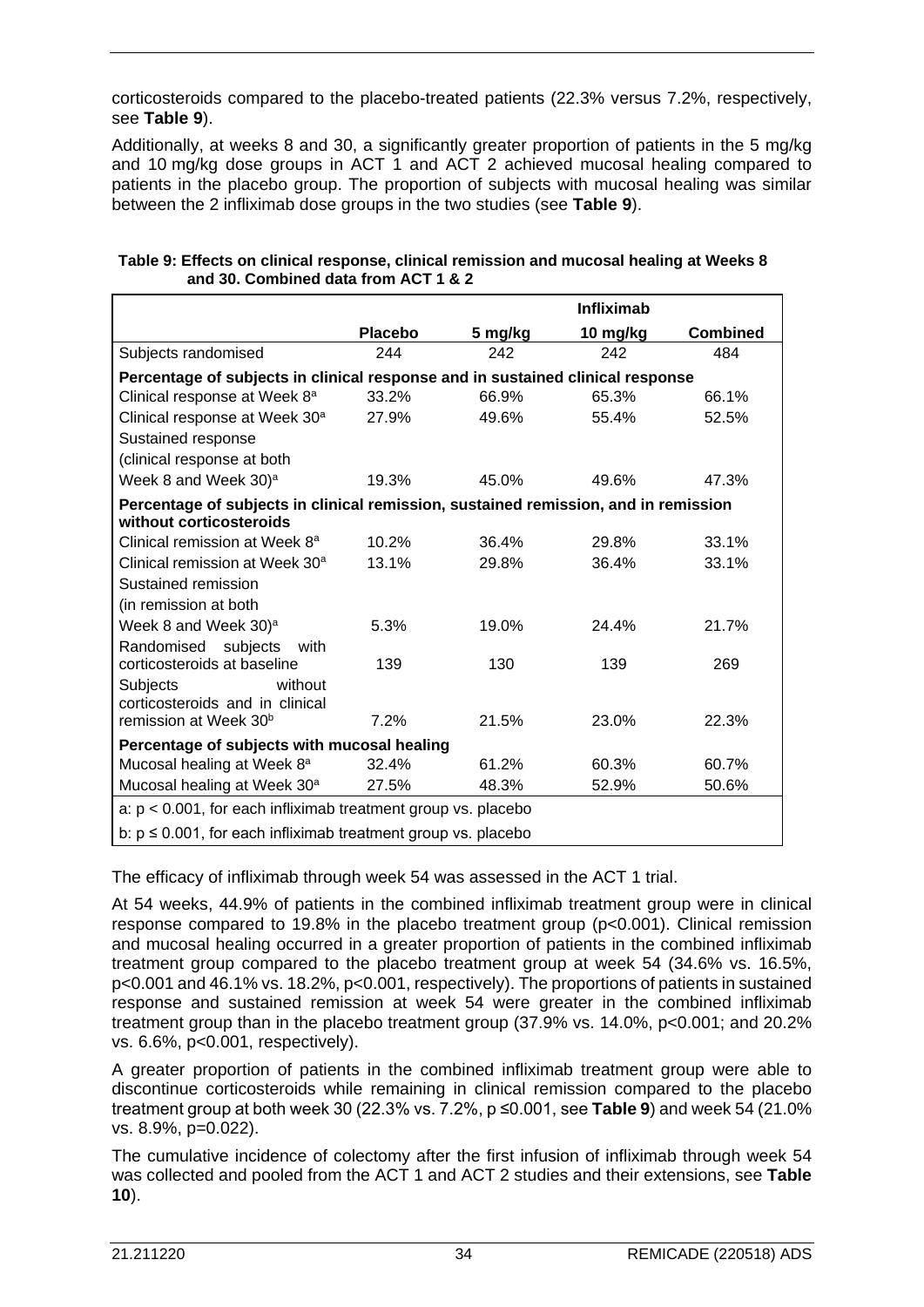|                         |                | <b>Infliximab</b> |             |                 |
|-------------------------|----------------|-------------------|-------------|-----------------|
|                         | <b>Placebo</b> | 5 mg/kg           | 10 mg/kg    | <b>Combined</b> |
| Subjects randomized     | 244            | 242               | 242         | 484             |
| Subjects with colectomy |                |                   |             |                 |
| through 54 weeks        | 36 (16.5%)*    | 28a (12.2%)*      | 18b (7.9%)* | 46c(10.1%)*     |

#### **Table 10: Incidence of colectomy through 54 weeks after 1st infusion of infliximab**

\*: Percentages based on the Kaplan-Meier estimates

a:  $p = 0.166$  for infliximab treatment versus placebo

b:  $p = 0.007$  for infliximab treatment versus placebo

c:  $p = 0.015$  for the combined infliximab treatment group versus placebo

The pooled data analysis from the ACT 1 and ACT 2 studies and their extensions, analysed from baseline through week 54, demonstrated a statistically significant reduction of ulcerative colitis related hospitalizations ( $p = 0.003$ ) and ulcerative colitis related surgical procedures  $(p = 0.026)$  in the combined infliximab treatment group compared to the placebo treatment group.

In ACT 1 and ACT 2, infliximab improved Quality of Life, as confirmed by statistically and clinically significant improvement in both disease specific measure, IBDQ, and by improvement in the generic 36-item short form survey SF-36.

#### *Paediatric Ulcerative Colitis (6 through 17 Years)*

The efficacy and safety of induction and maintenance infliximab were assessed in a multicentre, randomised, open-label, parallel group clinical study (C0168T72) in 60 paediatric patients aged 6 through 17 years (median age 14.5 years) with moderately to severe active ulcerative colitis (Mayo score of 6 to 12; endoscopic subscore ≥  $2$ ) with an inadequate response to conventional therapies. At baseline 53% of patients were receiving aminosalicylates, 53% were receiving immunomodulator therapy [6-mercaptopurine (6-MP), azathioprine (AZA) and /or methotrexate (MTX)] and 62% of patients were receiving corticosteroids. Discontinuation of immunomodulators and corticosteroid taper were permitted after week 0. 77% of patients had extensive disease as indicated by endoscopy.

All patients received an induction regimen of 5 mg/kg infliximab at Weeks 0, 2, and 6. Patients who did not respond to infliximab at Week 8 (n=15) received no further drug and returned for safety follow-up. At week 8, 45 patients were randomised and received 5 mg/kg infliximab at either every 8 weeks or every 12 weeks as a maintenance treatment regimen.

The primary endpoint was clinical response at week 8, defined as a decrease from baseline in the Mayo score by ≥ 30% and ≥ 3 points, including a decrease in the rectal bleeding subscore by ≥ 1 points or achievement of a rectal bleeding subscore of 0 or 1. The proportion of patients in clinical response at week 8 was 73.3% (44/60). Clinical response at week 8 was similar between those with or without concomitant immunomodulator use at baseline. Clinical remission at Week 8 was measured by the Mayo score, defined as a Mayo score of ≤ 2 points with no individual subscore > 1. Clinical remission was also assessed at Week 8 and Week 54 using the Paediatric Ulcerative Colitis Activity Index (PUCAI) score and was defined by a PUCAI score of < 10 points. Clinical remission at Week 8 was 40% (24/60) as measured by the Mayo score and 33.3% (17/51) as measured by the PUCAI score.

At week 54, the proportion of patients in clinical remission as measured by the PUCAI score was 38% (8/21) in the every 8 weeks maintenance group and 18% (4/22) in the every 12 weeks maintenance treatment group. For patients receiving corticosteroids at baseline, the proportion of patients in remission and not receiving corticosteroids at Week 54 was 38.5% (5/13) for the every 8 weeks and 0% (0/13) for the every 12 weeks maintenance treatment group.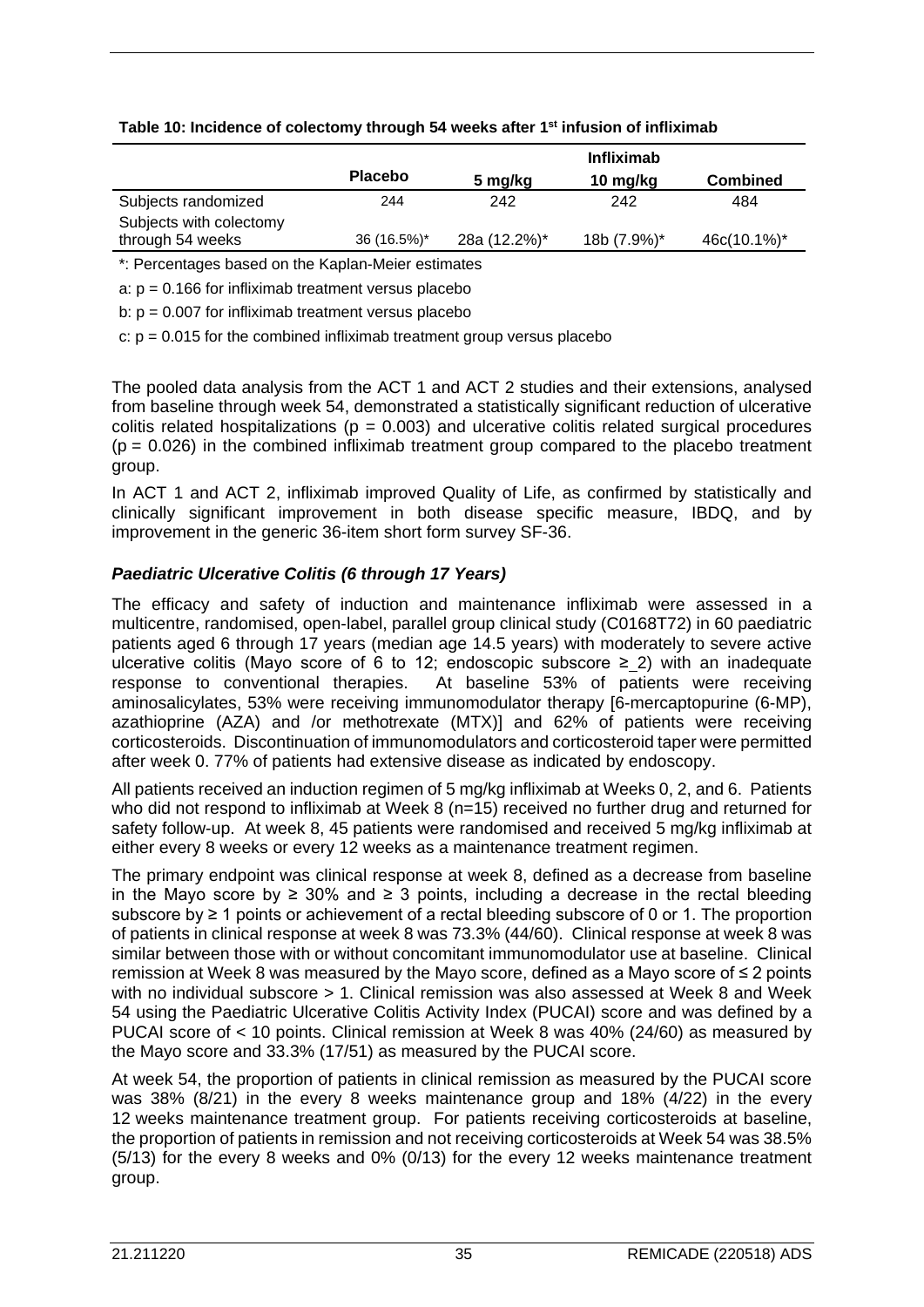Mucosal healing was defined as an endoscopy subscore (from the Mayo score) of 0 or 1. The proportion of patients with mucosal healing at week 8 was 68.3% (41/60) of which 33% (20/60) of patients achieved complete mucosal healing defined as having an endoscopy subscore of 0.

Although endoscopy was optional at week 54, 9 patients who had mucosal healing at week 8 had endoscopies at week 54. 89% (8/9) of these patients were still in mucosal healing.

# **5.2 Pharmacokinetic properties**

Single intravenous infusions of 1, 3, 5, 10 or 20 mg/kg of infliximab yielded dose proportional increases in the maximum serum concentration  $(C_{\text{max}})$  and area under the concentration-time curve (AUC). The volume of distribution at steady state (median  $V_d$  of 3.0 to 4.1 litres) was not dependent on the administered dose and indicated that infliximab is predominantly distributed within the vascular compartment. No time-dependency of the pharmacokinetics was observed. The elimination pathways for infliximab have not been characterised. No major differences in clearance or volume of distribution were observed in patient subgroups defined by age, weight or hepatic or renal function.

Infliximab pharmacokinetic characteristics (including peak and trough concentrations and terminal half-life) were similar in paediatric (aged 6 to 17 years old) and adult patients with Crohn's disease or ulcerative colitis following the administration of 5 mg/kg infliximab.

At single doses of 3, 5, and 10 mg/kg, the median  $C_{\text{max}}$  values were 77, 118 and 277  $\mu$ g/mL, respectively. The median terminal half-life at these doses ranged from 8 to 9.5 days. In most patients, infliximab could be detected in the serum for at least 8 weeks after a single infusion. Following the 3-dose regimen a slight accumulation of infliximab was observed in the serum after the second dose and no further clinically relevant accumulation thereafter. The proportion of patients who had undetectable infliximab concentrations at 8 weeks, after a maintenance infusion, was approximately 20%.

# **5.3 Preclinical safety data**

# **Carcinogenicity, Mutagenicity and Impairment of Fertility**

Longterm studies in animals have not been performed to evaluate the carcinogenic potential. No genotoxic effects of infliximab were observed in assays for chromosomal damage (an assay performed using human lymphocytes and the *in vivo* micronucleus test) or gene mutations (Salmonella-*Escherichia coli* (Ames) assay).

The effect of infliximab on fertility has not been investigated.

# **6. PHARMACEUTICAL PARTICULARS**

# **6.1 List of excipients**

Sodium phosphate monobasic monohydrate

Sodium phosphate dibasic dihydrate

Sucrose

Polysorbate 80.

## **6.2 Incompatibilities**

No physical biochemical compatibility studies have been conducted to evaluate the coadministration of REMICADE with other agents. REMICADE should not be infused concomitantly in the same intravenous line with other agents.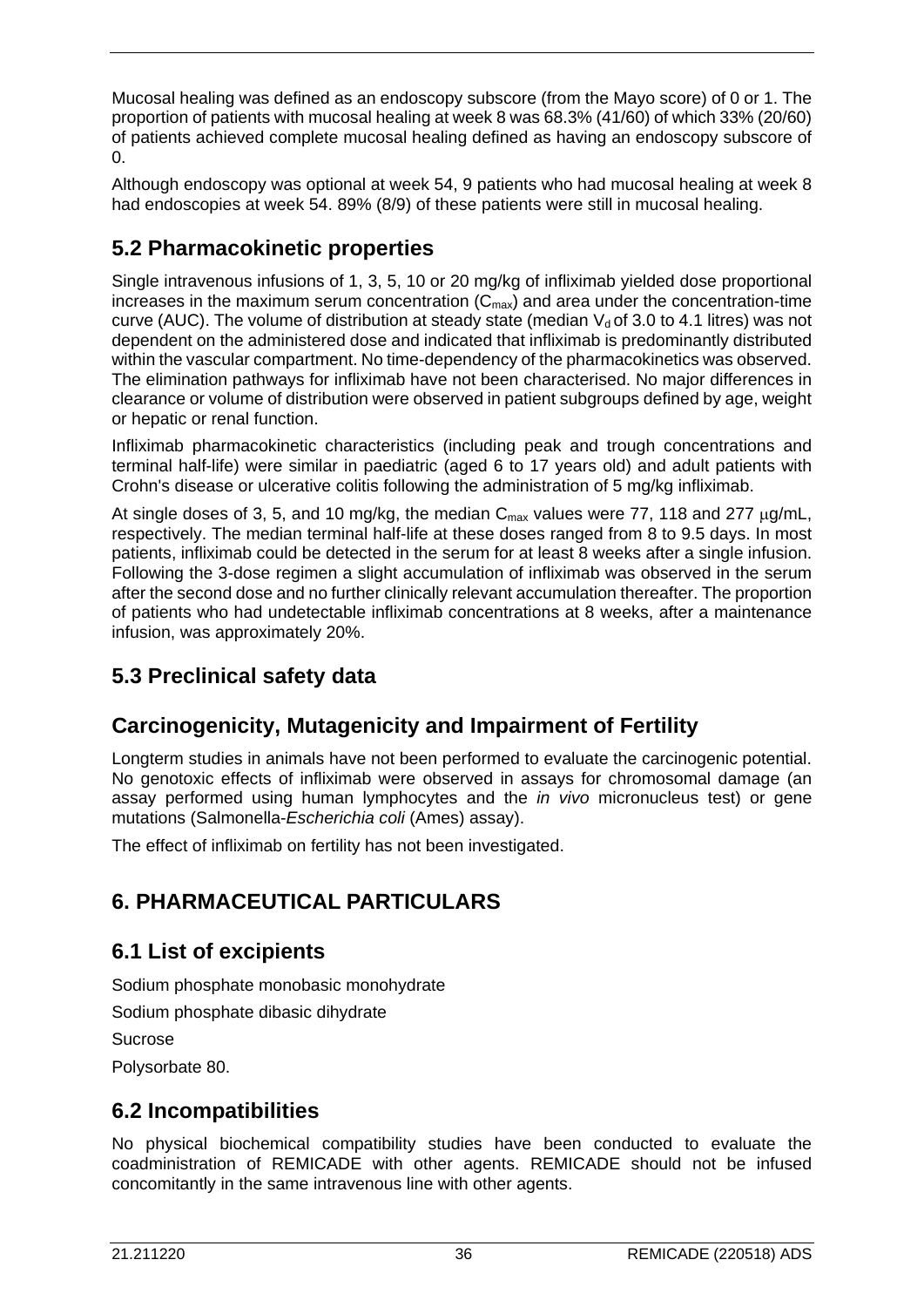# **6.3 Shelf-life**

36 months when stored at 2°C to 8°C (Refrigerate). Do not use beyond expiration date.

REMICADE may be stored at temperatures up to a maximum of 30 °C for a single period of up to 12 months; but not exceeding the original expiration date. The new expiration date should be written on the carton. Upon removal from refrigerated storage, REMICADE cannot be returned to refrigerated storage.

## **Shelf-life after Reconstitution**

REMICADE infusion solution diluted in 0.9% sodium chloride is biochemically stable for 24 hours when stored between 2°C and 30°C. However, since no preservative is present, it is recommended that the infusion begin within 3 hours after preparation and the solution not be stored for reuse. To reduce microbiological hazard, use as soon as practicable after reconstitution. If storage is necessary hold at 2°C to 8°C for no more than 24 hours. This product is for single use only and any unused portion of the solution should be discarded.

## **6.4 Special Precautions for Storage**

REMICADE vials should be stored at 2°C to 8°C.

A single period of 12 months when stored at temperatures up to a maximum of 30°C; but not exceeding the original expiration date. Upon removal from refrigerated storage, REMICADE cannot be returned to refrigerated storage.

## **6.5 Nature and contents of container**

Type 1 glass vial with rubber stopper and aluminium crimp protected by a plastic cap, containing 100 mg of infliximab.

REMICADE (infliximab 100 mg) is supplied as 1 vial per pack.

## **6.6 Special precautions for disposal and other handling**

## **Instructions for Use/Handling**

- 1. Calculate the required dose and the number of REMICADE vials. Each REMICADE vial contains 100 mg infliximab. Calculate the total volume of reconstituted REMICADE solution required.
- 2. Under aseptic conditions, reconstitute each REMICADE vial with 10 mL of preservativefree sterile Water for Injections, using a syringe equipped with a 21-gauge (0.8 mm) or smaller needle. Upon reconstitution, each mL of reconstituted solution contains 10 mg of infliximab. Remove flip-top from the vial and wipe the top with a 70% alcohol swab. Insert the syringe needle into the vial through the centre of the rubber stopper and direct the stream of sterile Water for Injection to the glass wall of the vial. Gently swirl the solution by rotating the vial to dissolve the lyophilised powder. Avoid prolonged or vigorous agitation. DO NOT SHAKE THE VIAL. Foaming of the solution on reconstitution is not unusual. Allow the reconstituted solution to stand for 5 minutes. Check that the solution is colourless to light yellow and opalescent. The solution may develop a few fine particles, as infliximab is a protein. Do not use if opaque particles, discolouration, or other foreign particles are present. After reconstitution, the vials should be used immediately.
- 3. Further dilute the REMICADE dose to a final volume of 250 mL with 0.9% sodium chloride solution for infusion, in either a 250 mL glass infusion bottle or infusion bag. Do not dilute the reconstituted REMICADE solution with any other diluent. Withdraw and discard a volume of 0.9% sodium chloride solution for infusion equal to the volume of the reconstituted REMICADE dose; then, slowly add the REMICADE to the bottle or bag of infusion solution. Gently mix. For volumes greater than 250 mL, either use a larger infusion bag (e.g.